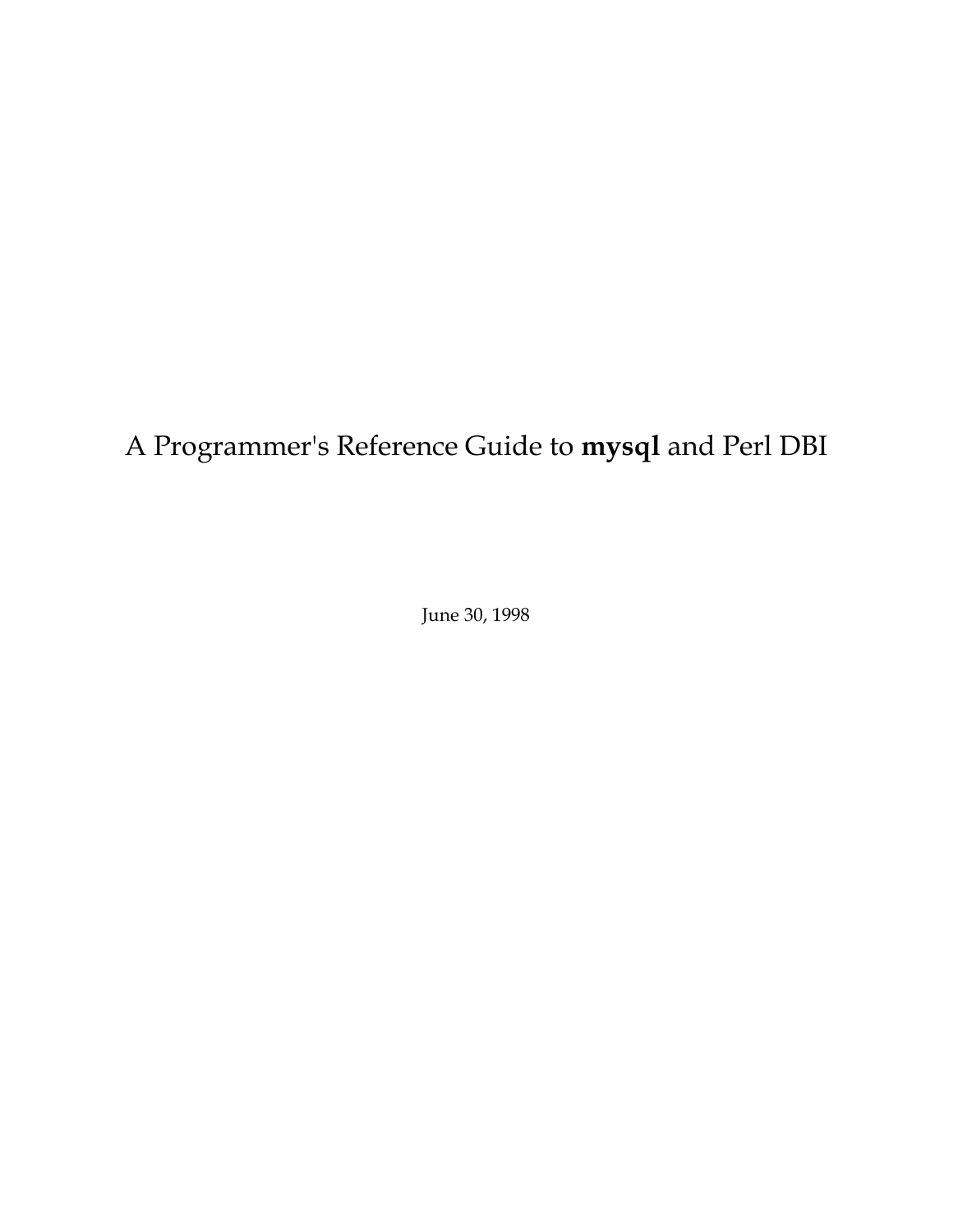- 1.0 [How to express Literals in](#page-3-0) **mysql**
	- 1.1 [Strings](#page-3-0)
	- 1.2 [Numbers](#page-4-0)
	- [1.3 NULL](#page-4-0)
	- [1.4 Database, table, index and column names](#page-5-0)
- 2.0 [Column Types](#page-6-0)
	- [2.1 More about data types](#page-8-0)
		- [2.1.1 Database size info.](#page-8-0)
		- [2.1.2 The numeric types](#page-8-0)
		- [2.1.3 TIMESTAMP type](#page-9-0)
		- [2.1.4 TEXT and BLOB types](#page-9-0)
		- [2.1.5 ENUM type](#page-10-0)
		- [2.1.6 SET type](#page-11-0)
	- [2.2 Choosing the right type for a column.](#page-11-0)
	- [2.3 Column indexes](#page-12-0)
	- [2.4 Multiple column indexes](#page-12-0)
	- [2.5 Type mapping to ease moving table definitions between different](#page-13-0) databases engines
- 3.0 [Commands and Syntax](#page-14-0)
	- [3.1 CREATE DATABASE syntax.](#page-14-0)
	- 3.2 [DROP DATABASE syntax.](#page-14-0)
	- 3.3 [CREATE TABLE syntax.](#page-14-0)
	- 3.4 [ALTER TABLE syntax](#page-17-0)
	- 3.5 [DROP TABLE syntax.](#page-19-0)
	- 3.6 [DELETE syntax.](#page-19-0)
	- 3.7 [SELECT syntax](#page-19-0)
	- 3.8 [JOIN syntax](#page-21-0)
	- 3.9 [INSERT syntax](#page-22-0)
	- 3.10 [REPLACE syntax](#page-23-0)
	- 3.11 [LOAD DATA INFILE syntax](#page-23-0)
	- 3.12 [UPDATE syntax](#page-26-0)
	- 3.13 [SHOW syntax. Get information about tables, columns...](#page-26-0)
	- 3.14 [EXPLAIN syntax. Get information about a SELECT.](#page-27-0)
	- 3.15 [DESCRIBE syntax. Get information about columns.](#page-29-0)
	- 3.16 [LOCK TABLES syntax](#page-30-0)
	- 3.17 [SET OPTION syntax.](#page-31-0)
	- 3.18 [CREATE INDEX syntax \(Compatibility function\).](#page-32-0)
	- 3.19 [DROP INDEX syntax \(Compatibility function\).](#page-33-0)
	- 3.20 [Comment syntax](#page-33-0)
	- 3.21 [CREATE FUNCTION syntax](#page-34-0)
	- 3.22 [Is MySQL picky about reserved words?](#page-35-0)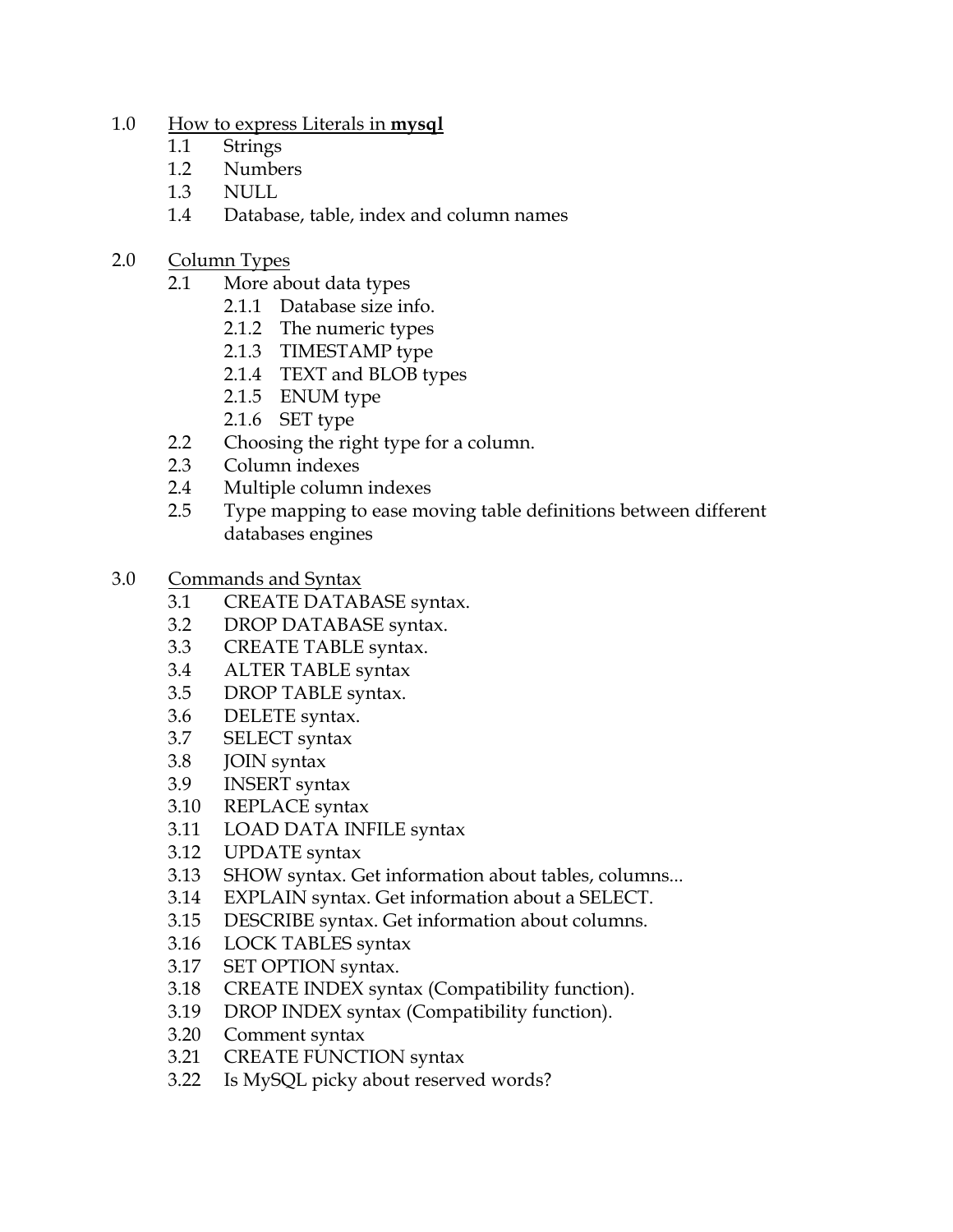## 4.0 [Functions for use in SELECT and WHERE clauses](#page-38-0)

- 4.1 [Grouping functions.](#page-38-0)
- 4.2 [Normal arithmetic operations.](#page-38-0)
- 4.3 [Bit functions.](#page-39-0)
- 4.4 [Logical operations.](#page-39-0)
- 4.5 [Comparison operators.](#page-40-0)
- 4.6 [String comparison functions.](#page-41-0)
- 4.7 [Control flow functions.](#page-43-0)
- 4.8 [Mathematical functions.](#page-43-0)
- 4.9 [String functions.](#page-47-0)
- 4.10 [Date and time functions.](#page-51-0)
- 4.11 [Miscellaneous functions.](#page-57-0)
- 4.12 [Functions for GROUP BY clause.](#page-58-0)
- 5.0 [The DBI interface](#page-60-0)
	- 5.1 [The DBI interface](#page-60-0)
	- 5.2 [More DBI/DBD information](#page-65-0)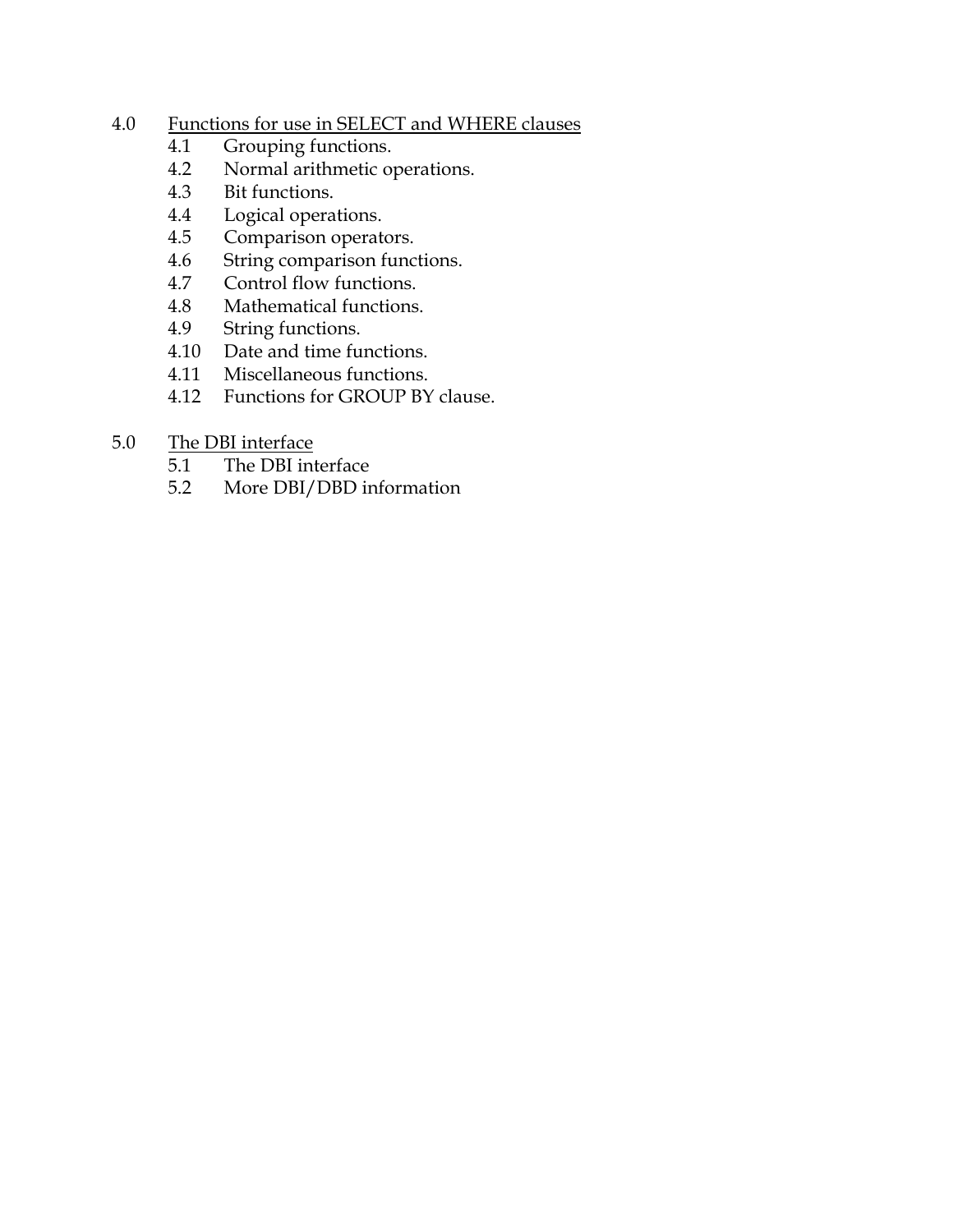## <span id="page-3-0"></span>1.0 **How to express literals in mysql**

#### **1.1 Strings**

A string may have ' or " around it.

\ is a escape character. The following escape characters are recognized:

- \0 An ascii 0 character.
- \n A newline character.
- \t A tab character.
- \r A return character.
- \b A backspace character.
- $\setminus$ " A ' character.<br> $\setminus$ " A " character.
- A " character.
- $\setminus$  A \ character.
- \% A % character. This is used in wildcard strings to search for %.
- $\setminus$  A \_ character. This is used in wildcard strings to search for \_.

A ' inside a string started with ' may be written as ".

A " inside a string started with " may be written as "".

Some example selects that shows how it works.

mysql> select 'hello', "'hello'", '""hello""', "'h"e"l"l"o"', "hel""lo"; 1 rows in set (0.00 sec)

|  |  | hello   'hello'   ""hello""   'h'e'l'l'o'   hel"lo |  |
|--|--|----------------------------------------------------|--|
|  |  |                                                    |  |
|  |  | hello   'hello'   ""hello""   'h'e'l'l'o'   hel"lo |  |
|  |  |                                                    |  |

mysql> select 'hello', "hello", '""hello""', "'ello", 'e"l"lo', '\'hello'; 1 rows in set (0.00 sec)

|  | hello   hello   ""hello""   'ello   e'l'lo   'hello |  |  |
|--|-----------------------------------------------------|--|--|
|  |                                                     |  |  |
|  | hello   hello   ""hello""   'ello   e'l'lo   'hello |  |  |
|  |                                                     |  |  |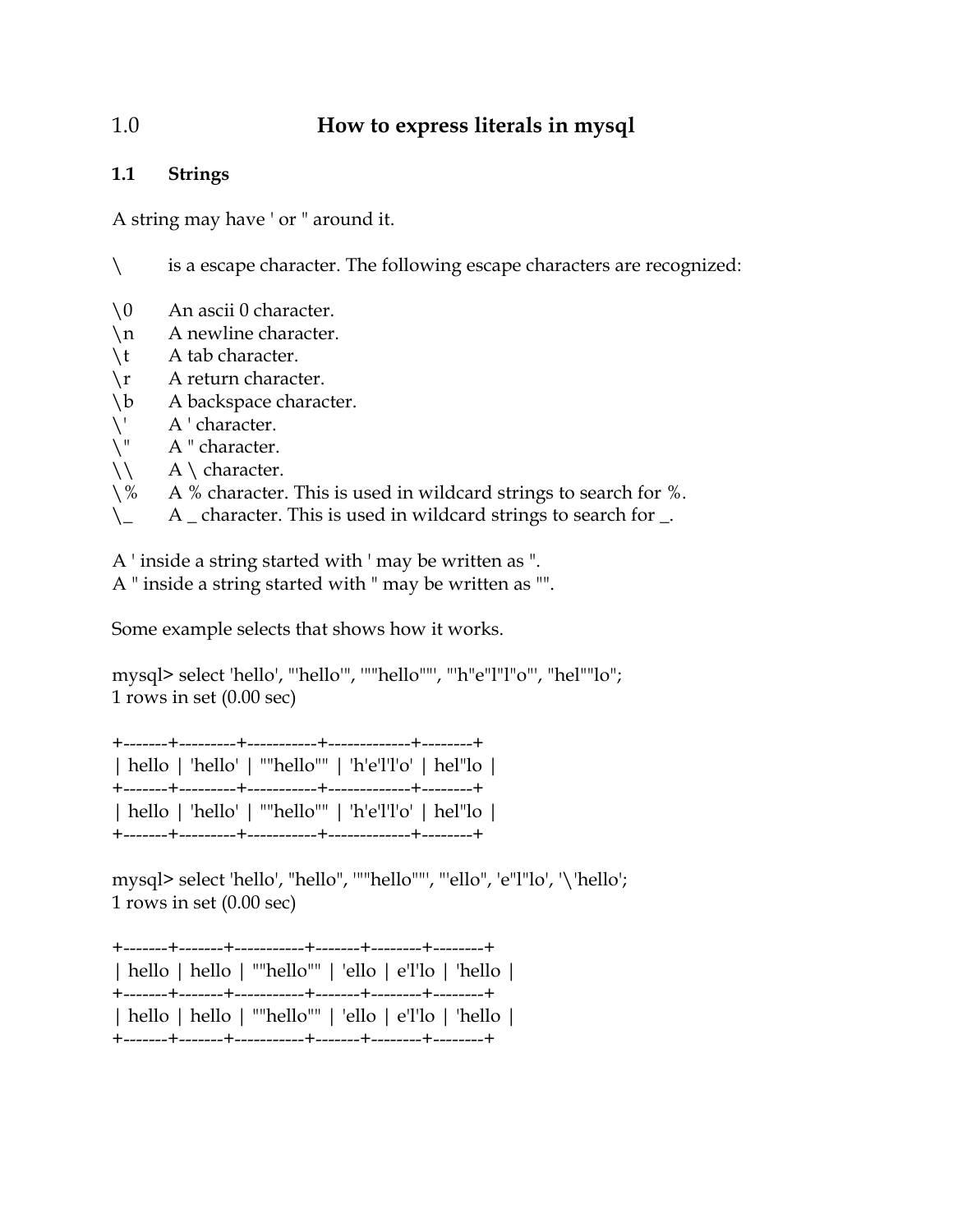<span id="page-4-0"></span>mysql> select "This\nIs\nFour\nlines"; 1 rows in set (0.00 sec)

+--------------------+ | This Is Four lines | +--------------------+ | This Is Four lines | +--------------------+

If you want to insert binary data into a blob the following characters must be represented by escape sequences:

- \0 Ascii 0. Should be replaced with "\0" (A backslash and a 0 digit).
- \ Ascii 92, backslash
- ' Ascii 39, Single quote
- " Ascii 33, Double quote

One doesn't have to escape " inside ' and " inside '.

If you write C code you can use the C API function mysql\_escape\_string(char \*to,char \*from,uint length) to escape characters for the INSERT clause. (Note that 'to' must be at least 2 times bigger than from). In Perl you can use the quote function.

You should run the escape function on every possible string that may have a one of the above special characters!

#### **1.2 Numbers**

Integers are just a sequence of digits. Floats use . as a decimal separator.

Examples of valid numbers are: 1221, 294.42, -32032.6809e+10.

#### **1.3 NULL**

When using the text file export formats, NULL may be represented by  $\backslash N$ .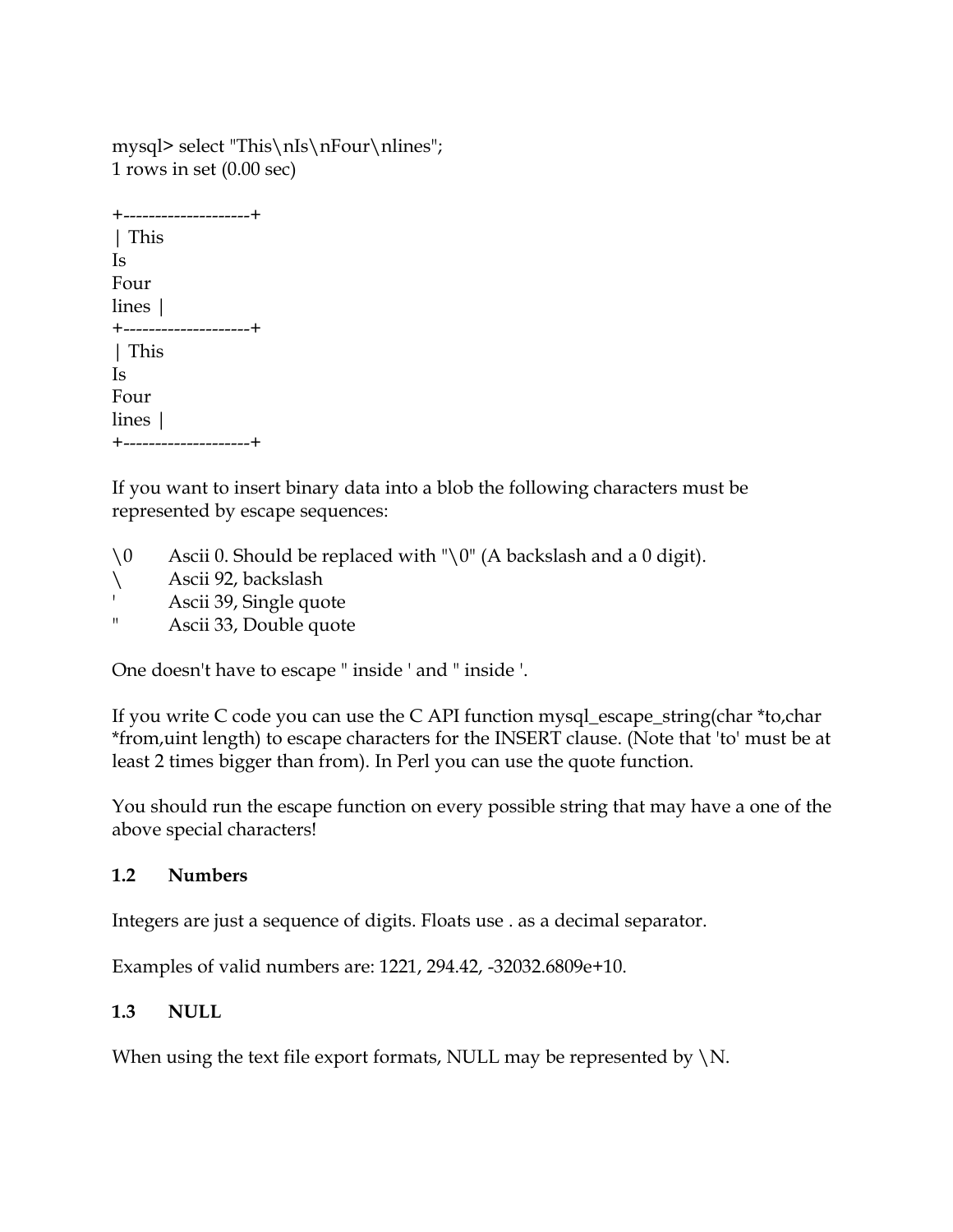#### <span id="page-5-0"></span>**1.4 Database, table, index and column names**

Database, table, index and column names all follow the same rules in MySQL.

A name may use alphanumeric characters from the default character set. This is by default ISO-8859-1 Latin1 but may be changed when compiling MySQL.

Since MySQL needs to be able to decide if something is a name or a number the following special cases occurs:

- A name can not consist of only numbers.
- A name may start with a number. This is a difference from many other systems!
- It is not recommended to use names like 1e. This is because expressions like 1e+1 may be interpreted like the expression  $1e + 1$  or the number  $1e + 1$ .
- Punctuation characters like . and @ are not allowed in names since they will be used to extend MySQL.

In MySQL you can refer to a column with some of the following syntaxes:

 column table.column database.table.column table@database.column

If you are using 'column' or 'table.column' you will get an error if the name is not unique among the used tables!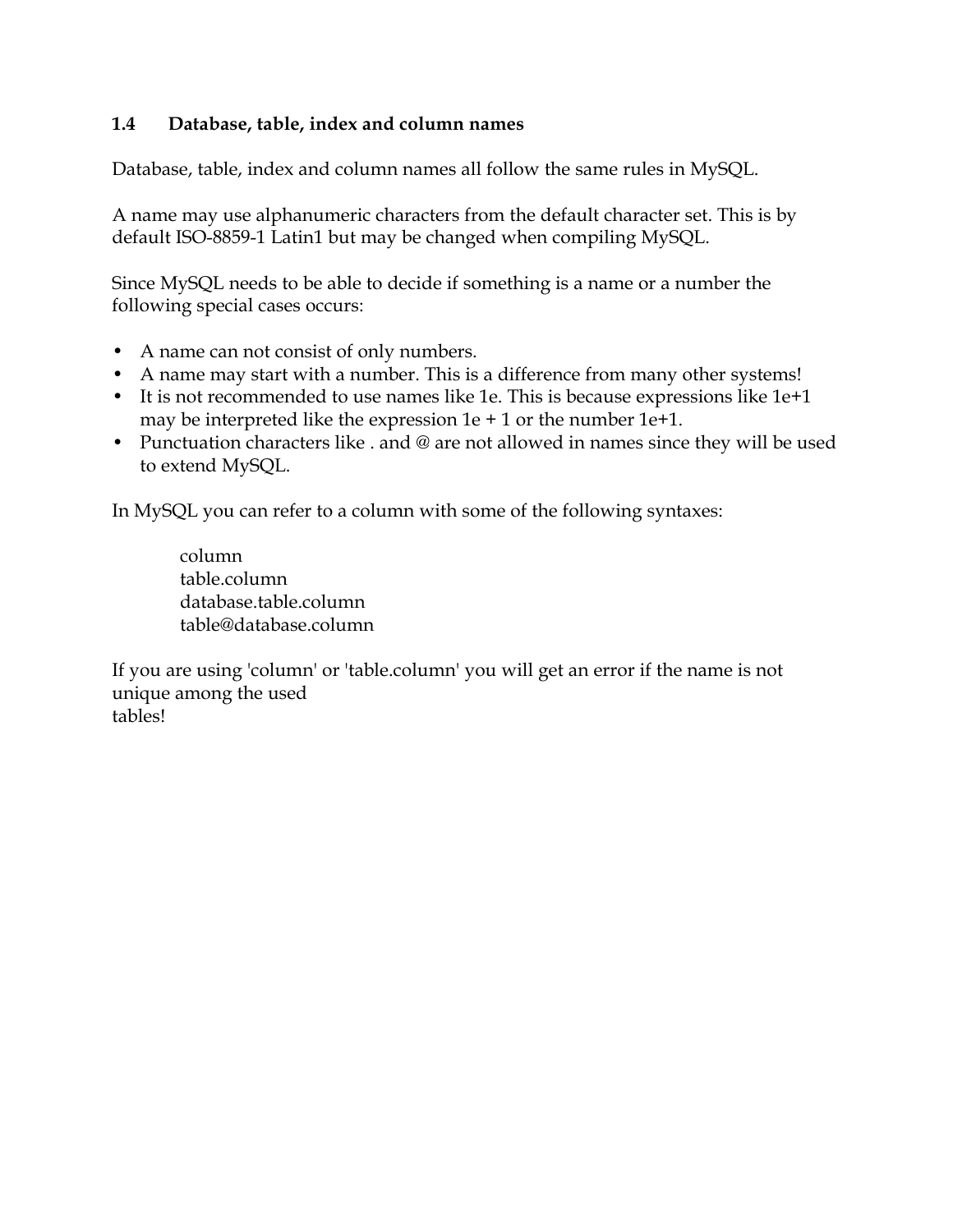# <span id="page-6-0"></span>**2.0 Column types.**

The following column types are supported:

 M means Max display size. L means the actual length in a single row. M means the maximum length. D means the number of decimals.

| Name                      | Description                                             | <b>Size</b>    |
|---------------------------|---------------------------------------------------------|----------------|
| TINYINT[(M)] [UNSIGNED]   | A very small integer. Signed range -128 - 127.          | 1              |
| [ZEROFILL]                | Unsigned range 0 - 255.                                 |                |
| SMALLINT[(M)]. [UNSIGNED] | A small integer. Signed range -32768 - 32767.           |                |
| [ZEROFILL]                | Unsigned range 0 -                                      |                |
| 65535.                    | $\overline{2}$                                          |                |
| MEDIUMINT[(M)]            | A medium integer. Signed range -8388608-8388607.        | 3              |
| [UNSIGNED] [ZEROFILL]     | Unsigned range 0 - 16777215.                            |                |
| INT[(M)] [UNSIGNED]       | A normal integer. Signed range -2147483648 -            | 4              |
| [ZEROFILL]                | 2147483647. Unsigned range 0 - 4294967295.              |                |
| BIGINT[(M)] [UNSIGNED]    | A large integer. Signed range -9223372036854775808 -    | 8              |
| [ZEROFILL]                | 9223372036854775807. Unsigned Range 0 -                 |                |
|                           | 18446744073709551615. Because all arithmetic is done    |                |
|                           | with signed BIGINT or DOUBLE, one shouldn't use         |                |
|                           | unsigned big integers bigger than                       |                |
|                           | 9223372036854775807 (63 bits) with anything else than   |                |
|                           | bit functions!                                          |                |
| FLOAT(Precision)          | A small floating point number. Precision can be 4 or 8. | $\overline{4}$ |
|                           | $FLOAT(4)$ is a single precision number and $FLOAT(8)$  |                |
|                           | is a double precision number (se the DOUBLE entry).     |                |
|                           | This syntax is for ODBC compatibility. Range -          |                |
|                           | 3.402823466E+38F - -1.175494351E-38, 0, -               |                |
|                           | 1.175494351E-38 - 3.402823466E+38F.                     |                |
| FLOAT[(M,D)]              | A small floating point number. Cannot be unsigned.      | 4              |
|                           | Range -3.402823466E+38F - -1.175494351E-38, 0, -        |                |
|                           | 1.175494351E-38 - 3.402823466E+38F.                     |                |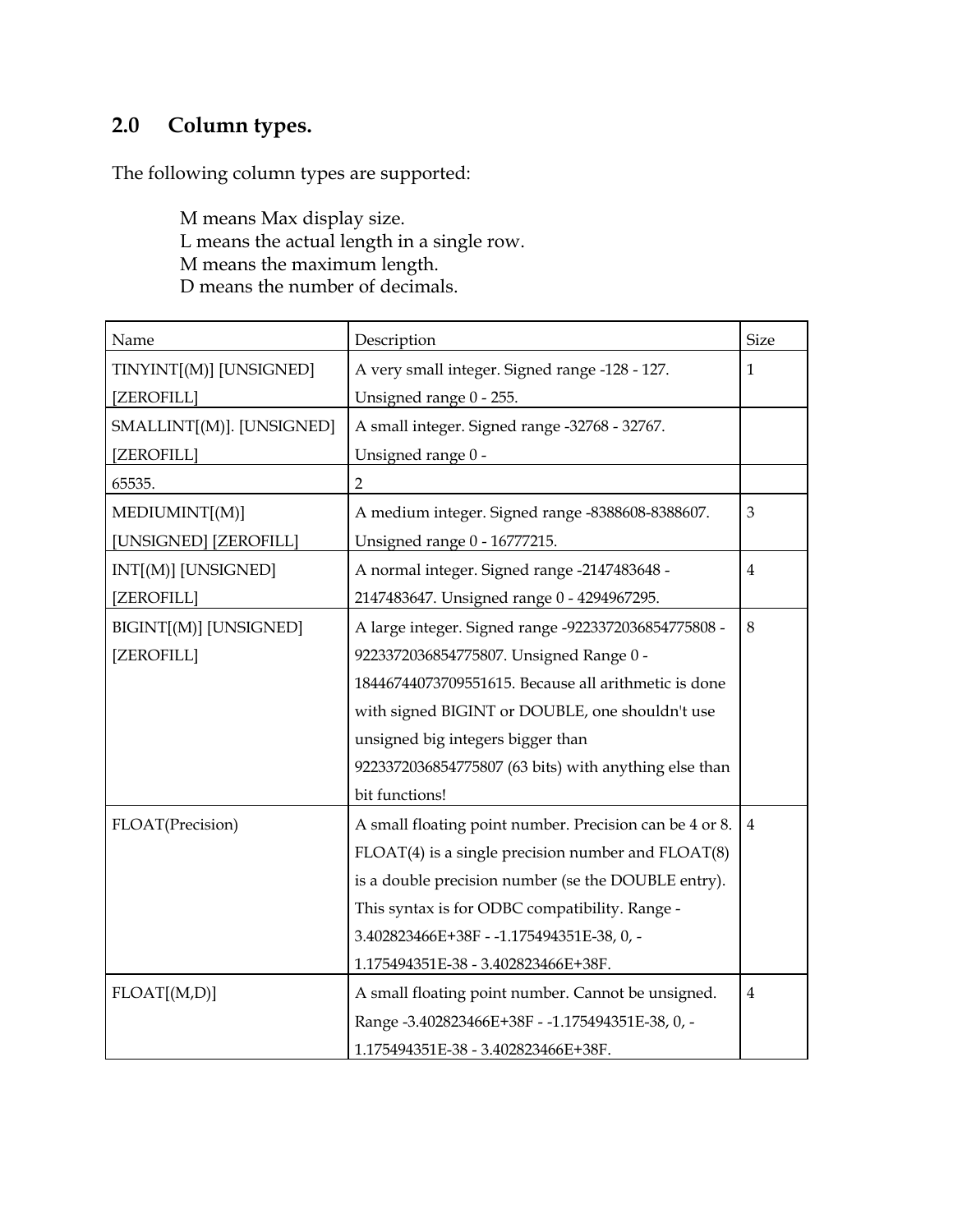| DOUBLE PRECISION[(M,D)] | A normal floating point number. Cannot be unsigned.<br>Range -1.7976931348623157E+308 -- | 8              |
|-------------------------|------------------------------------------------------------------------------------------|----------------|
|                         | 2.2250738585072014E-308, 0, 2.2250738585072014E-308                                      |                |
|                         | - 1.7976931348623157E+308.                                                               |                |
| REAL[(M,D)]             | Same as DOUBLE                                                                           | 8              |
| DECIMAL [(M,D)]         | An unpacked floating point number. Cannot be                                             | $M+D$          |
|                         | unsigned. Currently the same range maximum range                                         |                |
|                         | as a double. Behaves as a CHAR column                                                    |                |
| NUMERIC [(M,D)]         | Same as DECIMAL                                                                          | $M+D$          |
| TIMESTAMP [(M)]         | An automatic timestamp. If you have many                                                 | $\overline{4}$ |
|                         | TIMESTAMP columns only the first one is automatic                                        |                |
| <b>DATE</b>             | A type to store date information. Uses the "YYYY-                                        | 3              |
|                         | MM-DD" syntax, but may be updated with a number                                          |                |
|                         | or a string. Understands at least the following                                          |                |
|                         | syntaxes: 'YY-MM-DD', 'YYYY-MM-DD', 'YYMMDD'                                             |                |
|                         | and full timestamps (YYYYMMDDHHMMDD).                                                    |                |
|                         | Range 0000-00-00 to 9999-12-31.                                                          |                |
| <b>TIME</b>             | A type to store time information. Uses the                                               | 3              |
|                         | "HH:MM:SS" syntax, but may be updated with a                                             |                |
|                         | number or a string. Understands at least the following                                   |                |
|                         | syntaxes: 'HH:MM:SS, 'HHMMSS', 'HHMM', 'HH'.                                             |                |
| <b>DATETIME</b>         | A type to store date and time information. Format                                        | 8              |
|                         | "YYYY-MM-DD HH:MM:SS". Takes 8 bytes. Range                                              |                |
|                         | "0000-01-01 00:00:00' - '9999-12-31 23:59:59'.                                           |                |
| <b>YEAR</b>             | A type to store years. Format "YYYY" or "YY". Takes 1                                    |                |
|                         | byte. Range 0, 1901-2155. 2 digits years in the range                                    |                |
|                         | 00-69 is assumed to be 2000-2069 and will be sorted                                      |                |
|                         | correctly. (now type for MySQL 3.22)                                                     |                |
| CHAR(M) [binary]        | A fixed length string that is always filled up with                                      | М              |
|                         | spaces to the specified length. Range 1 - 255                                            |                |
|                         | characters. All end space are removed when retrieved.                                    |                |
|                         | Is sorted and compared case insensitively unless the                                     |                |
|                         | binary keyword is given.                                                                 |                |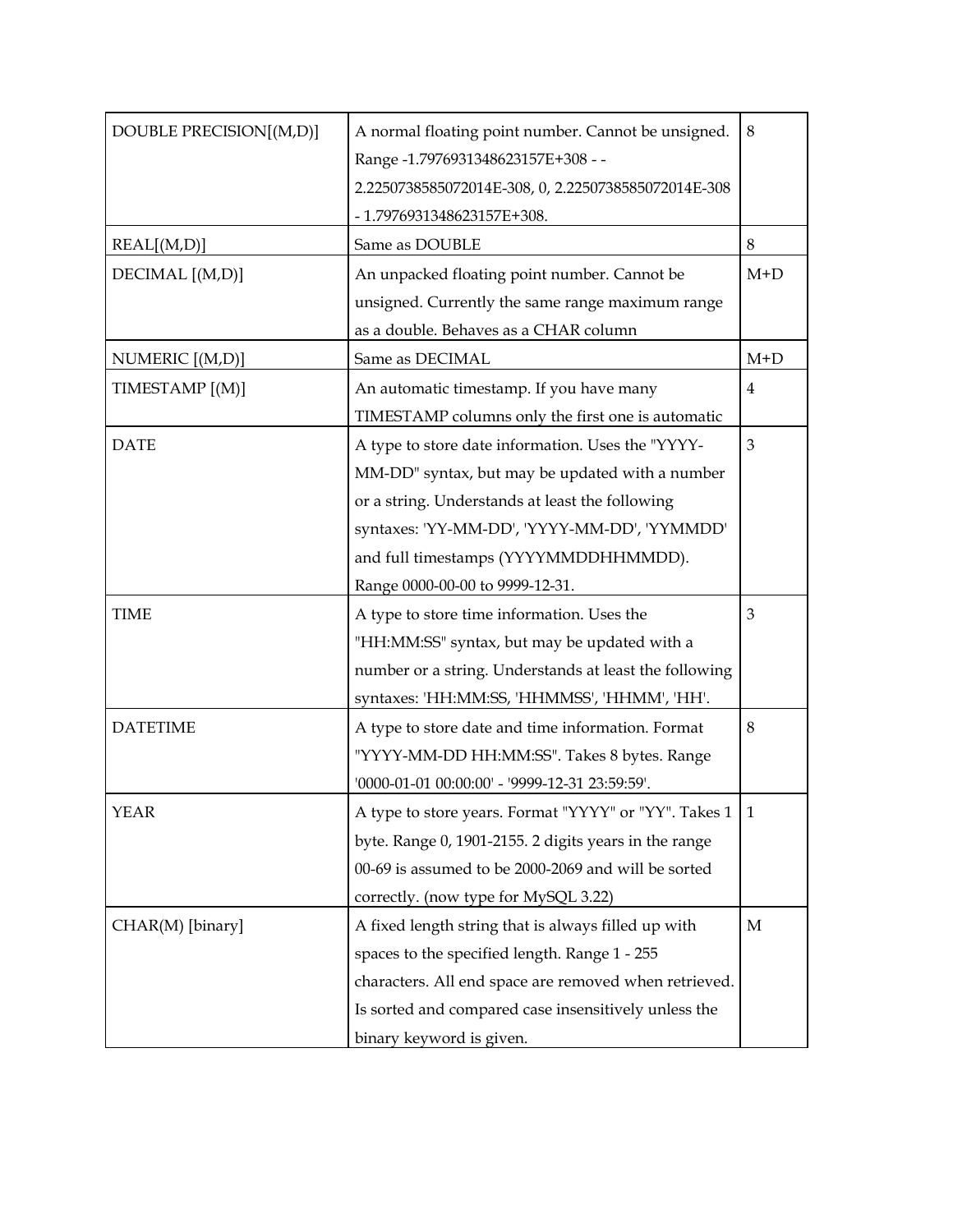<span id="page-8-0"></span>

| VARCHAR(M) [binary]          | A variable length string that is stored with its length.<br>$L+1$ |         |
|------------------------------|-------------------------------------------------------------------|---------|
|                              | NOTE: All end space are removed when storing it                   |         |
|                              | (not ANSI SQL). Maximum range 1 - 255 characters. Is              |         |
|                              | sorted and compared case insensitively unless the                 |         |
|                              | binary keyword is given. @tab                                     |         |
| <b>TINYTEXT and TINYBLOB</b> | A TEXT/BLOB with max length of 255 characters.                    | $L+1$   |
| TEXT and BLOB                | A TEXT/BLOB with max length of 65535 characters.                  | $L+2$   |
| MEDIUMTEXT and               | A TEXT/BLOB with max length of 16777216                           | $L+3$   |
| <b>MEDIUMBLOB</b>            | characters.                                                       |         |
| LONGTEXT and LONGBLOB        | A TEXT/BLOB with max length of 4294967295                         | $L+4$   |
|                              | characters.                                                       |         |
| ENUM('value','value2',)      | A string object that can have only one set of allowed             | 1 or 2  |
|                              | values (or NULL). See section 2.1 More about data                 |         |
|                              | types.                                                            |         |
| SET('value','value2',)       | A string object that can have one or many values of a             | $1 - 8$ |
|                              | set of allowed values. See section 2.1 More about data            |         |
|                              | types.                                                            |         |

#### **2.1 More about data types**

#### **2.1.1 Database size info.**

In the above table L means the actual length of a instance and M the maximum length. So L+1 for "abcd" means 5 bytes in the database.

If you use any data type with an L in the length field you will get a variable length record format.

#### **2.1.2 The numeric types**

All integer types can have an optional argument unsigned. This can be used when you only want to allow positive numbers in the column or you need a little bigger numerical range for the column.

Also for all integer columns, the optional argument ZEROFILL means that the column will be padded with zeroes up to the maximum length.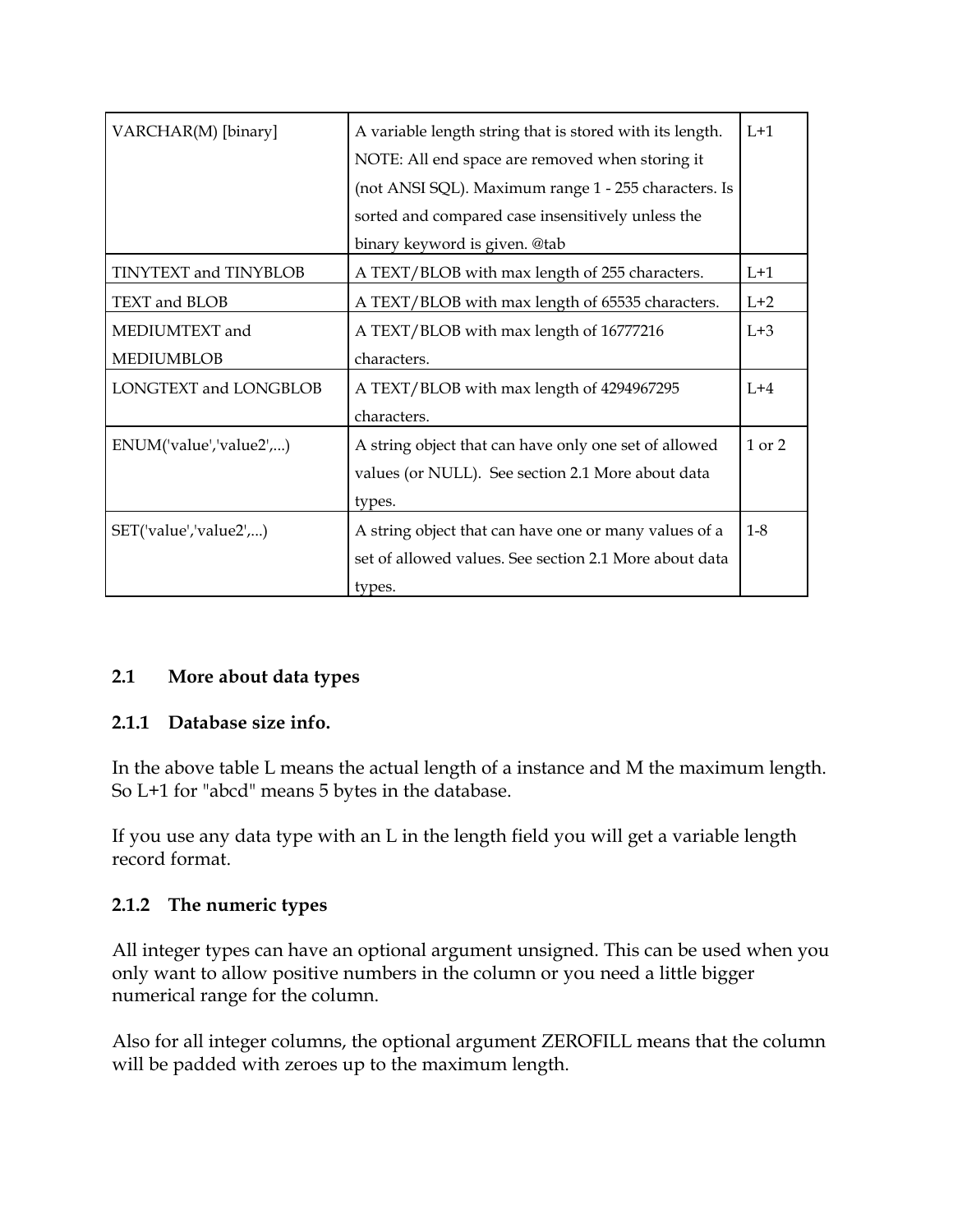<span id="page-9-0"></span>Max display size and decimals are for formatting and calculation of maximum column width.

When storing a value in an integer that is outside its range, MySQL stores the maximum (or minimum) possible value. When doing an ALTER TABLE or LOAD DATA INFILE one gets these conversions as 'warnings'. We have on the TODO to fix INSERT and UPDATE so they can return warnings, but this is scheduled for the next protocol change.

For example when storing -999999999999999 into an int column the value ends up as - 2147483648. And 9999999999999999 ends up as 2147483647.

And if the int is unsigned the stored values above becomes 0 and 4294967296.

The same rules go for all other integer types.

When returning data for an int(4) column that exceeds the allocated space, MySQL will return 9.99. If the operation is an UPDATE a warning will be issued.

Note that a type like decimal(4,2) means maximum 4 characters with two decimal points. That gives a range between -.99 -> 9.99.

To avoid some rounding problems, MySQL always rounds everything that it stores in any floating point column according to the number of decimals. This means that 2.333 stored into float(8,2) is stored as 2.33.

## **2.1.3 TIMESTAMP type**

Has a range of 1 Dec 1970 time 0.00 to sometime in the year 2106 and a resolution of one second. A TIMESTAMP column will automatically be updated on INSERT and UPDATE statements if set to NULL or if the column is not updated in the statement. Can be (part of) an index. Note that if you have many timestamp columns in a row, then only the first timestamp column will be automatically updated. Any timestamp column will be set to the current time if set to NULL. Depending on the display size one gets one of the following formats: "YYYY-MM-DD HH:MM:SS", "YY-MM-DD HH:MM:SS", "YYYY-MM-DD" or "YY-MM-DD".

## **2.1.4 TEXT and BLOB types**

These are objects that can have a variable length without upper limit. All TEXT and BLOB objects are stored with their length (saved in 1 to 4 bytes depending on the type of object). The maximum TEXT and BLOB length you can use is dependent on available memory and client buffers. The only differences between TEXT and BLOB is that TEXT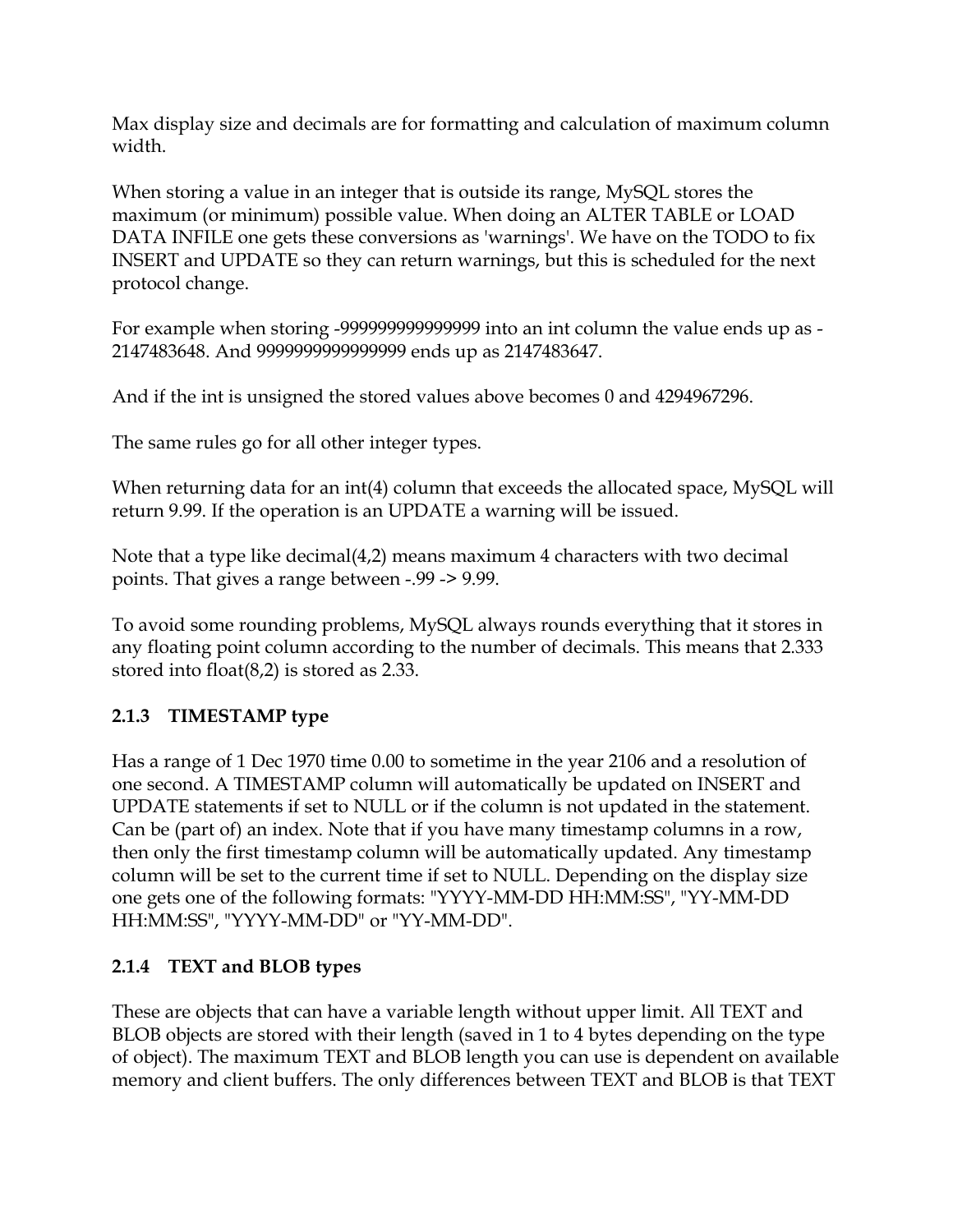<span id="page-10-0"></span>is sorted and compared case insensitively while BLOB is compared case sensitively (by character values). TEXT and BLOB objects CANNOT be an index.

A BLOB is a binary large object which can hold any amount of data. There are 4 kinds of blobs See section 2.0 Column types.. Normally one can regard a BLOB as a VARCHAR without a specified limit.

TEXT is a BLOB that is sorted and compared case insensitively.

A BLOB/TEXT column may not be bigger that the message buffer. Note that you have to change the message buffer on both the server and the client.

MyODBC defines BLOBs as LONGVARBINARY and TEXTs as LONGVARCHAR.

Restrictions for BLOB and TEXT columns:

- 1. A BLOB or TEXT cannot be an index or a part of an index
- 2. When one sorts or groups a BLOB or TEXT, only the first max\_sort\_length (default 1024) of the blob is used.

This value can be changed by the -O option when starting the mysqld daemon. One can group on an expression involving a BLOB/ TEXT: SELECT id,SUBSTR(blob,1,100) GROUP BY 2

3. There is no end space truncation for BLOB and TEXT as there is for CHAR and VARCHAR.

## **2.1.5 ENUM type**

A string object that can have only one of a set of allowed values. The value to be stored may be given case independently. If one tries to store a non-existing value, "" is stored. If used in a number context this object returns/stores the value index. If there is less than 255 possible values this object occupies 1 byte, else two bytes (with a maximum of 65535 different values). Note that if an integer is put in the ENUM you get the corresponding string with the first counting as number 1. (0 is reserved for wrong enum values). Sorting on ENUM types are done according to the order of the strings in the enum. If declared NOT NULL the default value is the first value, else the default value is NULL.

For example the column test ENUM("one","two", "three") can have any of these values:

NULL "one" "two" "three"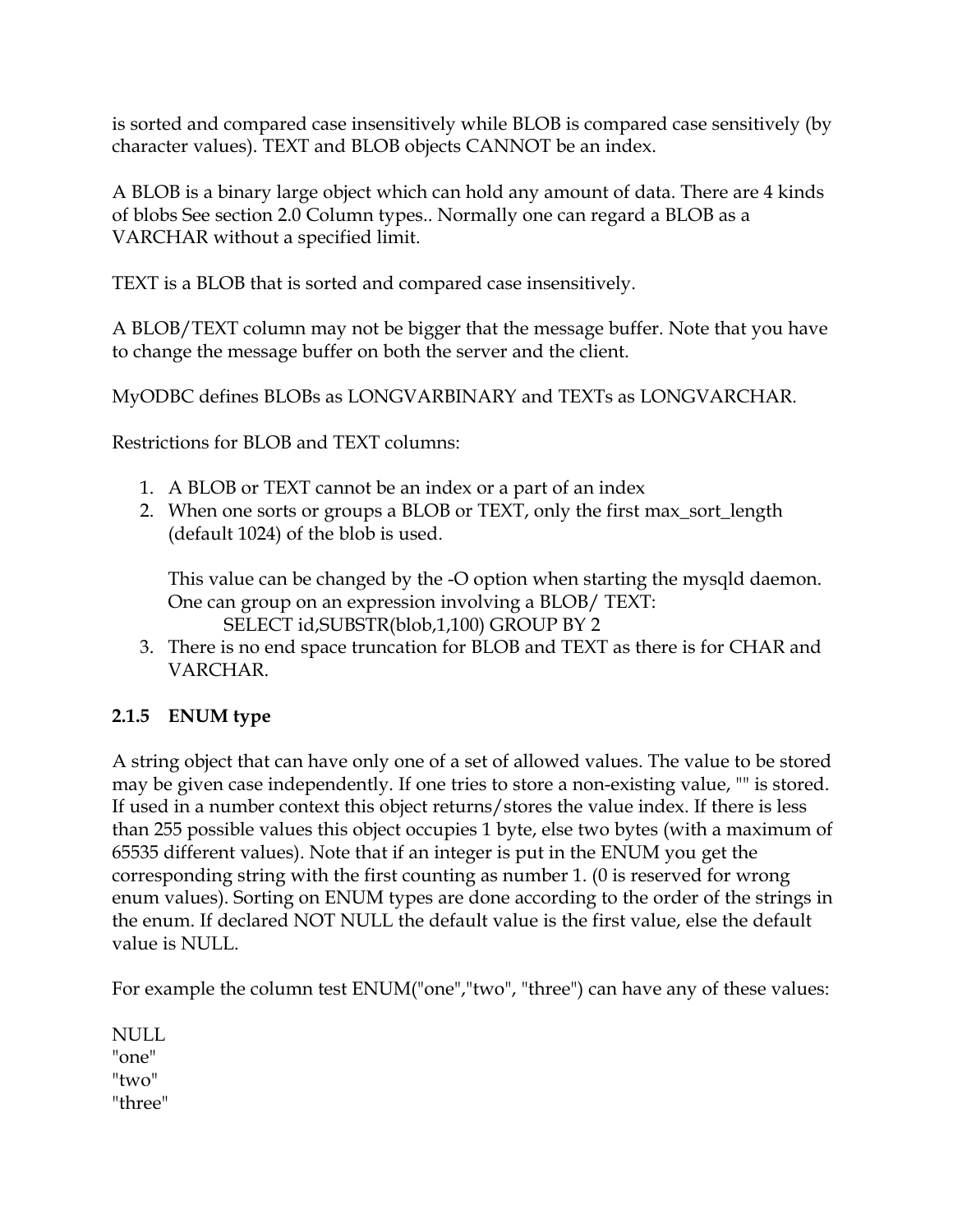## <span id="page-11-0"></span>**2.1.6 SET type**

A string object that can have one or many values from a set of allowed values. Each value is separated by a ','. If used in a number context this object returns/stores the bit positions of the used values. This object occupies (number\_of\_different\_values-1)/8+1 bytes, rounded up to 1,2,3,4 or 8. One can't have more than 64 different values. Note that if an integer is put in the SET you get the corresponding string with the first bit corresponding to the first string. Sorting on SET types are done numerically.

For example the column test SET("one","two") NOT NULL can have any of these values:

 $^{\prime\prime\prime\prime}$ "one" "two" "one,two"

Normally on SELECT on a SET column with LIKE or FIND\_IN\_SET():

SELECT \* from banner where banner\_group LIKE '%value%'; SELECT \* from banner where FIND\_IN\_SET('value',banner\_group)>0;

But the following will also work:

SELECT  $*$  from banner where banner\_group = 'v1,v2'; ;Exact match SELECT  $*$  from banner where banner\_group & 1; js in first group

#### **2.2 Choosing the right type for a column.**

Try to use the most precise type in all cases. For example for an integer between 1- 99999 an unsigned mediumint is the best type.

A common problem is representing monetary values accurately. In MySQL you should use the DECIMAL type. This is stored as a string so no loss of accuracy should occur. If accuracy is not to too important the DOUBLE type may also be good enough.

For high precision you can always convert to a fixed point type stored in a BITINT. This allows you to do all calculations with integers and only convert the result back to floating point.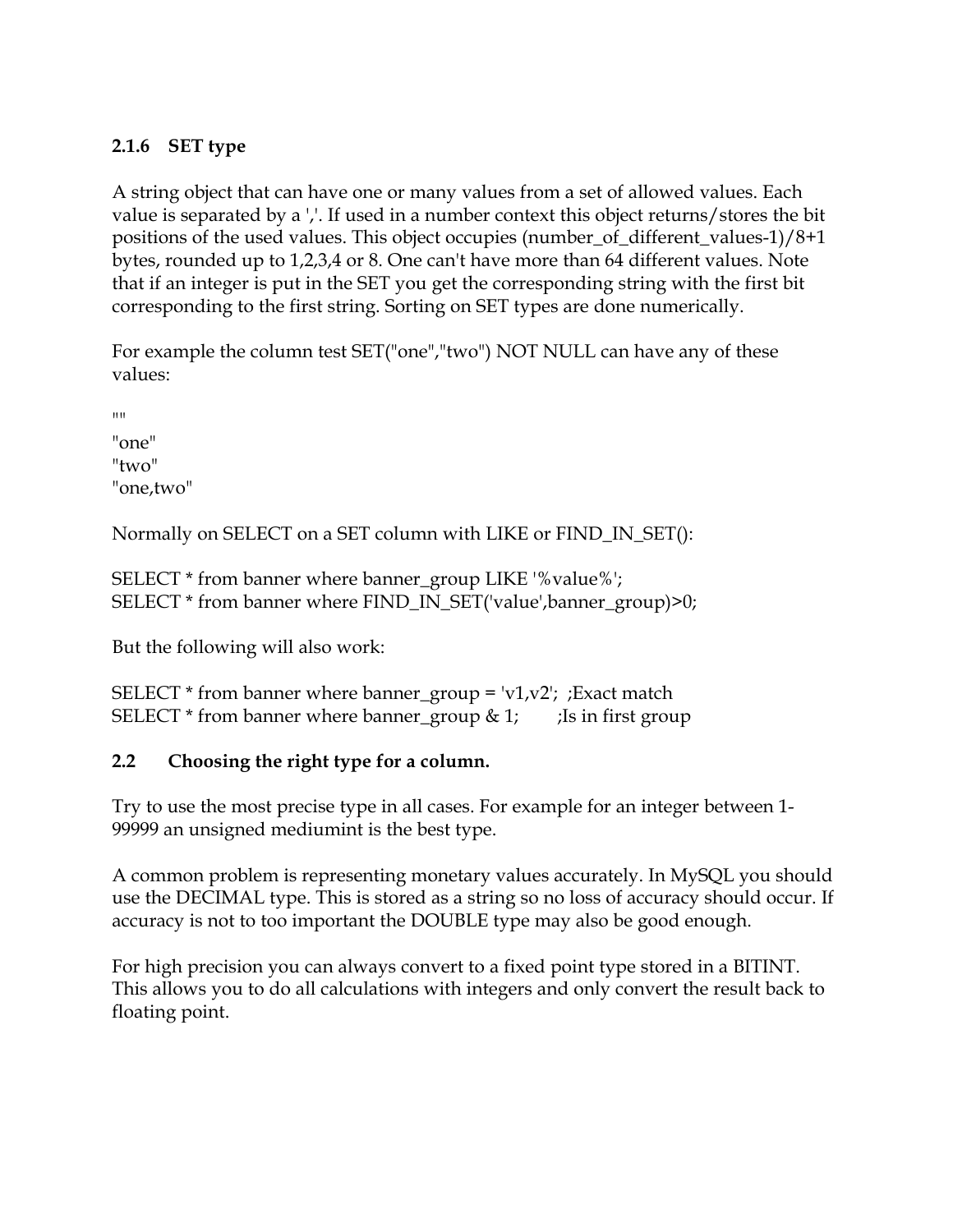#### <span id="page-12-0"></span>**2.3 Column indexes**

You can have indexes on all MySQL columns except BLOB and TEXT types. Using indexes on the relevant columns is the best way to improve the performance of selects.

For CHAR and VARCHAR columns you can have an index on a prefix. The example below shows how to create an index for the first 10 characters of a column. This is much faster and requires less disk space than having an index on the whole column.

CREATE TABLE test (name CHAR(200) NOT NULL, KEY index\_name (name(10));

#### **2.4 Multiple column indexes**

MySQL can have one index on parts of different columns.

A multiple-column index can be considered a sorted array where the columns are concatenated. This makes for fast queries where the first column in the index is a known quantity and the other columns are not.

Suppose that you have a table:

CREATE TABLE test ( id INT NOT NULL, last\_name CHAR(30) NOT NULL, first\_name CHAR(30) NOT NULL, PRIMARY KEY (id), INDEX name (last\_name,first\_name));

Then the index name is an index over last name and first name.

The name index will be used in the following queries:

SELECT \* FROM test WHERE last\_name="Widenius";

SELECT \* FROM test WHERE last\_name="Widenius" AND first\_name="Michael";

SELECT \* FROM test WHERE last\_name="Widenius" AND (first\_name="Michael" OR first\_name="Monty");

SELECT \* FROM test WHERE last\_name="Widenius" and first\_name  $\ge$ ="M" and first\_name  $\le$  "N";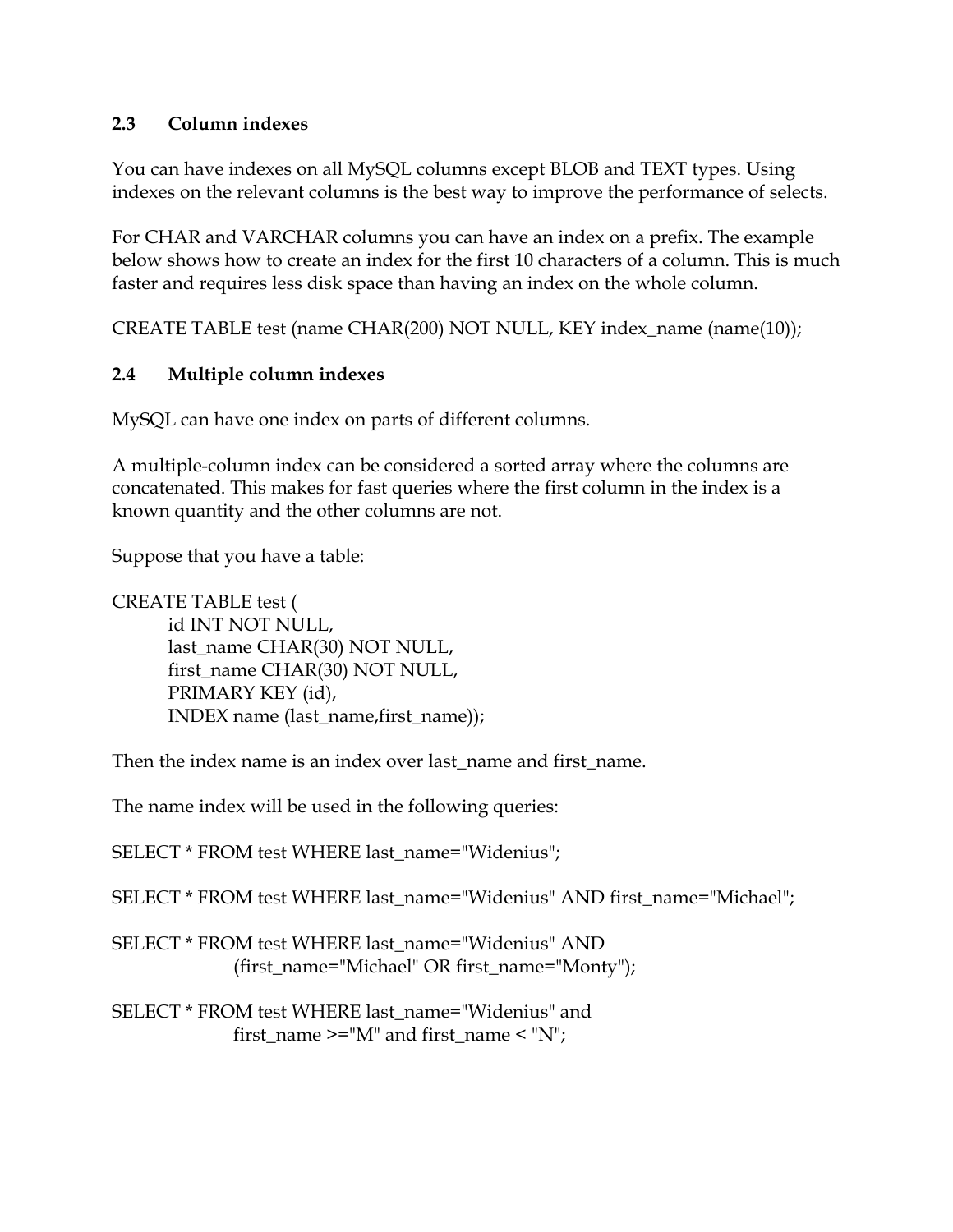<span id="page-13-0"></span>The name index will NOT be used in the following queries:

SELECT \* FROM test WHERE first\_name="Michael";

SELECT \* FROM test WHERE last\_name="Widenius" or first\_name="Michael";

## **2.5 Type mapping to ease moving table definitions between different databases engines**

To support easier use of code from different SQL vendors, MySQL does supports the following mappings:

| binary(num)        | char(num) binary    |
|--------------------|---------------------|
| char varying       | varchar             |
| float4             | float               |
| float <sub>8</sub> | double              |
| int1               | tinyint             |
| int <sub>2</sub>   | smallint            |
| int <sub>3</sub>   | mediumint           |
| int4               | int                 |
| int8               | bigint              |
| long varbinary     | blob                |
| long varchar       | text                |
| middleint          | mediumint           |
| varbinary(num)     | varchar(num) binary |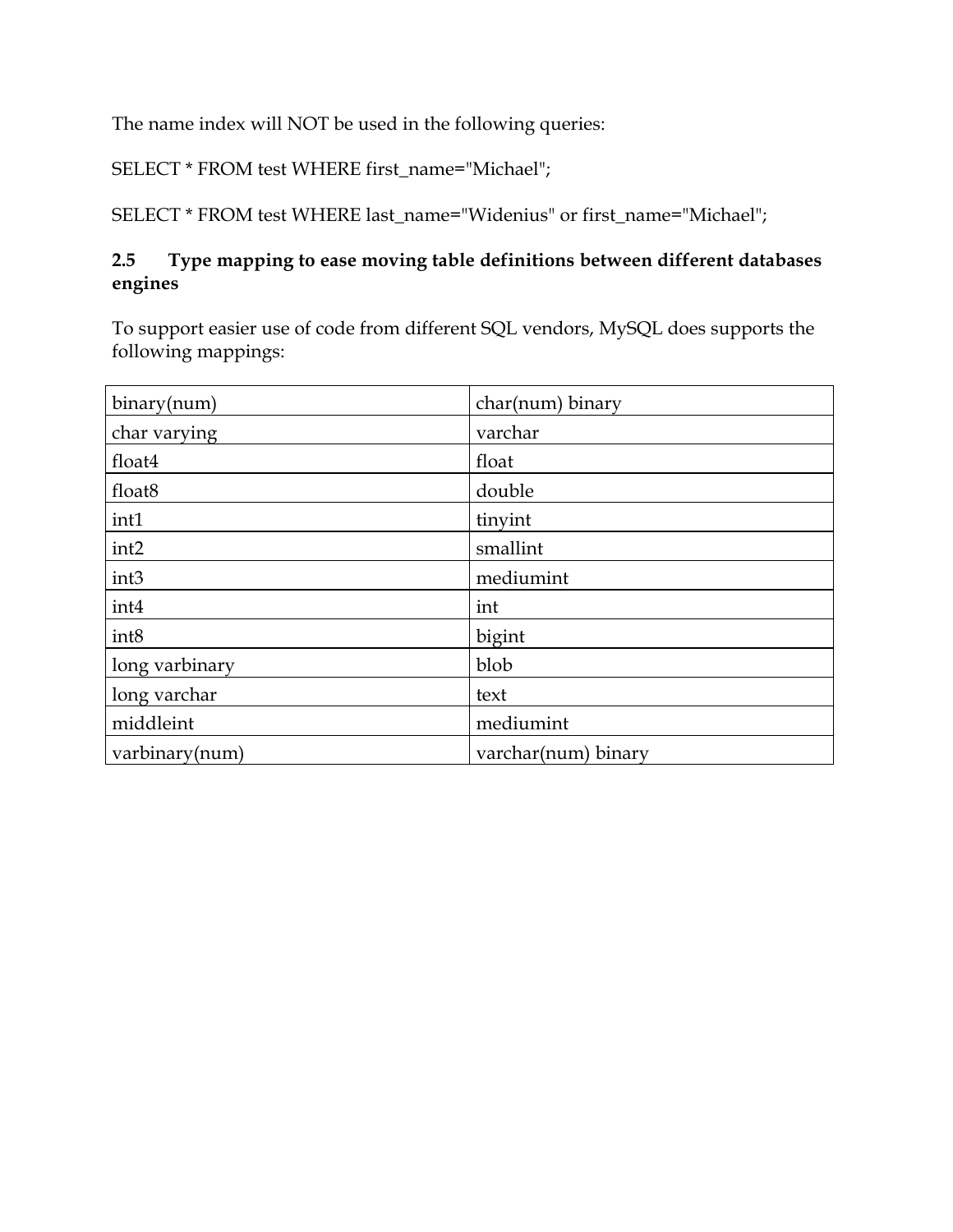## <span id="page-14-0"></span>**3.0 Commands and Syntax**

#### **3.1 Create database syntax.**

#### CREATE DATABASE database\_name

Creates a database with the given name. The name can only contain letters, numbers or the '\_' character and must start with a letter or a \_. The maximum length of a database name is 64 characters. All databases in MySQL are directories, so a CREATE DATABASE only creates a directory in the MySQL database directory. You can also create databases with mysqladmin.

#### **3.2 Drop database syntax.**

DROP DATABASE [IF EXISTS] database\_name

Drop all tables in the database and deleted the database. You have to be VERY careful with this command! DROP DATABASE returns how many files was removed from the directory. Normally this is number of tables\*3. You can also drop databases with mysqladmin. In MySQL 3.22 one can use the new keywords IF EXISTS to not get an error for a database that doesn't exits.

#### **3.3 CREATE TABLE syntax.**

CREATE TABLE table\_name ( create\_definition,... )

create\_definition:

```
 column_name type [NOT NULL | NULL] [DEFAULT
default_value][AUTO_INCREMENT]
```
[ PRIMARY KEY ] [reference\_definition]

- or PRIMARY KEY ( index\_column\_name,... )
- or KEY [index\_name] KEY( index\_column\_name,...)
- or INDEX [index\_name] ( index\_column\_name,...)
- or UNIQUE [index\_name] ( index\_column\_name,...)
- or FOREIGN KEY index\_name ( index\_column\_name,...) [reference\_definition]
- or CHECK (expr)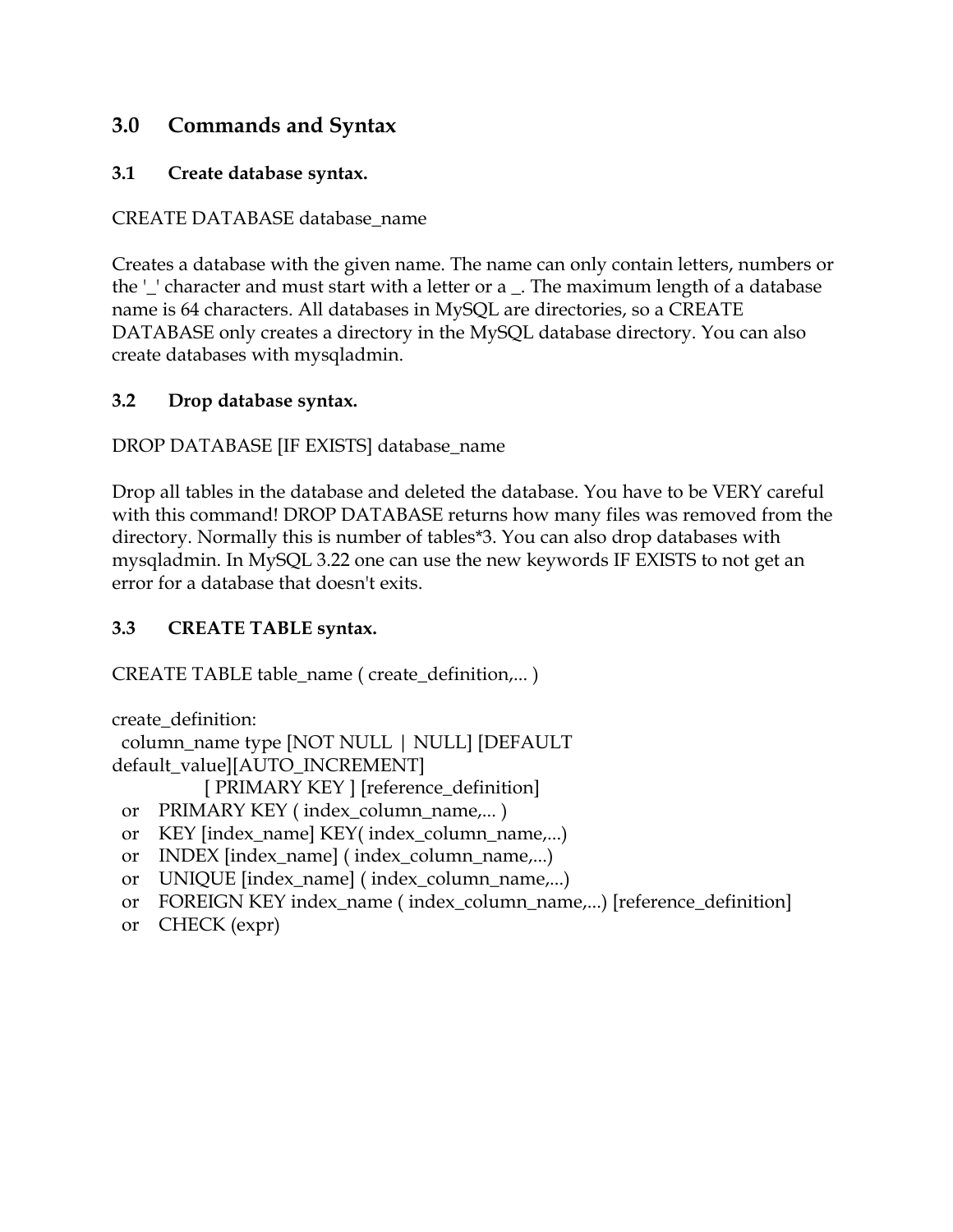type:

- TINYINT[(length)] [UNSIGNED] [ZEROFILL]
- or SMALLINT[(length)] [UNSIGNED] [ZEROFILL]
- or MEDIUMINT[(length)] [UNSIGNED] [ZEROFILL]
- or INT[(length)] [UNSIGNED] [ZEROFILL]
- or INTEGER[(length)] [UNSIGNED] [ZEROFILL]
- or BIGINT[(length)] [UNSIGNED] [ZEROFILL]
- or REAL[(length,decimals)] [UNSIGNED] [ZEROFILL]
- or DOUBLE[(length,decimals)] [UNSIGNED] [ZEROFILL]
- or FLOAT[(length,decimals)] [UNSIGNED] [ZEROFILL]
- or DECIMAL[(length,decimals)] [UNSIGNED] [ZEROFILL]
- or NUMERIC[(length,decimals)] [UNSIGNED] [ZEROFILL]
- or CHAR(length) [BINARY],
- or VARCHAR(length) [BINARY],
- or DATE
- or TIME
- or TIMESTAMP
- or DATETIME
- or TINYBLOB
- or BLOB
- or MEDIUMBLOB
- or LONGBLOB
- or TINYTEXT
- or TEXT
- or MEDIUMTEXT
- or ENUM(value1,value2,value3...)
- or SET(value1,value2,value3...)

index\_column\_name:

column\_name [ (length) ]

reference\_definition:

 REFERENCES table\_name [( index\_column\_name,...)] [ MATCH FULL | MATCH PARTIAL] [ ON DELETE reference\_option] [ ON UPDATE reference\_option]

reference\_option:

RESTRICT | CASCADE | SET NULL | NO ACTION | SET DEFAULT

See section 2.0 Column types.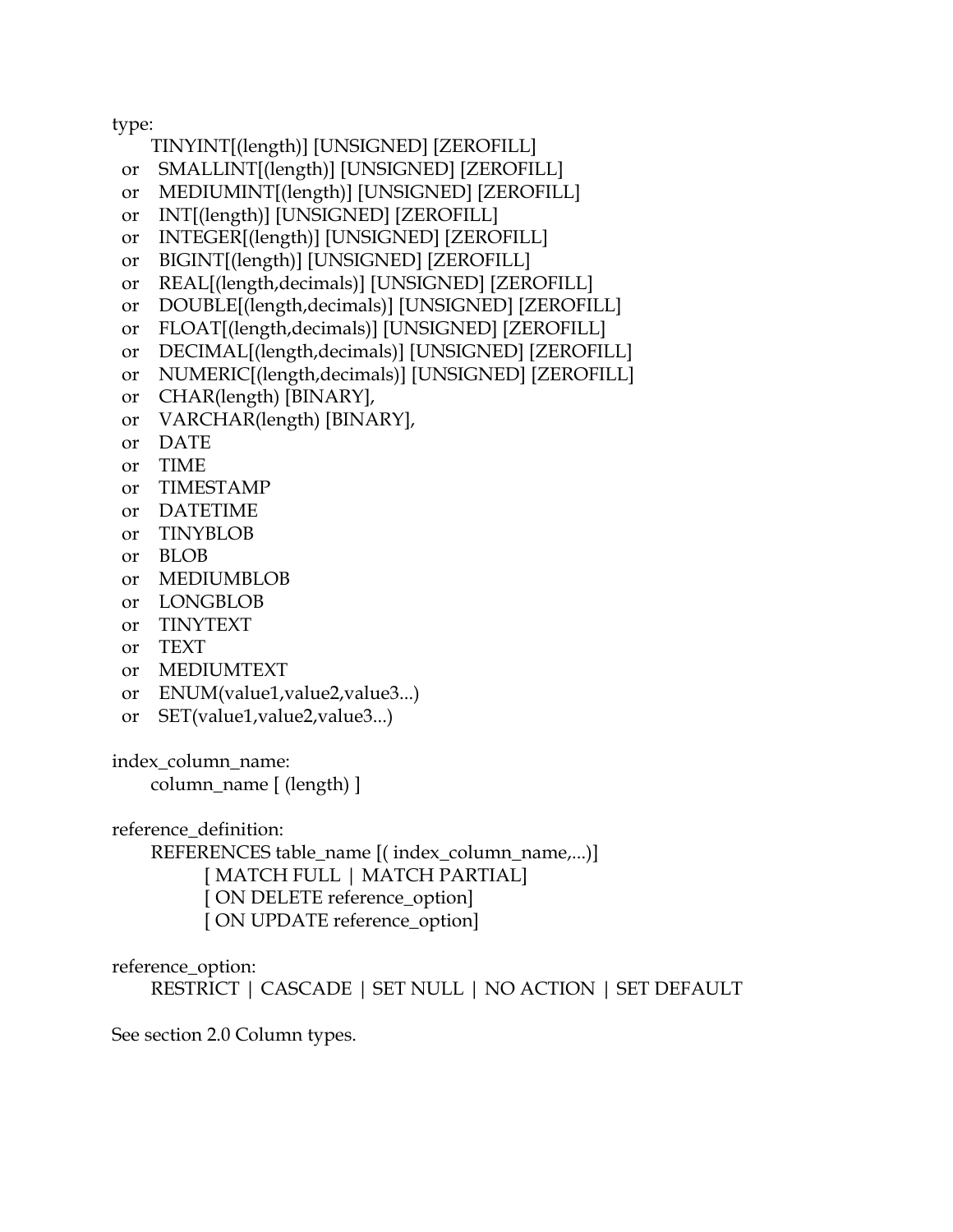The FOREIGN KEY, CHECK and REFERENCE syntax are only for compatibility. (To make it easier to port code from other SQL servers and run applications that create tables with references). They don't actually do anything.

If a column doesn't have a DEFAULT value and is not declared as NOT NULL, the default value is NULL.

If a column doesn't have a DEFAULT value and is declared as NOT NULL, MySQL will automatically assign a default value for the field.

ZEROFILL means that number is pre-zeroed to maximal length. With INT(5) ZEROFILL a value of 5 is retrieved as 00005.

BINARY means that the column will be compared case sensitive. The default is that all strings are compared case insensitive according to ISO-8859-1 Latin1. BINARY is 'sticky' which means that if a column marked BINARY is used in a expression, the whole expression is compared BINARY.

KEY is a synonym for INDEX.

UNIQUE is in MySQL a key that can only have distinct values. You will get an error if you try add a new row with a key that matches an old row.

PRIMARY KEY is a unique KEY. One can only have one PRIMARY KEY in a table. If one doesn't assign a name to an index, the index will get the same name as the first key\_column with an optional \_# to make it unique.

Index columns and timestamp columns can't be NULL. For these columns the NULL attribute is silently removed.

With column\_name(length) syntax one can specify an index which is only a part of a string column. This can make the index file much smaller.

A number column may have the additional attribute AUTO\_INCREMENT to automatically get the largest value+1 for each insert where column value is NULL or 0.

One can insert NULL for timestamp and auto\_increment columns. This results in the current time / the next number.

Blob columns can't be indexes. When one groups on a blob only the first 'max\_sort\_length' bytes are used.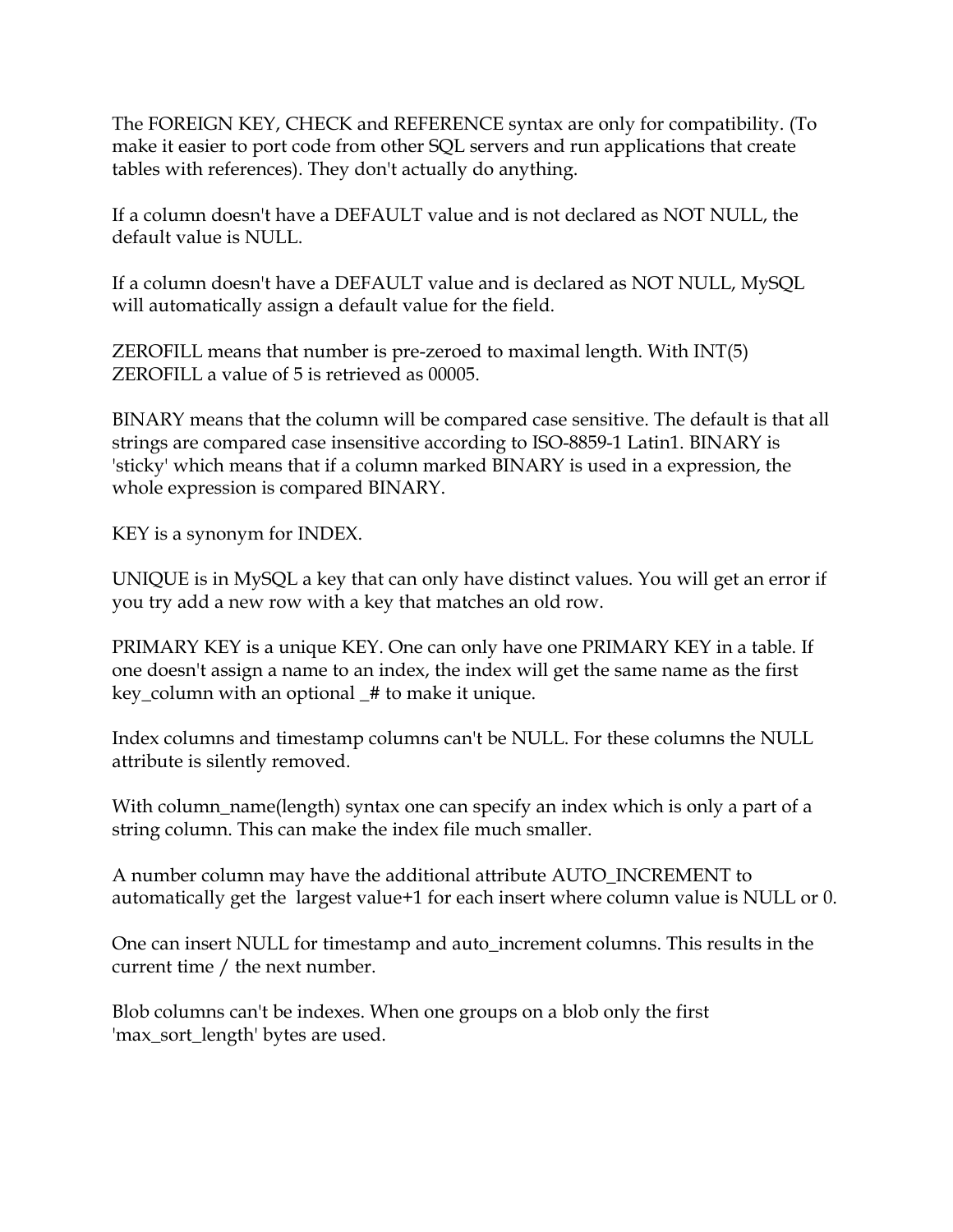## <span id="page-17-0"></span>**Limitations of BLOB and TEXT types.**

Deleted records are in a linked list and subsequent inserts will reuse old positions. To get smaller files one can use the isamchk utility to reorganize tables.

Each null column takes one bit extra, rounded up to the nearest byte.

The maximum record length can be calculated as follows: 1+ sum\_of\_column\_lengths + null\_columns/8 + number of variable length columns.

In some cases an attribute may silently change after creation: VARCHAR columns with a length of one or two are changed to CHAR. When using one VARCHAR column all CHAR columns longer than 3 are changed to VARCHAR's. This doesn't affect the usage of the column in any way; In MySQL VARCHAR is just a different way to store characters. MySQL does the conversion because it will save space and make the table faster. See when to use VARCHAR/CHAR?

On INSERT/UPDATE all strings (CHAR and VARCHAR) are silently chopped/padded to the maximal length given by CREATE. All end spaces are also automatically removed. For example VARCHAR(10) means that the column can contain strings with a length up to 10 characters.

Something/0 gives a NULL value.

The regular expression function (REGEXP and RLIKE) uses ISO8859-1 (Latin1) when deciding the type of a character.

## **3.4 ALTER TABLE syntax**

ALTER [IGNORE] TABLE table\_name alter\_spec [, alter\_spec ...]

alter\_specification:

ADD [COLUMN] create\_definition [AFTER column\_namn | FIRST]

- or CHANGE [COLUMN] old\_column\_name create\_definition
- or ALTER [COLUMN] column\_name { SET DEFAULT literal | DROP DEFAULT }
- or ADD INDEX [index\_name] ( index\_column\_name,...)
- or ADD UNIQUE [index\_name] ( index\_column\_name,...)
- or DROP [COLUMN] column\_name
- or DROP PRIMARY KEY
- or DROP INDEX key\_name
- or RENAME [AS] new\_table\_name

ALTER TABLE works by creating a temporary table and copying all information to it and then the old table is deleted and the new one is renamed. This is done in such a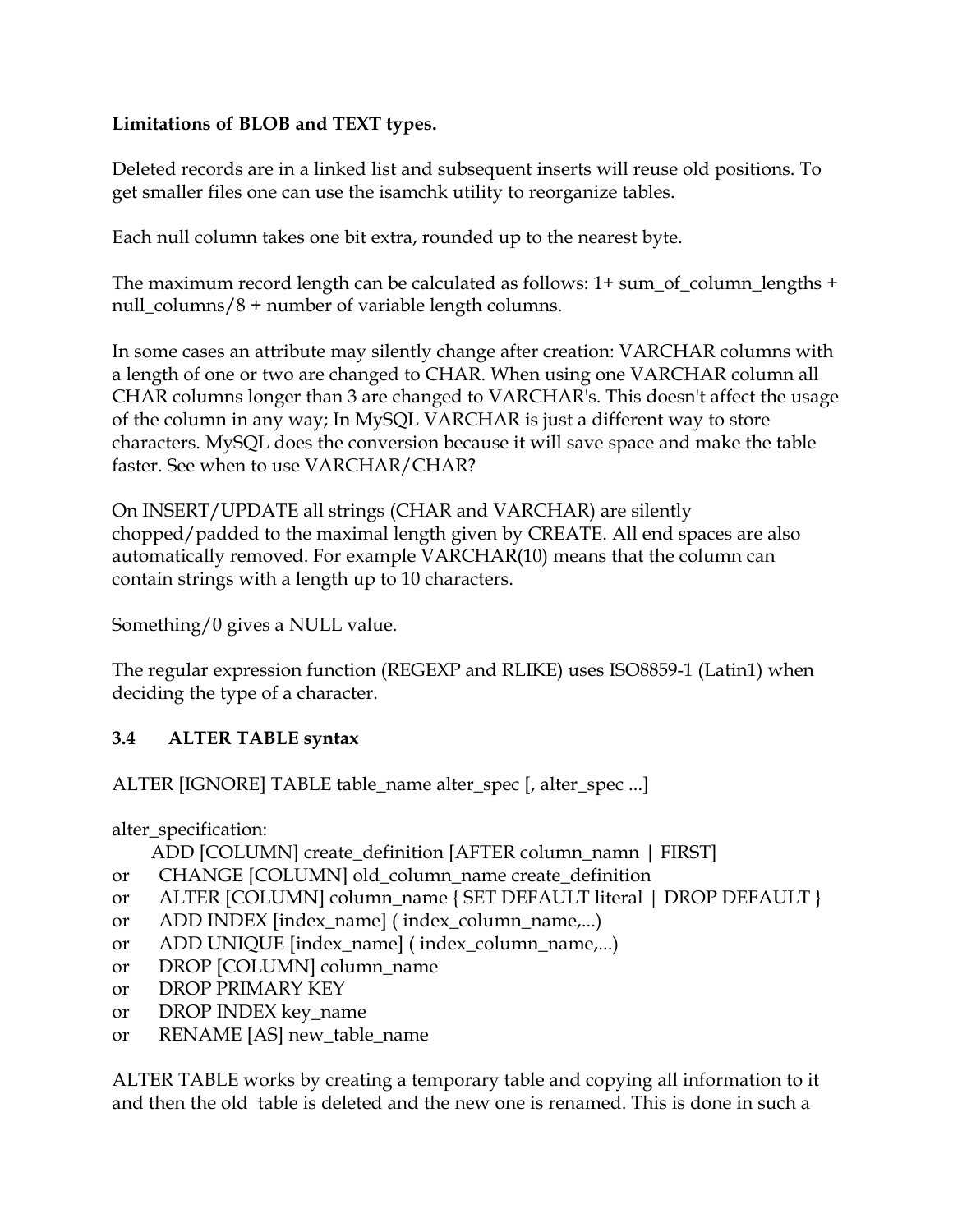way that all updates are automatically redirect to the new table without any failed updates. While the ALTER TABLE is working, the old table is readable for other clients. Table updates/writes to the table are stalled and only executed after the new table is ready.

If IGNORE isn't specified then the copy will be aborted and rolled back if there exists any duplicated unique keys in the new table. In case of duplicates the first found row will be used. This is a MySQL extension.

The CHANGE column\_name, DROP column\_name and DROP INDEX are MySQL extensions to ANSI SQL92.

The optional word COLUMN is a pure noise word and can be omitted.

The ADD and CHANGE takes the same create\_definition as CREATE TABLE. See section 3.3 CREATE TABLE syntax. In MySQL 3.22 you can use ADD ... AFTER column\_name or FIRST to add a column at some specific location in your table. The default is the add the column last.

ALTER COLUMN sets a new default value or removes the old default value for a column.

DROP INDEX removes an index. This is a MySQL extension.

The FOREIGN KEY syntax in MySQL exists only for compatibility. If one drops a column\_name which is part of some index, this index part is removed. If all index parts are removed then the index is removed.

DROP PRIMARY KEY drops index named PRIMARY or if no such index exists, it drops the first UNIQUE index in the table.

CHANGE tries to convert data to the new format as good as possible. With mysql\_info(MYSQL\*) one can retrieve how many records were copied and how many records were deleted because of multiple indexes.

To use ALTER TABLE one needs select, insert, delete, update, create and drop privileges on the table. If one uses ALTER TABLE table\_name RENAME AS new\_name without any other options, MySQL will only do a fast rename of table table.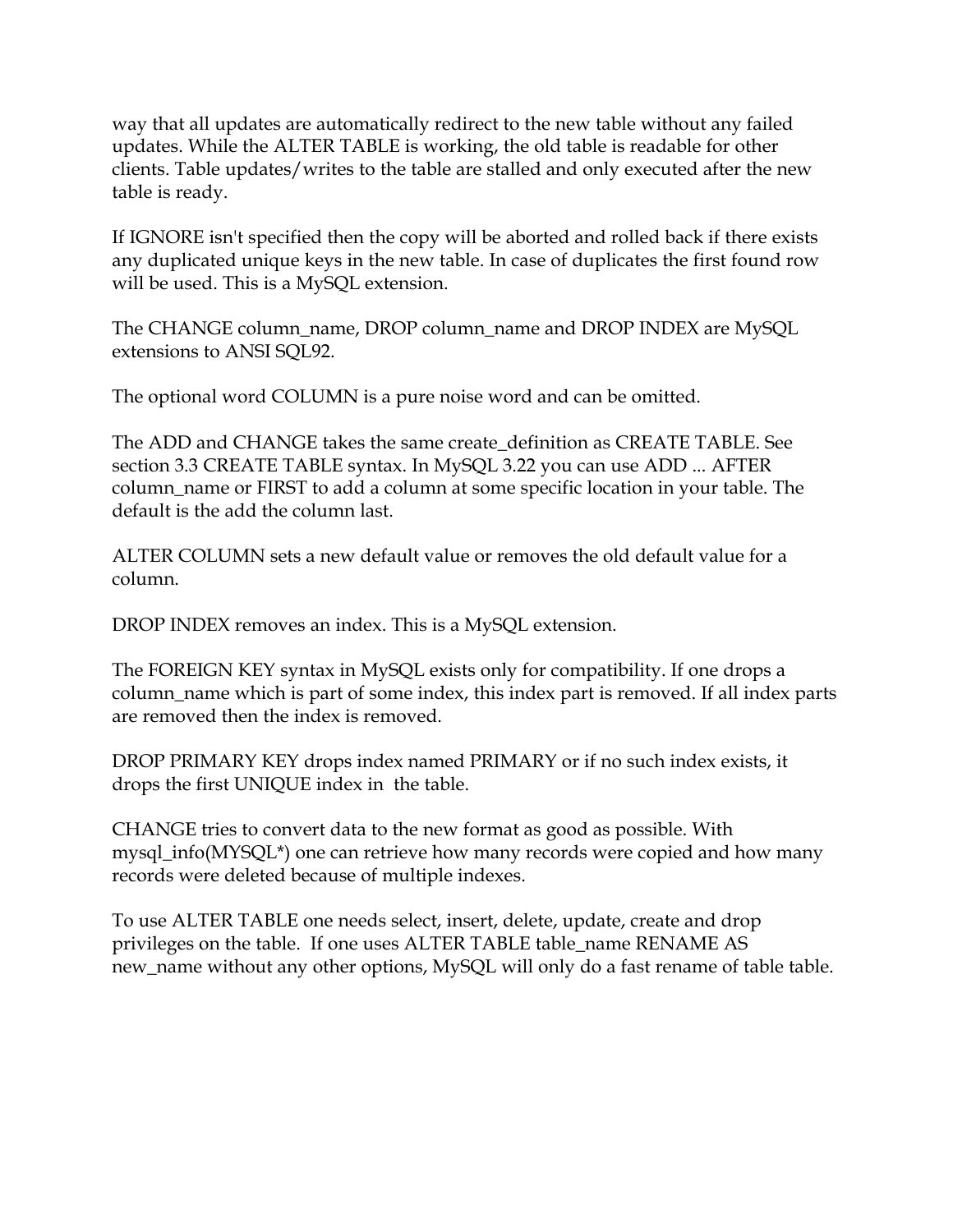<span id="page-19-0"></span>Some examples of using ALTER TABLE:

CREATE TABLE t1 (a INTEGER,b CHAR(10)); INSERT INTO t1 VALUES(1,"testing"); ALTER TABLE t1 RENAME t2; ALTER TABLE t2 CHANGE a a TINYINT NOT NULL, CHANGE b c CHAR(20); ALTER TABLE t2 ADD d TIMESTAMP; ALTER TABLE t2 ADD INDEX (d), ADD PRIMARY KEY (a); ALTER TABLE t2 DROP COLUMN c; ALTER TABLE t2 ADD c INT UNSIGNED NOT NULL AUTO\_INCREMENT, ADD INDEX (c); DROP TABLE t2;

## **3.5 DROP TABLE syntax.**

DROP TABLE [IF EXISTS] table\_name [, table\_name...]

Removes one or more tables. All the data and the definition are removed so take it easy with this command!

In MySQL 3.22 one can use the new keywords IF EXISTS to not get an error for tables that doesn't exits.

#### **3.6 DELETE syntax.**

DELETE FROM table\_name WHERE where\_definition

Returns records affected.

If one does a delete without a WHERE clause then the table is recreated, which is much faster than doing a delete for each row. In these cases, the command returns zero as affected records. MySQL can't return the number of deleted row because the recreate is done without opening the data files to make sure that one can recreate the table as long as the table definition file table\_name.frm is valid.

## **3.7 SELECT syntax**

SELECT [STRAIGHT\_JOIN] [DISTINCT | ALL] select\_expression,... [INTO OUTFILE 'file\_name' ...] [ FROM table\_references [WHERE where\_definition ] [GROUP BY column,...] [HAVING where\_definition] [ ORDER BY column [ASC | DESC] ,..] [LIMIT [offset,] rows] [PROCEDURE procedure\_name]]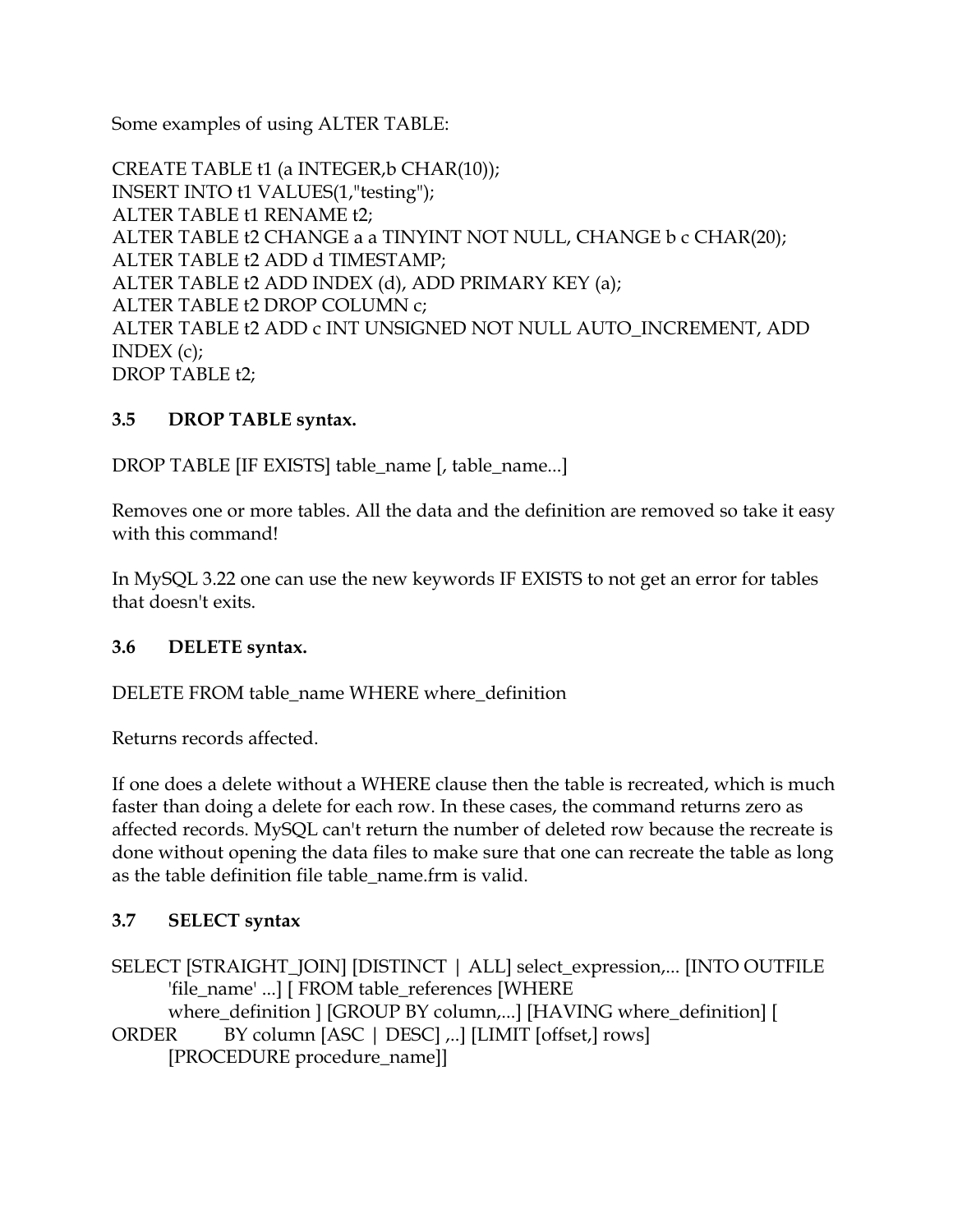All used keywords must come in exactly the above order. For example a HAVING clause must come after any GROUP BY and before any ORDER BY clause.

Strings are automatically converted to numbers and numbers to strings when needed (a-la Perl). If in a compare operation  $((=, \leq, \leq, \leq, \geq)$ ) either of the arguments are numerical, the arguments are compared as numbers, else the arguments are compared as strings. All string comparisons are by default done case-independent by ISO8859-1 (The Scandinavian letter set which also works excellently with English).

| select $1 > 6x$ ; | -> |                |  |
|-------------------|----|----------------|--|
| select $7 > 6x$ ; | -> | $\overline{1}$ |  |
| select $0 > x6$ ; | -> | 0              |  |
| select $0 = x6$ ; | -> |                |  |

A column name does not need a table prefix if the given column name is unique.

A select expression may be given an alias which will be its column name and can be used when sorting and grouping or in the HAVING clause.

select concat(last\_name,' ',first\_name) as name from table order by name

Table\_references is a list of tables to join. This may also contain LEFT OUTER JOIN references. See section 3.8 Join syntax.

In LIKE expressions % and \_ may be preceded with '\' to skip the wildcard meaning and get a literal % or \_.

A DATE is a string with one of the following syntaxes: YYMMDD (Year is assumed to be 2000 if YY < 70.) YYYYMMDD YY.MM.DD Where '.' may be any non-numerical separator. YYYY.MM.DD Where '.' may be any non-numerical separator.

IFNULL() and IF() return number or string value according to use.

ORDER and GROUP columns may be given as column names, column aliases or column numbers in SELECT clauses.

The HAVING clause can take any column or alias in the select\_expressions. It is applied last, just before items are sent to the client, without any optimisation. Don't use it for items that should be in the WHERE clause. You can't write (yet):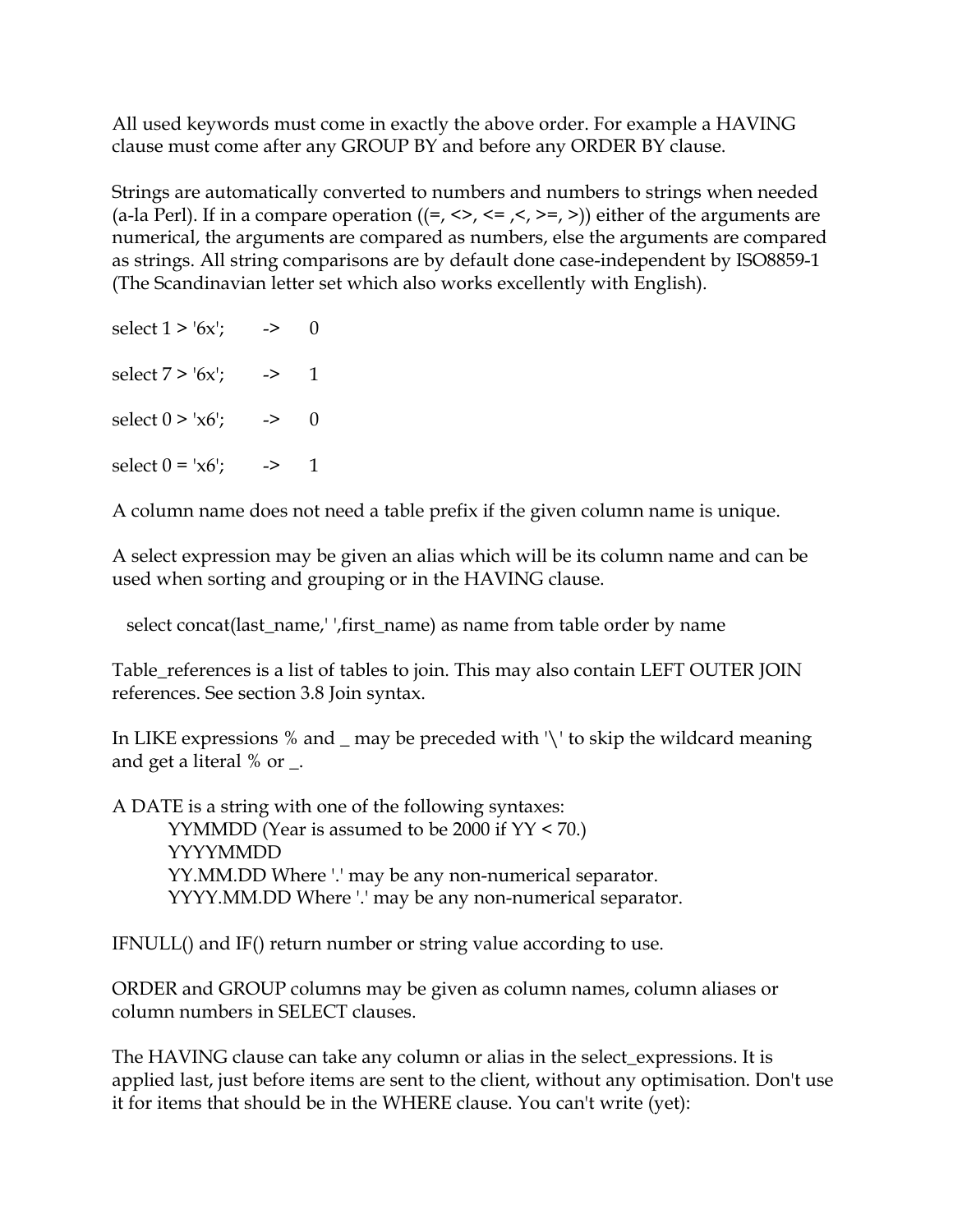<span id="page-21-0"></span>SELECT user,MAX(salary) FROM users GROUP BY user HAVING max(salary)>10

Change it to:

SELECT user,MAX(salary) AS sum FROM users GROUP BY user HAVING sum > 10

STRAIGHT\_JOIN forces the optimizer to join the tables in the same order that the tables are given in the FROM clause. One can use this to get a query to be done more quickly if the optimizer joins the tables in non-optimal order. See section 3.14 EXPLAIN syntax. Get information about a SELECT.

LIMIT takes one or two numerical arguments. If one argument, the argument indicates the maximum number of rows in a result. If two arguments, the first argument says the offset to the first row to return, the second is the maximum number of rows.

INTO OUTFILE 'filename' writes the given set to a file. The file can not already exist from before. See section 3.11 LOAD DATA INFILE syntax.

## **3.8 Join syntax**

MySQL supports the following JOIN syntaxes:

table\_reference, table\_reference table\_reference [CROSS] JOIN table\_reference table\_reference STRAIGHT\_JOIN table\_reference table\_reference LEFT [OUTER] JOIN table\_reference ON conditional-expr table\_reference LEFT [OUTER] JOIN table\_reference USING (column-commalist) table\_reference NATURAL LEFT [OUTER] JOIN table\_reference { oj table\_reference LEFT OUTER JOIN table\_reference ON conditional-expr }

The last version is ODBC syntax.

A table reference may be aliased with table\_reference AS alias or table\_reference alias.

, and JOIN are semantically identical. This does a full join between the used tables. One normally specifies in the WHERE condition how the tables should be linked.

The ON conditional is any WHERE conditional. If there is no matching record for the right table in a LEFT JOIN a row with all columns set to NULL will be used for the right table.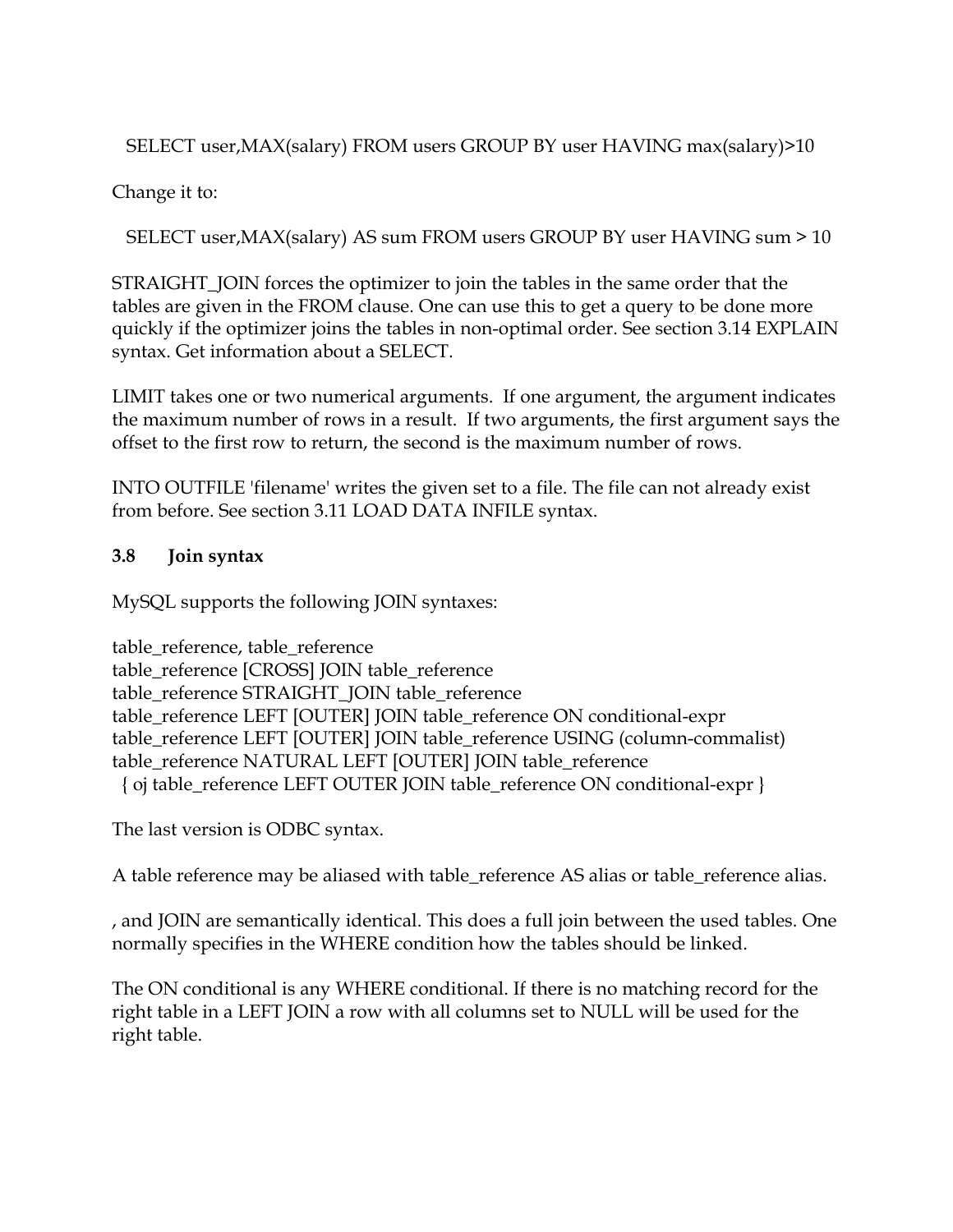<span id="page-22-0"></span>The USING column-list is a list of fields that must exists in both tables. A LEFT JOIN B USING (C1,C2,C3...) is defined to be semantically identical to using an ON expression A.C1=B.C1 AND A.C2=B.C2 AND A.C3=B.C3... .

The NATURAL LEFT JOIN of two tables is defined to be semantically identical to a USING with all column names that exist in both tables.

The last LEFT JOIN syntax exists only for compatibility with ODBC.

STRAIGHT\_JOIN is identical as JOIN, except that the left table will always be read before the right table. This can be used in the few cases when the join optimizer puts the tables in the wrong order.

Some examples:

SELECT \* from table1,table2 where table1.id=table2.id; SELECT \* from table1 LEFT JOIN table2 ON table1.id=table2.id; SELECT \* from table1 LEFT JOIN table2 USING (id); SELECT table1.\* from table1 LEFT JOIN table2 ON table1.id=table2.id WHERE table2.id IS NULL; SELECT \* from table1 LEFT JOIN table2 ON table1.id=table2.id LEFT JOIN table3 ON table3.id=table2.id;

The fourth example is noteworthy as it finds all rows in table1 that doesn't have an row in table2.

#### **3.9 INSERT syntax**

 INSERT INTO table [ (column\_name,...) ] VALUES (expression,...) or INSERT INTO table [ (column\_name,...) ] SELECT ...

An expression may use any previous column in column\_name list (or table if no column name list is given).

The following holds for a multi-row INSERT statement:

The query cannot contain an ORDER BY clause.

The target table of the INSERT statement cannot appear in the FROM clause of the query.

If one uses INSERT INTO ... SELECT ... then one can get the following info string with the C API function mysql\_info(). Records: 100 Duplicates: 0 Warnings: 0 Duplicates are rows which couldn't be written because some index would be duplicated. Warnings are columns which were set to NULL, but have been declared NOT NULL. These will be set to their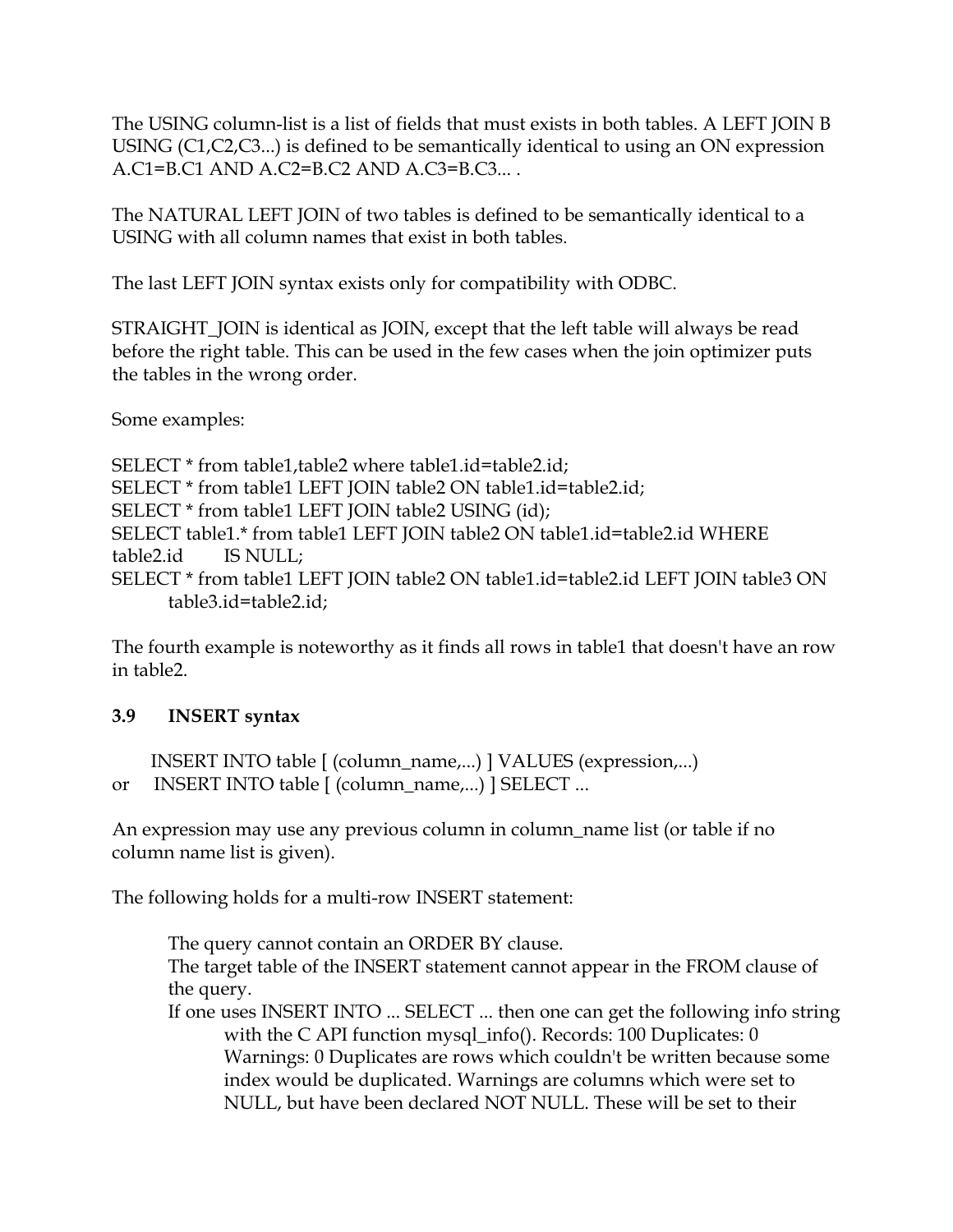<span id="page-23-0"></span>default value. In this case it's also forbidden in ANSI SQL to SELECT from the same table that you are inserting into. The problem that there may be problems if the SELECT finds records that is inserted at the same run. When using sub selects the situation could easily be very confusing! If one sets a time stamp value to anything other than NULL, the time stamp value will be copied to the result table. Auto increment columns works as usual.

#### **3.10 REPLACE syntax**

 REPLACE INTO table [ (column\_name,...) ] VALUES (expression,...) or REPLACE INTO table [ (column\_name,...) ] SELECT ...

This works exactly like INSERT, except that if there was some old record in the table with the same unique index the old record or records will be deleted before this record is inserted. See section 3.9 INSERT syntax.

#### **3.11 LOAD DATA INFILE syntax**

LOAD DATA INFILE 'text\_file\_name.text' [REPLACE | IGNORE] INTO TABLE table\_name [FIELDS [TERMINATED BY ','

[OPTIONALLY] ENCLOSED BY '"' ESCAPED BY '\\' ]] [LINES TERMINATED BY '\n'] [(Field1, Field2...)]

This is used to read rows from a text file, which must be located on the server, at a very high speed. The server-client protocol doesn't yet support files over a connection. If you only have the file on the client, use rcp or ftp to copy it, possibly compressed, to the server before using LOAD DATA INFILE. All paths to the text file are relative to the database directory.

To write data to a text file, use the SELECT ... INTO OUTFILE 'interval.txt' fields terminated by ',' enclosed by '''' escaped by ' $\setminus \setminus \setminus$ ' lines terminated by ' $\setminus n'$  FROM ... syntax.

Normally you don't have to specify any of the text file type options. The default is a compact text file with columns separated with tab characters and all rows end with a newline. Tabs, newlines and \ inside fields are prefixed with a \. NULLs are read and written as  $\mathcal{N}$ .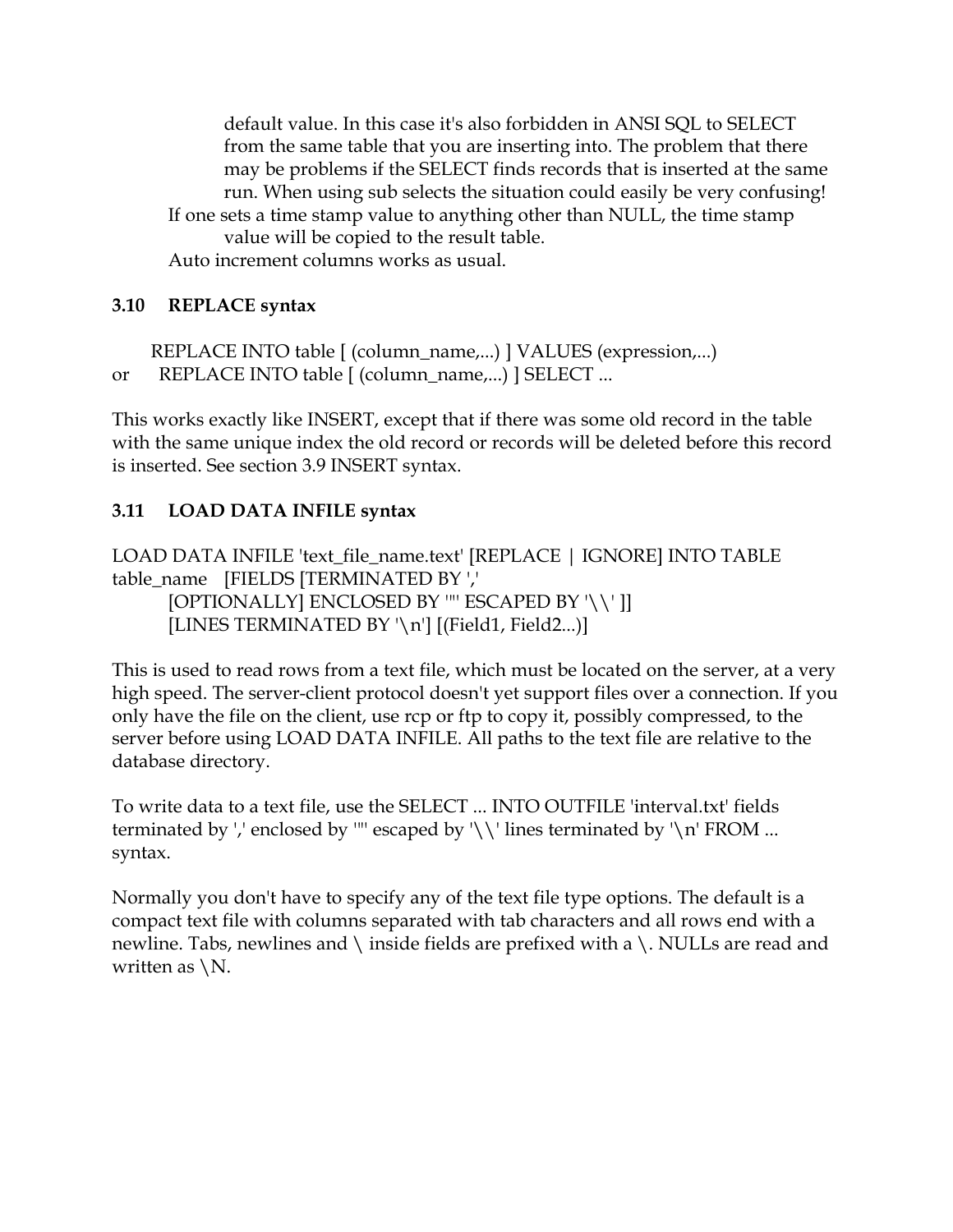FIELDS TERMINATED BY has the default value of  $\iota$ .

FIELDS [OPTIONALLY] ENCLOSED BY has the default value of ".

FIELDS ESCAPED BY has the default value of  $\setminus \setminus$ .

LINES TERMINATED BY has the default value of  $\ln$ .

FIELDS TERMINATED BY and LINES TERMINATED BY may be more than one character.

If LINES TERMINATED BY is an empty string and FIELDS TERMINATED BY is nonempty then lines are also terminated with FIELDS TERMINATED BY.

If FIELDS TERMINATED BY and FIELDS ENCLOSED BY both are empty strings (") then this gives a fixed row format ("not delimited" import format). With a fixed row size NULL values are output as a blank string. If you specify OPTIONALLY in ENCLOSED BY, then only strings are enclosed in ENCLOSED BY by the SELECT ... INTO statement.

Duplicated ENCLOSED BY chars are removed from strings that start with ENCLOSED BY. For example: With ENCLOSED BY '"':

"The ""BIG"" boss" -> The "BIG" boss The "BIG" boss -> The "BIG" boss

If ESCAPED BY is not empty then the following characters will be prefixed with the escape character: ESCAPED BY, ASCII 0, and the first character in any of FIELDS TERMINATED BY, FIELDS ENCLOSED BY and LINES TERMINATED BY.

If FIELDS ENCLOSED BY is not empty then NULL is read as a NULL value. If FIELDS ESCAPED BY is not empty then  $\N$  is also read as a NULL value.

If REPLACE is used, then the new row will replace all rows which have the same unique index. If IGNORE is used, the row will then be skipped if a record already exists with an identical unique key. If none of the above options are used an error will be issued. The rest of the text file will be ignored if one gets a duplicate index error.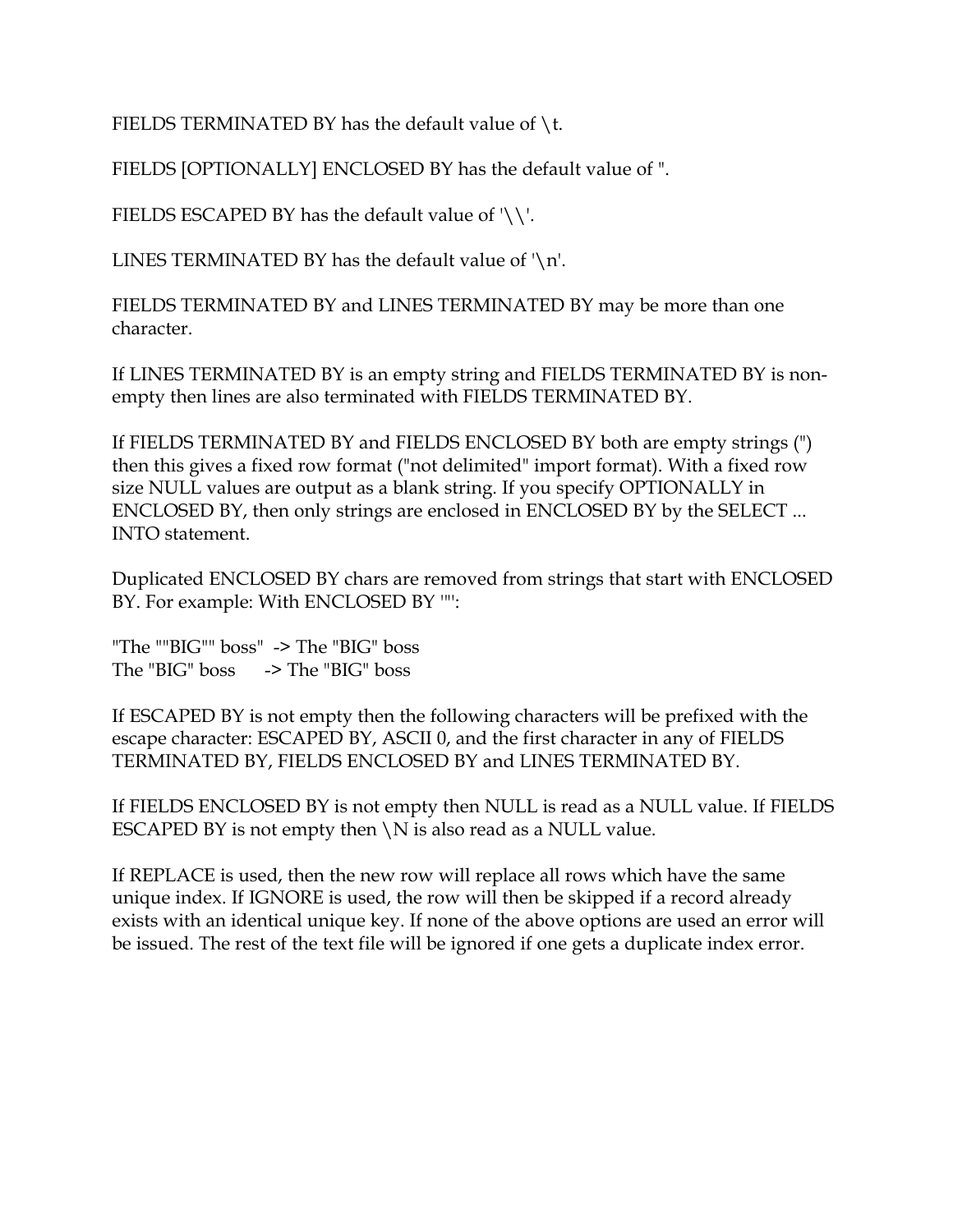Some possible cases that are not supported by LOAD DATA:

Fixed size rows (FIELDS TERMINATED BY and FIELDS ENCLOSED BY both are empty) and BLOB columns. If some of the separators are a prefix of another. FIELDS ESCAPED BY is empty and the data contains LINES TERMINATED BY or FIELDS ENCLOSED BY followed by FIELDS TERMINATED BY.

All rows are read into the table. If a row has too few columns, the rest of the columns are set to default values. TIMESTAMP columns are only set to the current time if there is a NULL value for the column or if the TIMESTAMP column is left out from the field list when the field list is used (the last case only holds for the first TIMESTAMP column).

For security reasons the text file must either reside in the database directory or be readable by all. Each user that wants to use LOAD DATA INFILE must also have 'Y' in the 'File\_priv' column in the user privilege table!

Because LOAD DATA INFILE regards all input as strings you can't use number values for enum or set columns as you can with INSERT statements. All enum and set must be given as strings!

For more information about the escaped syntax, See section 1.0 Literals. How do you write strings and numbers?.

When the LOAD DATA query is done, one can get the following info string with the C API function mysql\_info().

Records: 1 Deleted: 0 Skipped: 0 Warnings: 0

Warnings are incremented for each column which can't be stored without loss of precision, for each column which didn't get a value from the read text line (happens if the line is too short) and for each line which has more data than can fit into the given columns. A warning is also given for any time, date, timestamp or datetime column that is set to 0.

An example that loads all columns:

LOAD DATA INFILE 'persondata.text' INTO TABLE persondata;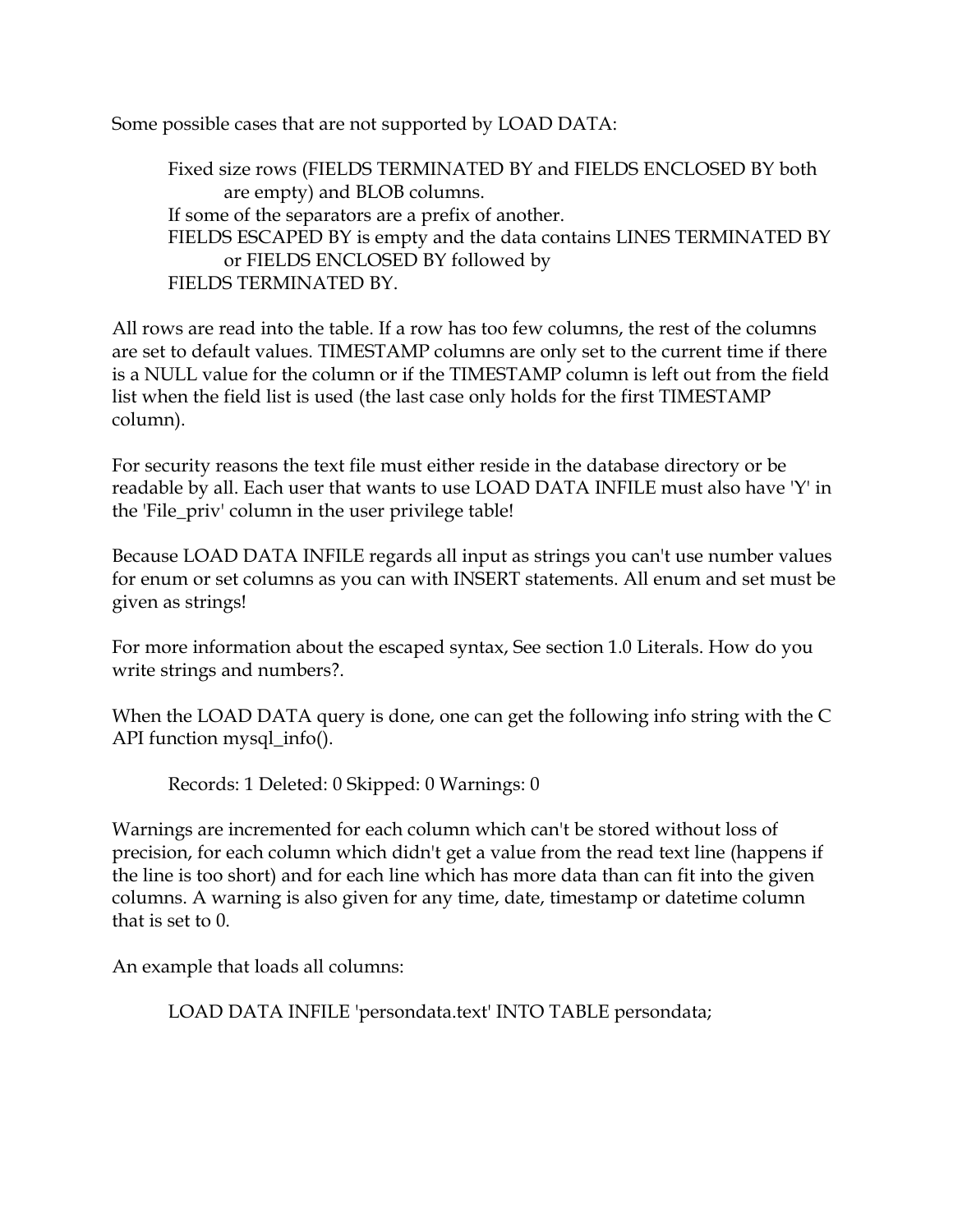#### <span id="page-26-0"></span>**3.12 UPDATE syntax**

UPDATE table SET column=expression,... WHERE where\_definition

All updates are done from left to right. If one accesses a column in the expression, update will then use the current value (a given value or the default value) of the column.

UPDATE persondata SET count=count+1

A UPDATE statements returns how many rows was actually changed. In MySQL 3.22 mysql\_info() returns the number of rows that was matched and updated and how warnings one got during the update.

#### **3.13 SHOW syntax. Get information about tables, columns...**

- SHOW DATABASES [LIKE wild]
- or SHOW TABLES [FROM database] [LIKE wild]
- or SHOW COLUMNS FROM table [FROM database] [LIKE wild]
- or SHOW INDEX FROM table [FROM database]
- or SHOW STATUS
- or SHOW VARIABLES [LIKE wild]

Gives information about databases, tables or columns. If the LIKE wild part is used the wild string is a normal SQL wildcard (with % and \_). FIELDS may be used as an alias for COLUMNS and KEYS may be used as an alias for INDEXES.

STATUS gives status information from the server like mysqladmin status). The output may differ from the following:

| Uptime | ' Kunning_threads   Questions | <b>Reloads</b> | tables<br><i>r</i> oen |
|--------|-------------------------------|----------------|------------------------|
| 11(    |                               |                |                        |

VARIABLES shows the values of the some of MySQL system variables. Most of these variables can be changed by different options to mysqld!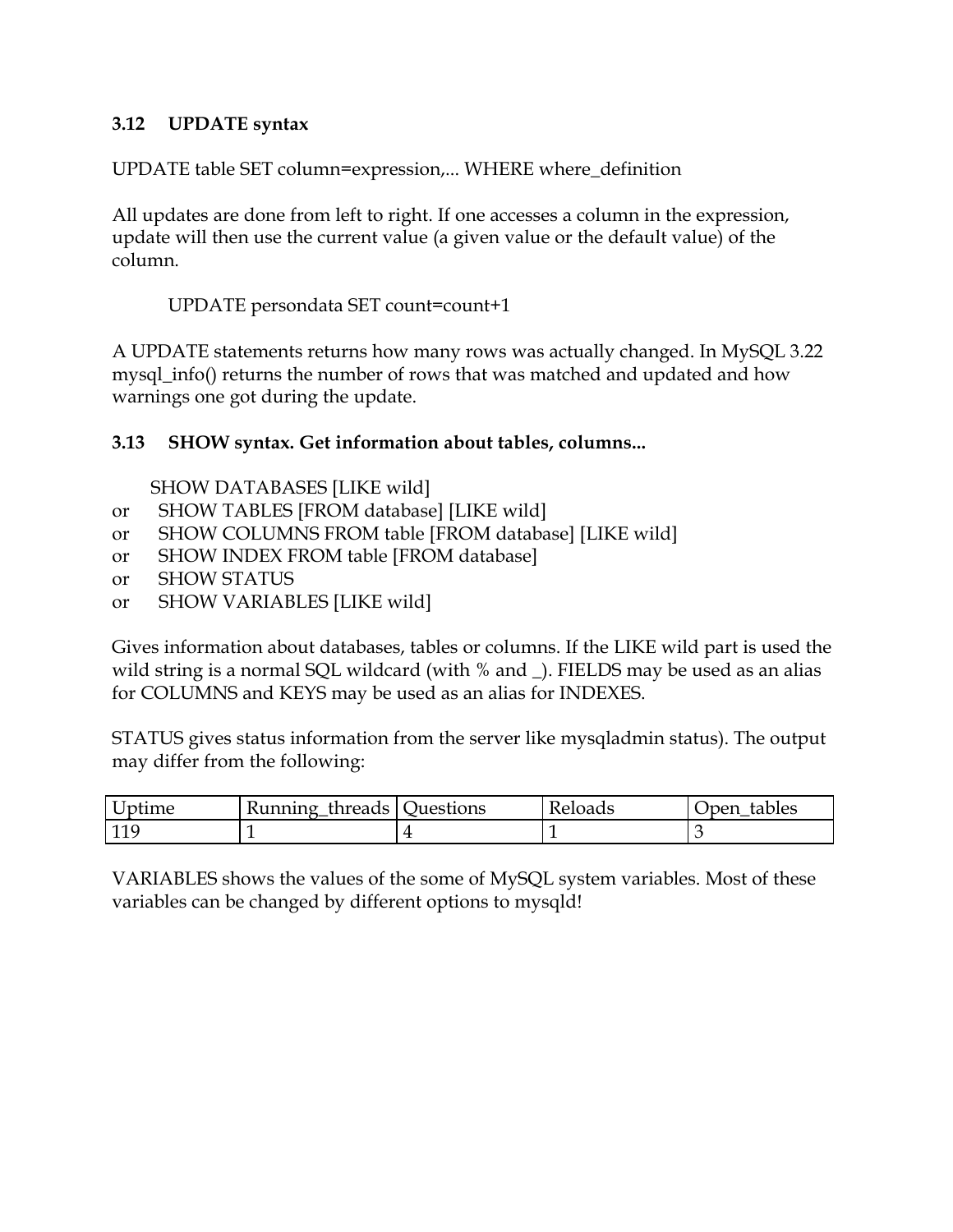#### <span id="page-27-0"></span>**3.14 EXPLAIN syntax. Get information about a SELECT.**

#### EXPLAIN SELECT select\_options

Gives information about how and in which order tables are joined. With the help of EXPLAIN one can see when one has to add more indexes to tables to get a faster select that uses indexes to find the records. You can also see if the optimizer joins the tables in an optimal order. One can force the optimizer to use a specific join order with the STRAIGHT\_JOIN option to select.

The different join types are:

| system | The table has only one record (= system table)                                                                                                                                      |
|--------|-------------------------------------------------------------------------------------------------------------------------------------------------------------------------------------|
| const  | The table has at most one matching record which will be read at the start of<br>the query. All columns in this table will be regarded as constants by the rest<br>of the optimizer. |
| eq_ref | One record will be read from this table for each combination of the previous<br>tables.                                                                                             |
| ref    | All rows with matching indexes will be read from this table for each<br>combination of the previous tables.                                                                         |
| range  | Only rows that is in a given index range will be retrieved trough an index.<br>The extra column will tell which index is used.                                                      |
| all    | A full table scan will be done for each combination of the previous tables.                                                                                                         |

Here is a example of a join which is optimised with the help of EXPLAIN.

EXPLAIN SELECT tt.TicketNumber, tt.TimeIn, tt.ProjectReference, tt.EstimatedShipDate, tt.ActualShipDate, tt.ClientID, tt.ServiceCodes, tt.RepetitiveID, tt.CurrentProcess, tt.CurrentDPPerson, tt.RecordVolume, tt.DPPrinted, et.COUNTRY, et\_1.COUNTRY, do.CUSTNAME FROM tt, et, et AS et\_1, do WHERE tt.SubmitTime Is Null and tt.ActualPC = et.EMPLOYID and tt.AssignedPC = et\_1.EMPLOYID and tt.ClientID = do.CUSTNMBR;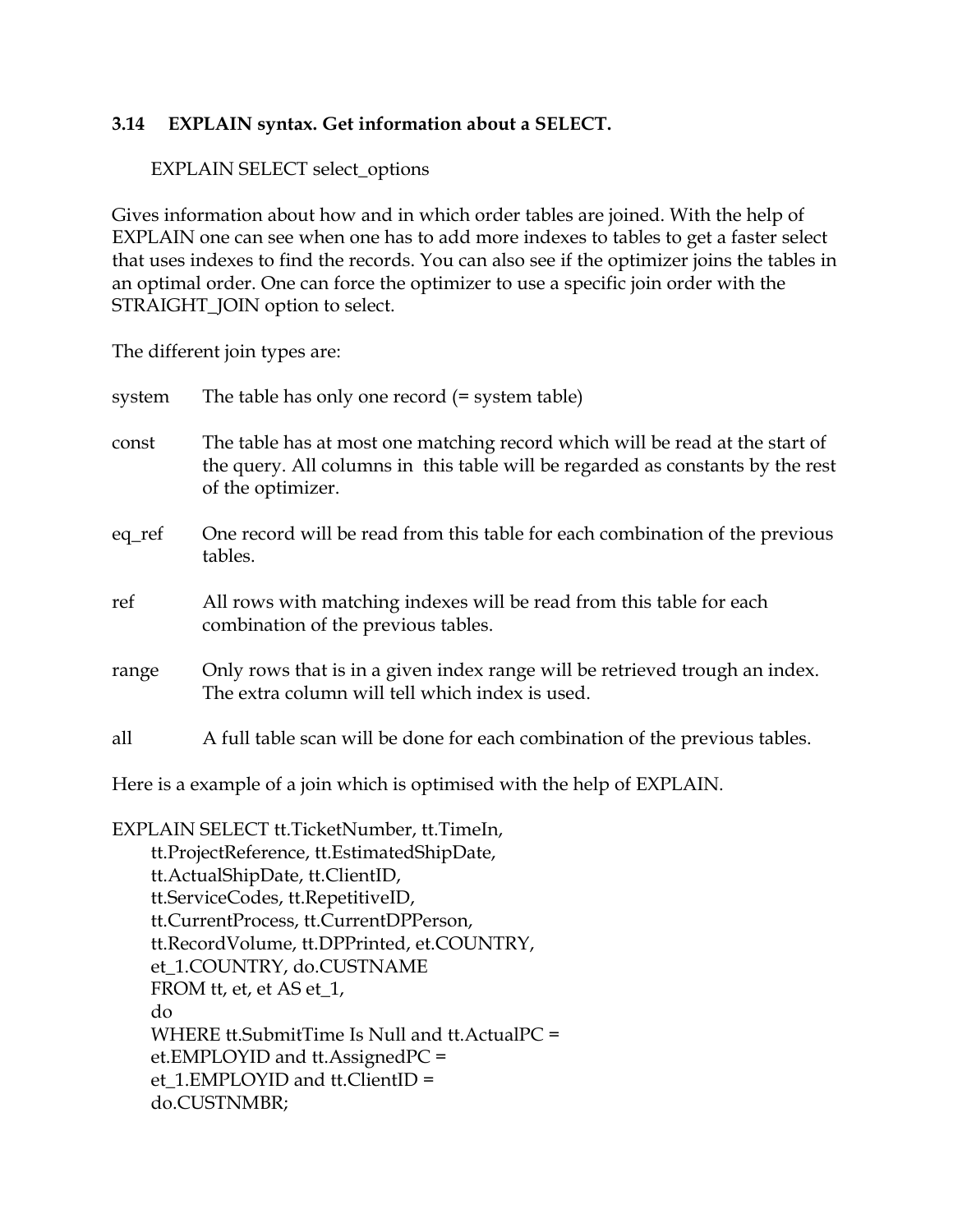The EXPLAIN returns the following:

|  | table type possible_keys key key_len ref rows Extra       |  |
|--|-----------------------------------------------------------|--|
|  | et ALL PRIMARY NULL NULL NULL 74                          |  |
|  | do ALL PRIMARY NULL NULL NULL 2135                        |  |
|  | et 1 ALL PRIMARY NULL NULL NULL 74                        |  |
|  | tt ALL AssignedPC, ClientID, ActualPC NULL NULL NULL 3872 |  |
|  | range checked for each record (key map: 35)               |  |

In this case MySQL is doing a full join for all tables! This will take quite a long time as the product of the number of rows in each table must be examined! So if all tables had 1000 records MySQL has to look at  $1000^4 = 1000000000000$  rows. If the tables are bigger you can only imagine how long it would take...

In this case the first error is that MySQL can't yet use efficiently indexes on columns that are declared differently: (varchar() and char() are not different in this context)

In this case tt.ActualPC is char(10) and et.EMPLOYID is char(15).

Fix:

mysql> alter table tt change ActualPC ActualPC varchar(15);

And the above explanation shows:

- table type possible\_keys key key\_len ref rows Extra
- tt ALL AssignedPC,ClientID,ActualPC NULL NULL NULL 3872 where used
- do ALL PRIMARY NULL NULL NULL 2135 range checked for each record (key map: 1)
- et\_1 ALL PRIMARY NULL NULL NULL 74 range checked for each record (key map: 1)
- et eq\_ref PRIMARY PRIMARY 15 tt.ActualPC 1

Which is not perfect but much better. This version is executed in a couple of seconds.

After

mysql> alter table tt change AssignedPC AssignedPC varchar(15), change ClientID Clientid varchar(15);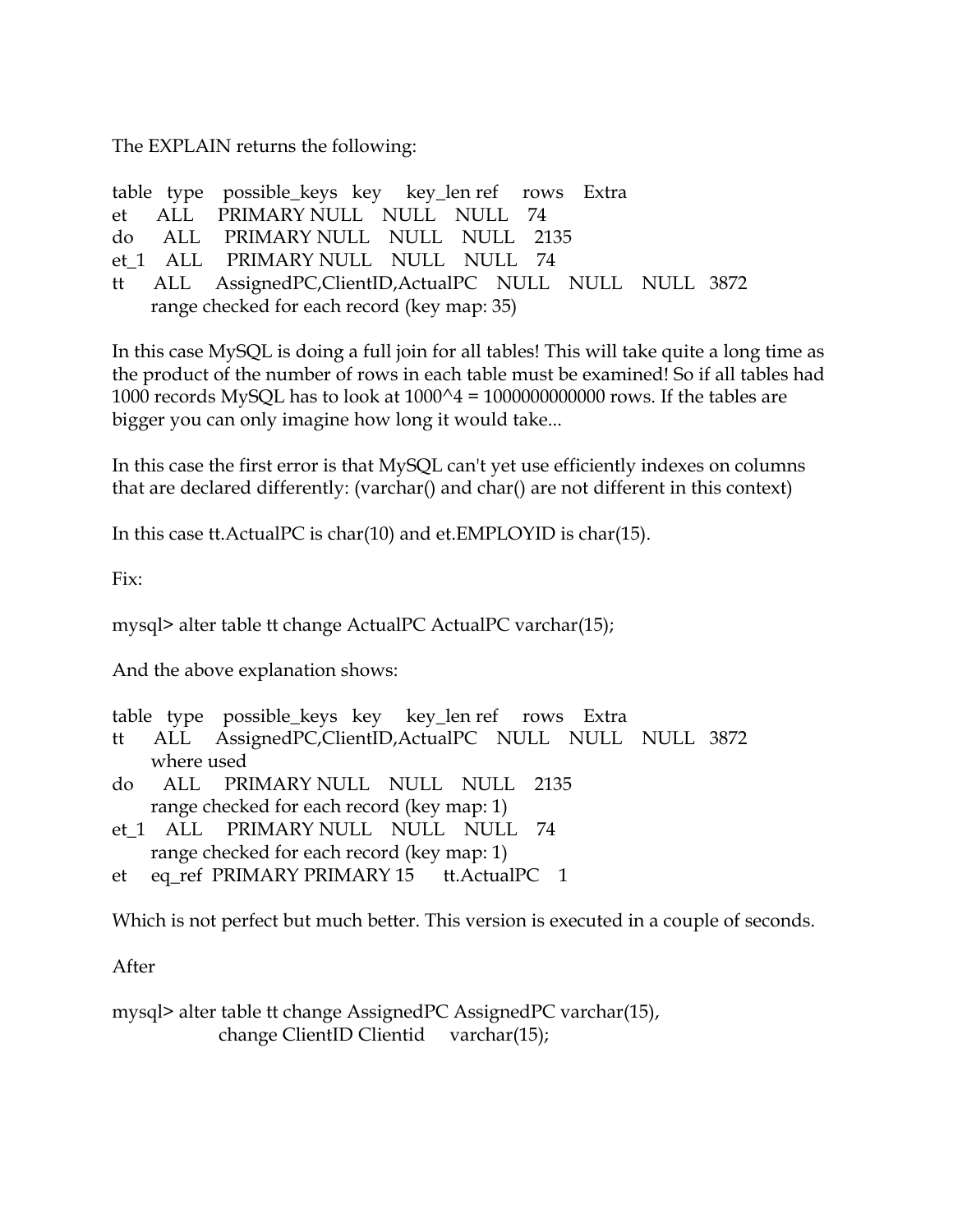<span id="page-29-0"></span>You get the following from EXPLAIN:

table type possible\_keys key key\_len ref rows Extra et ALL PRIMARY NULL NULL NULL 74 tt ref AssignedPC,ClientID,ActualPC ActualPC 15 et.EMPLOYID 52 where used et\_1 eq\_ref PRIMARY PRIMARY 15 tt.AssignedPC 1 do eq\_ref PRIMARY PRIMARY 15 tt.Clientid 1

Which is 'almost' as good as it can get. The problem is that MySQL assumes that tt.AcutalPC is evenly distributed which isn't the case in the tt.

Fortunately it is easy to tell MySQL about this:

shell> isamchk --analyze PATH\_TO\_MYSQL\_DATABASE/tt shell> mysqladmin refresh

And now the join is 'perfect':

|  | table type possible_keys key key_len ref rows Extra  |  |  |  |
|--|------------------------------------------------------|--|--|--|
|  | tt ALL AssignedPC, ClientID, ActualPC NULL NULL NULL |  |  |  |
|  | 3872 where used                                      |  |  |  |
|  | et eq_ref PRIMARY PRIMARY 15 tt.ActualPC 1           |  |  |  |
|  | et_1 eq_ref PRIMARY PRIMARY 15 tt.AssignedPC 1       |  |  |  |
|  | do eq_ref PRIMARY PRIMARY 15 tt. Clientid 1          |  |  |  |
|  |                                                      |  |  |  |

#### **3.15 DESCRIBE syntax. Get information about columns.**

(DESCRIBE | DESC) table [column]

Gives information about columns. This command is for Oracle compatibility. See section 3.13 SHOW syntax.

Get information about tables, columns.... Column may be a column name or a string. Strings may contain wild cards.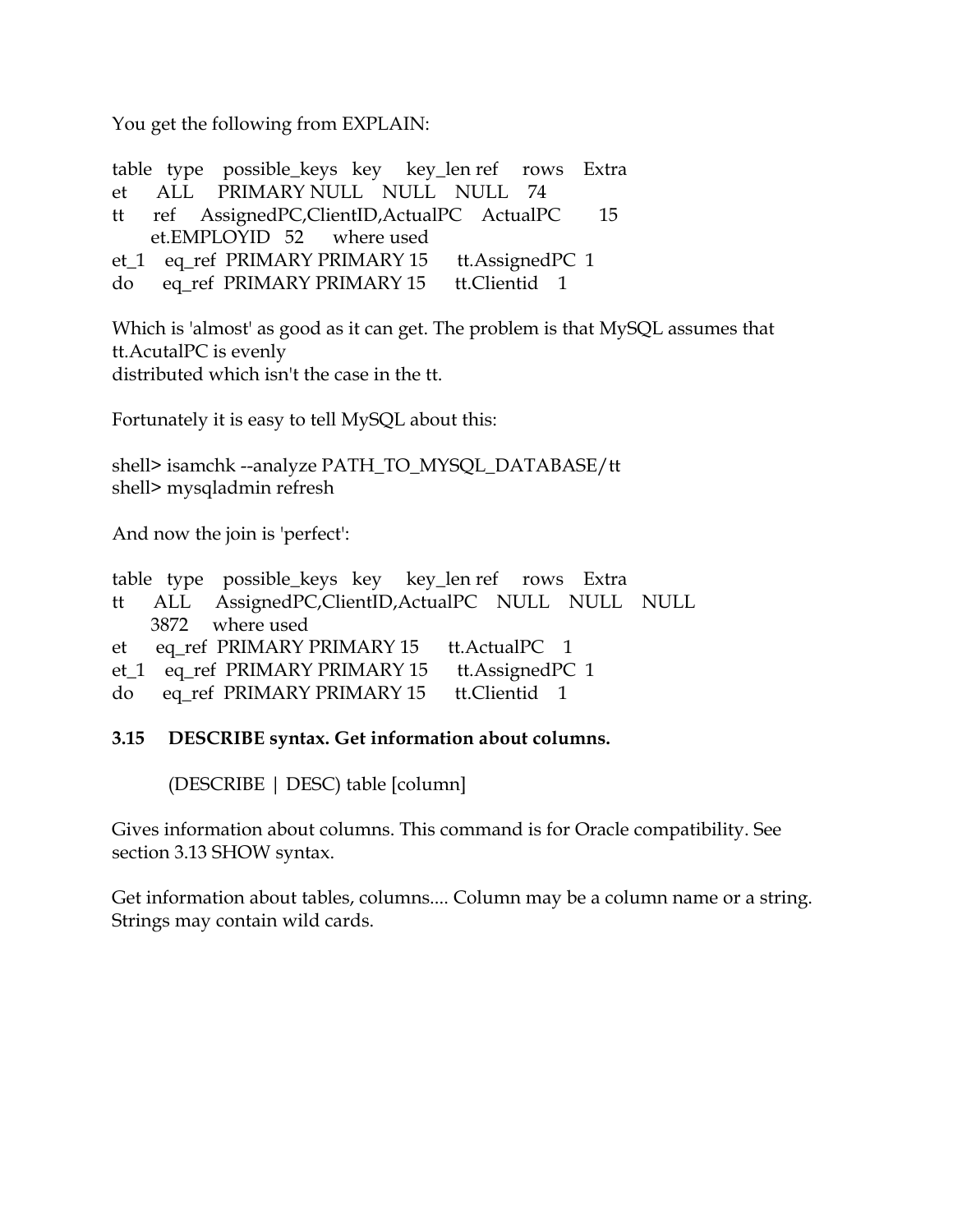## <span id="page-30-0"></span>**3.16 LOCK TABLES syntax**

## LOCK TABLES table\_name [AS alias] READ|WRITE [, table\_name READ|WRITE]

#### ... UNLOCK TABLES

Locks tables for this thread. If a thread has a READ lock on a table, the thread (and all other threads) can only read from the table. If a thread has a WRITE lock one a table, then only this thread can READ and WRITE on the table. All threads waits until they get all locks (no timeouts).

When one uses LOCK TABLES one must lock all tables one is going to use! This policy ensures that table locking is deadlock free.

LOCK TABLES trans READ, customer AS c WRITE SELECT SUM(value) FROM trans WHERE customer\_id= #some\_id#; UPDATE customer SET total\_value=#value\_from\_last\_statement# WHERE customer\_id=#some\_id#; UNLOCK TABLES

All tables are automatically unlocked when one issues another LOCK TABLES or if the connection to the server is closed.

Normally you don't have to lock tables. There is a couple of cases when you would like to lock tables anyway:

- If you are going to run many operations on a bunch of tables, its much faster to lock the tables you are going to use. The downside is of course that no other thread can update a READ locked table and no other thread can read a WRITE locked table.
- As MySQL doesn't support a transaction environment, you must use lock tables if you want to ensure that no other thread comes between a read and a update. For example the previous example requires
- LOCK TABLES to be safe! If one didn't use LOCK TABLES there is a change that someone inserts a new 'trans' row between the SELECT and UPDATE statements.
- By using incremental updates (UPDATE customer set value=value+new\_value) or the LAST\_INSERT\_ID() function you can avoid using LOCK TABLES in many cases.

You can also solve some cases by using user level locks: GET\_LOCK() and RELEASE\_LOCK(). These locks are saved in a hash table in the server and implemented with pthread\_mutex for high speed. See section 7.3.11 Miscellaneous functions.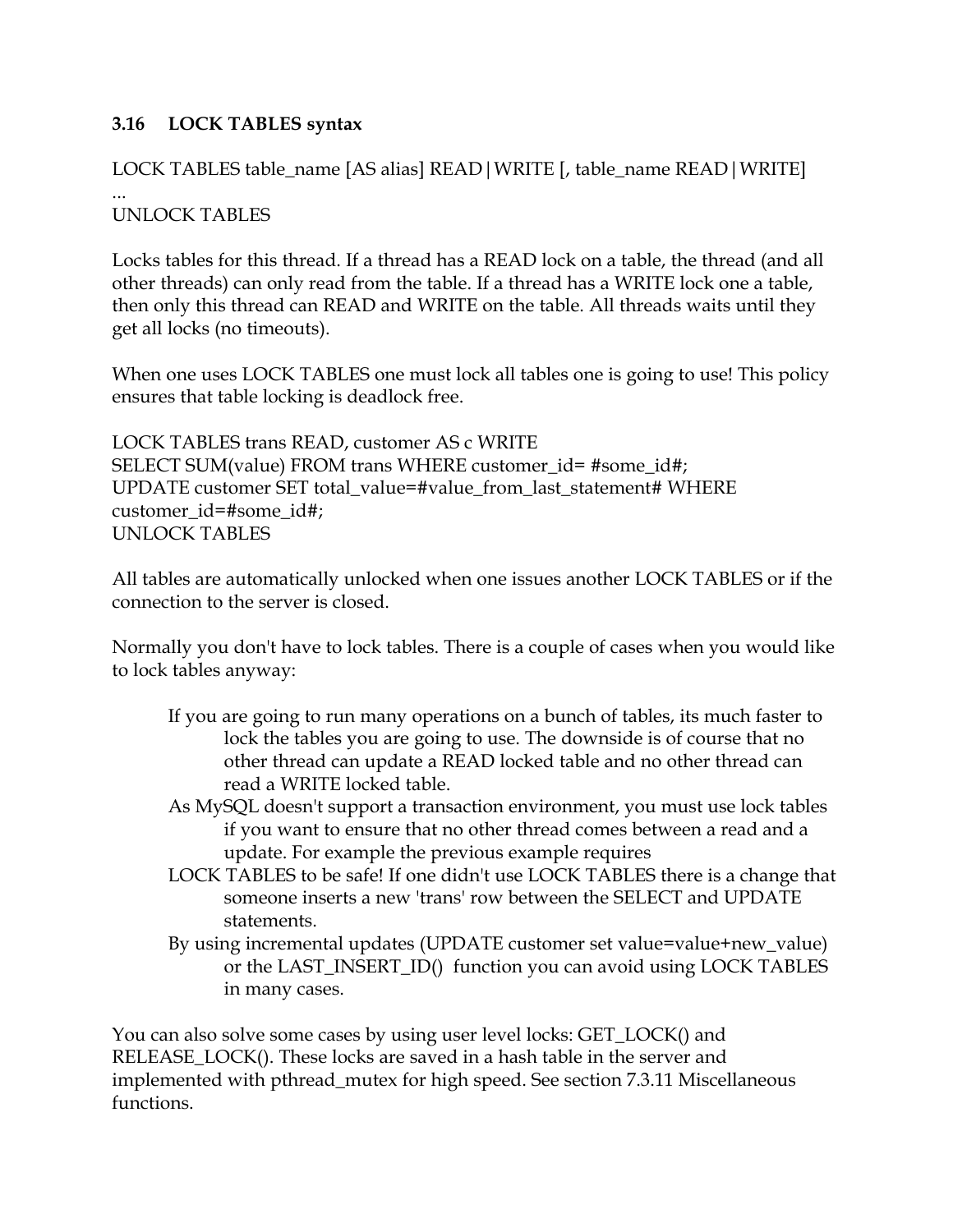#### <span id="page-31-0"></span>**3.17 SET OPTION syntax.**

```
SET [OPTION] SQL_VALUE_OPTION=value, ...
```
The used options remain in effect for the whole current session.

The different options are:

SQL\_SELECT\_LIMIT=value

The maximum number of records to return in any select. If a select has a limit clause it overrides this statement. The default value for a new connection is 'unlimited'.

SQL\_BIG\_TABLES= 0 | 1

If set to 1 then all temporary tables are stored on disk instead of in memory. This will be a little slower, but one will not get the error The table ### is full for big selects that require a big temporary table. The default value for a new connection is 0 (use in memory temporary tables).

SQL\_BIG\_SELECTS= 0 | 1

If set to 1 then MySQL will abort if a select is attempted that will probably take a very long time. This is useful when an erroneous WHERE statement has been issued. A big query is defined as a SELECT that will probably have to examine more than max\_join\_size rows. The default value for a new connection is 0 (which will allow all SELECT's).

CHARACTER SET character\_set\_name | DEFAULT

This maps all strings from and to the client with the given mapping. Currently the only option for character\_set\_name is cp1251\_koi8, but one can easily add new mappings by editing the file mysql\_source\_directory/sql/convert.cc. One can restore the default mapping by using DEFAULT as the character\_set\_name.

```
SQL\_LOG\_OFF= 0 | 1
```
If set to 1 then no logging will done to the standard log for this client if the client has process list privileges. This doesn't affect the update log!

TIMESTAMP= timestamp\_value | DEFAULT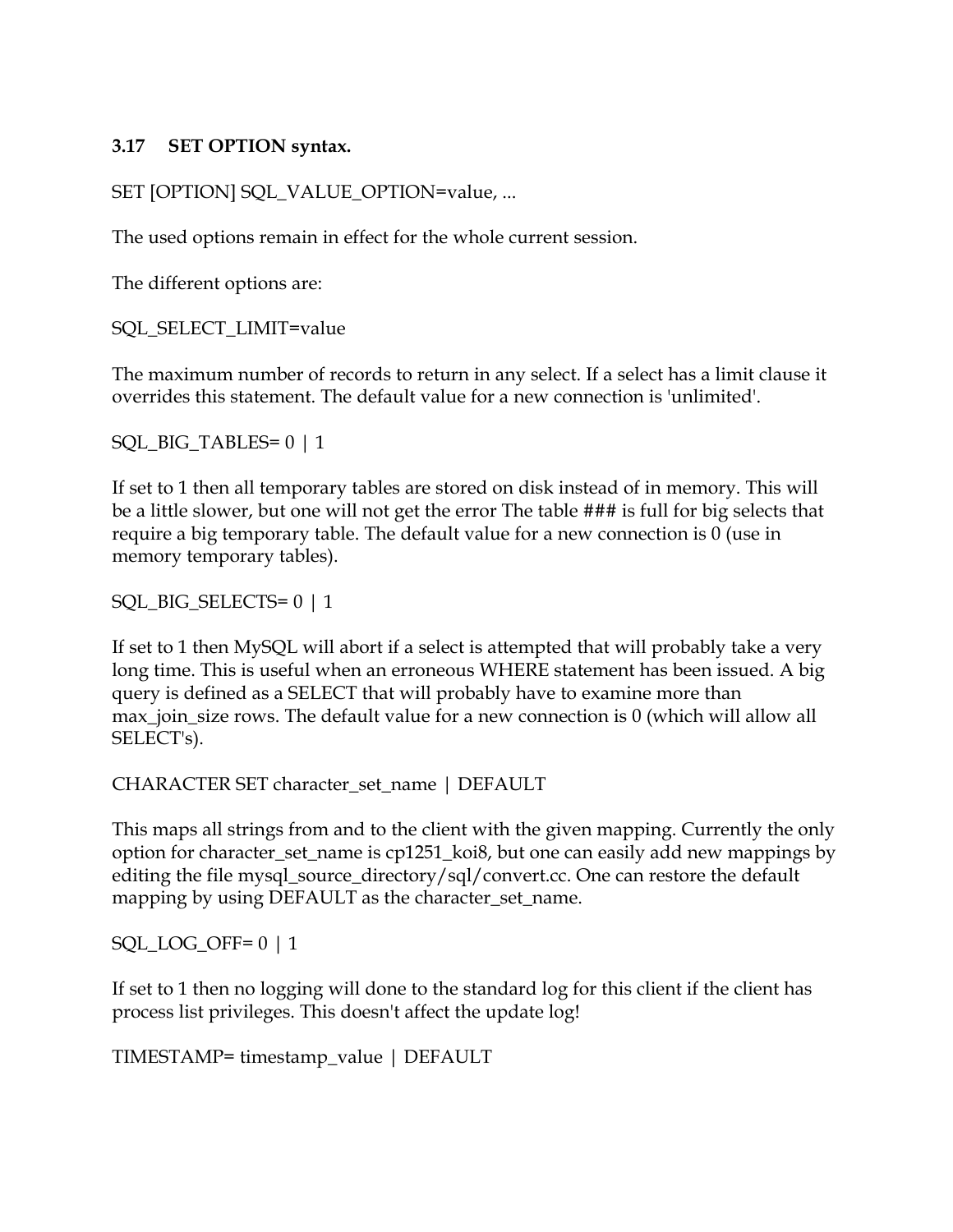<span id="page-32-0"></span>Set the time for this client. This is used to get the original timestamp if one uses the update log to restore rows.

#### LAST\_INSERT\_ID= #

Set the value to be returned from LAST\_INSERT\_ID(). This is stored in the update log when one uses LAST\_INSERT\_ID() in a command that updates a table.

## **3.18 CREATE INDEX syntax (Compatibility function).**

CREATE [UNIQUE] INDEX index\_name ON table\_name ( column\_name[(length]),... )

This function doesn't do anything in MySQL version before version 3.22. This is mapped to a ALTER TABLE call to create indexes. See section 3.4 ALTER TABLE syntax

Normally one creates all INDEX at the same time with CREATE TABLE See section 3.3 CREATE TABLE syntax.

(col1, col2) creates a multiple index over the two columns. The index can be seen as a concatenation of the given columns. If you in CREATE TABLE use INDEX(col1), INDEX(col2) instead of INDEX(col1,col2) you get two separate indexes instead of one multiple index.

SELECT \* FROM table WHERE col1=# AND col2=#

In a case of an index on (col1,col2) the right row(s) can be fetched directly. In a case of (col1), (col2) the optimizer decides which index will find fewer rows and this index will be used to fetch the rows.

If the table has an index (col1,col2,col3...) the prefix of this can be used by the optimizer to find the rows. This means that the above gives you search capabilities on: (col1) and (col1,col2) and (col1,col2,col3)...

MySQL can't use a portion of an index to locate rows through an index.

With the definition (col1, col2, col3):

SELECT \* FROM table WHERE col1=# SELECT \* FROM table WHERE col2=# SELECT \* FROM table WHERE col2=# and col3=#

only the first query will use indexes.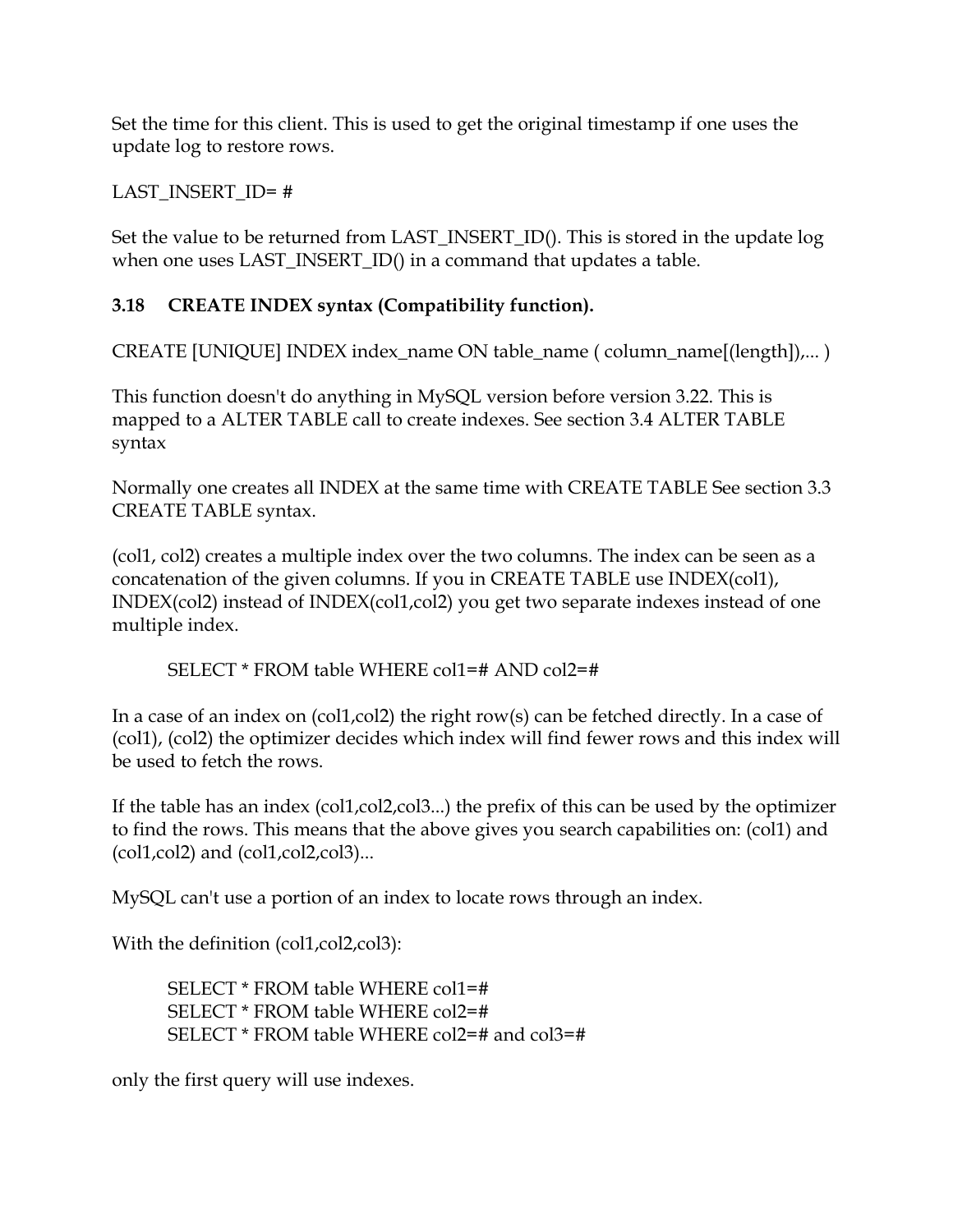<span id="page-33-0"></span>MySQL will also use indexes if the LIKE argument is a constant string that doesn't start with a wild character:

The following will use indexes:

SELECT \* from table WHERE key\_column like "Patrick%"; SELECT \* from table WHERE key\_column like "Pat%\_ck%";

In the above cases only rows with Patrick  $\leq$  key\_column  $\leq$  Patricl and Pat  $\leq$ key\_column < Pau will be considered.

The following selects will not use indexes:

SELECT \* from table WHERE key\_column like "%Patrick%"; SELECT \* from table WHERE key\_column like other\_column;

With column\_name(length) syntax one can specify an index which is only a part of a string column. This can make the index file much smaller.

CREATE INDEX part\_of\_name ON customer (name(10))

As it's quite normal that most names differs in the first 10 characters, the above definition should not slow down searches on names, but it could save a lot of disk and even speed up inserts!

#### **3.19 DROP INDEX syntax (Compatibility function).**

DROP INDEX index\_name

This function doesn't do anything in MySQL before version 3.22. This is mapped to a ALTER TABLE call to drop the INDEX or UNIQUE definition. See section 3.4 ALTER TABLE syntax.

#### **3.20 Comment syntax**

MySQL supports the # to end of line and /\* multiple line \*/ comment styles.

select  $1+1$ ; # This comment is to the end of line select  $1$  /\* in-line-comment \*/ + 1; select 1+/\* This will be ignored  $*/1;$ 

MySQL doesn't support the -- ANSI SQL style comments.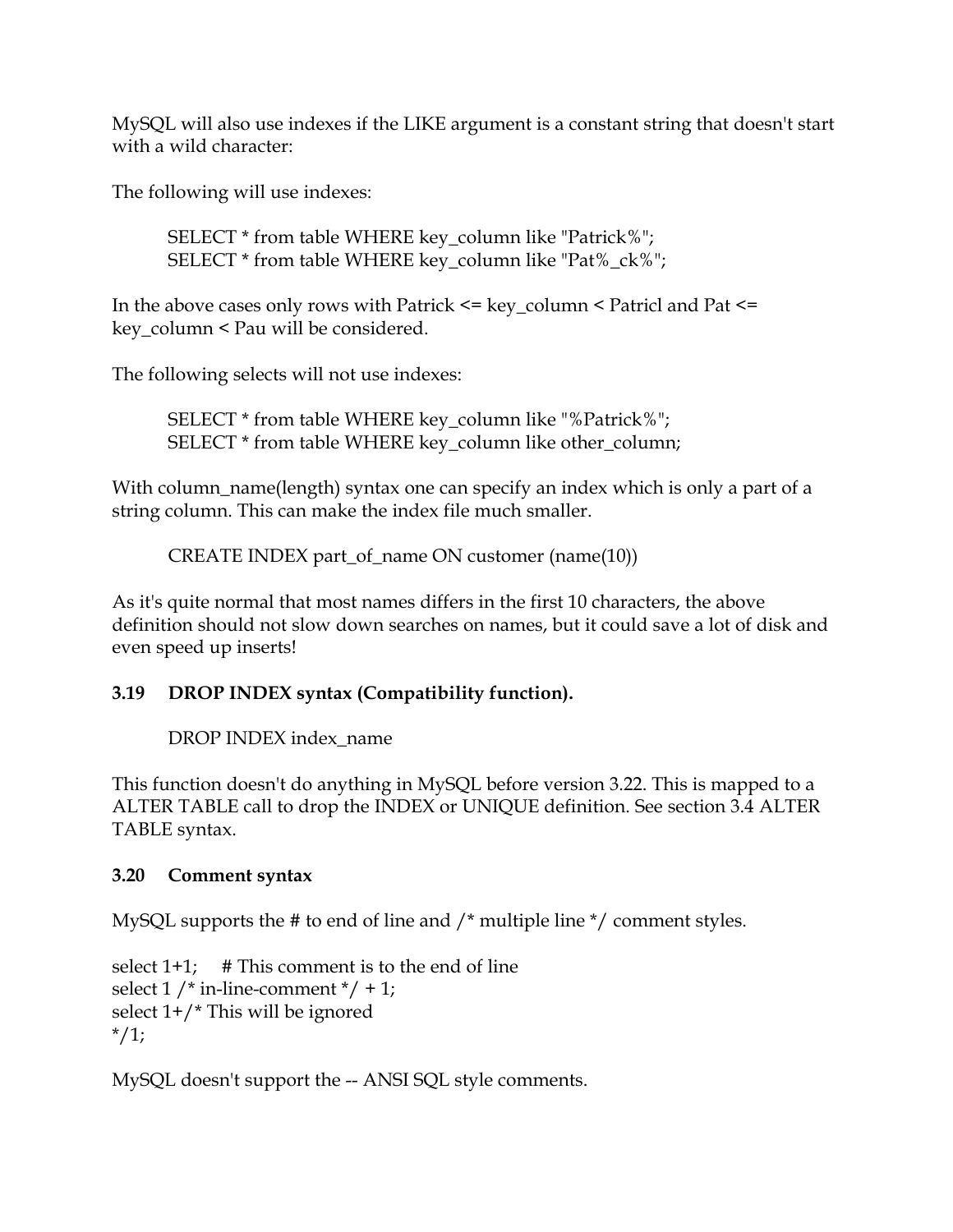#### <span id="page-34-0"></span>**3.21 CREATE FUNCTION syntax**

CREATE FUNCTION <function\_name> RETURNS [string|real|integer] SONAME <name\_of\_shared\_library>

DROP FUNCTION <function\_name>

User definable functions (UDF) is way to extend MySQL with new functions that works as native MySQL functions like ABS() and concat(). UDF's are written in C or C++ and require that dynamic loading works on the operating system. The source distribution includes the file `udf\_example.cc' that defines 5 new functions.

The functions name, type and shared library is saved in the new system table 'func' in the 'mysql' database.

To be able to create new functions one must have write privilege for the database 'mysql'. If one starts MySQL with --skip-grant-tables, then UDF initialization will also be skipped.

Each defined function may have a xxxx\_init function and a xxxx\_deinit function. The init function should alloc memory for the function and tell the main function about the max length of the result (for string functions), number of decimals (for double functions) and if the result may be a null value.

If a function sets the 'error' argument to 1 the function will not be called anymore and mysqld will return NULL for all calls to this instanse of the function.

All strings arguments to functions are given as string pointer + length to allow handling of binary data. Remember that all functions must be thread safe. This means that one is not allowed to alloc any global or static variables that changes! If one needs memory one should alloc this in the init function and free this on the \_\_deinit function.

A dynamically loadable file should be compiled sharable (something like: gcc -shared o udf\_example.so myfunc.cc). You can easily get all switches right by doing: cd sql ; make udf\_example.o Take the compile line that make writes, remove the '-c' near the end of the line and add -o udf\_example.so to the end of the compile line. The resulting library (udf\_example.so) should be copied to some dir searched by ld, for example /usr/lib.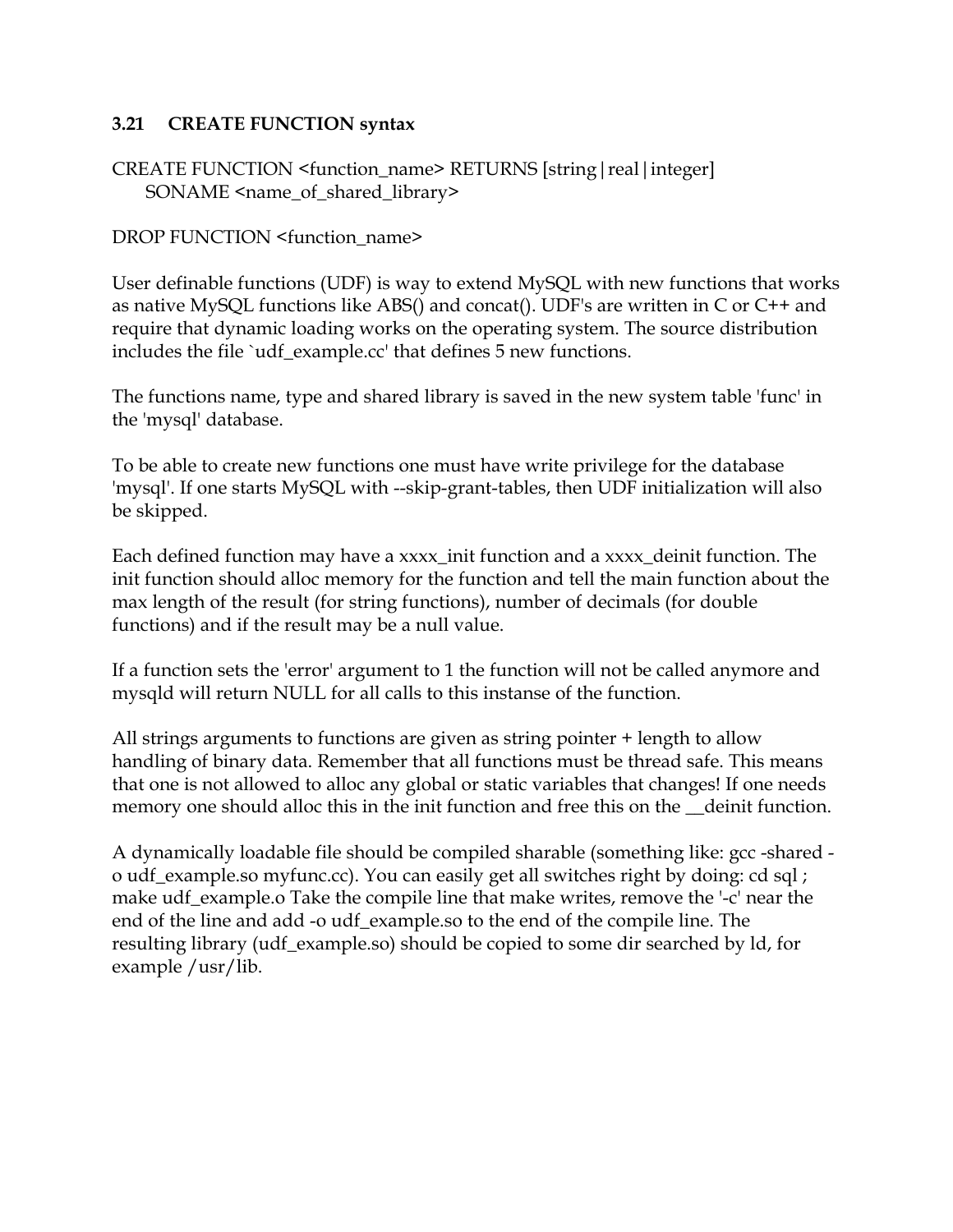<span id="page-35-0"></span>Some notes about the example functions:

Function metaphon returns a metaphon string of the string argument. This is something like a soundex string, but it's more tuned for English. Function myfunc\_double returns summary of codes of all letters of arguments divided by summary length of all its arguments. Function myfunc\_int returns summary length of all its arguments. Function lookup returns the IP number for an hostname. Function reverse\_lookup returns the hostname for a IP number. The function may be called with a string "xxx.xxx.xxx.xxx" or four numbers.

After the library is installed one must notify mysqld about the new functions with the commands:

CREATE FUNCTION metaphon RETURNS STRING SONAME "udf\_example.so"; CREATE FUNCTION myfunc\_double RETURNS REAL SONAME "udf\_example.so"; CREATE FUNCTION myfunc\_int RETURNS INTEGER SONAME "udf\_example.so"; CREATE FUNCTION lookup RETURNS STRING SONAME "udf\_example.so"; CREATE FUNCTION reverse\_lookup RETURNS STRING SONAME "udf\_example.so";

Functions should be created only once. The functions can be deleted by:

DROP FUNCTION metaphon; DROP FUNCTION myfunc\_double; DROP FUNCTION myfunc int; DROP FUNCTION lookup; DROP FUNCTION reverse\_lookup;

The CREATE FUNCTION and DROP FUNCTION update the func table. All active function will be reloaded on everyrestart of server (if --skip-grant-tables is not given).

## **3.22 Is MySQL picky about reserved words?**

A common problem stems from trying to create a table with column names timestamp or group, the names of datatypes and functions built into MySQL. You're allowed to do it (for example, ABS is an allowed column name), but whitespace is not allowed between a function name and the '(' when using the functions whose names are also column names.

The following are explictly reserved words in MySQL. Most of them (for example) group, are forbidden by ANSI SQL92 as column and/or table names. A few are because MySQL needs them and is (currently) using a yacc parser: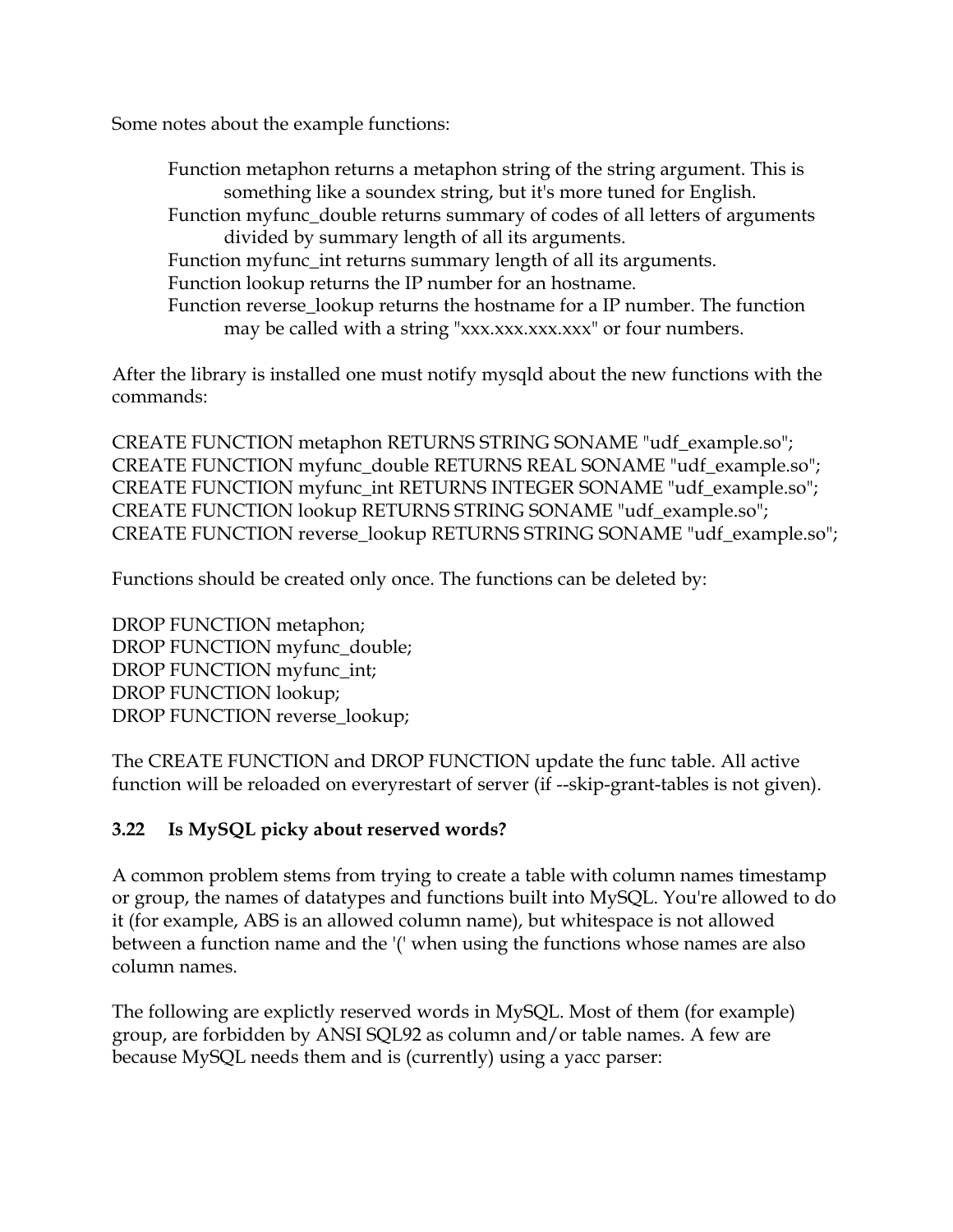| action           | add               | all            | alter           |
|------------------|-------------------|----------------|-----------------|
| and              | as                | asc            | auto_increment  |
| between          | bigint            | bit            | binary          |
| blob             | both              | by             | cascade         |
| char             | character         | change         | check           |
| column           | columns           | create         | data            |
| database         | databases         | date           | datetime        |
| day              | day_hour          | day_minute     | day_second      |
| dayofweek        | dec               | decimal        | default         |
| delete           | desc              | describe       | distinct        |
| double           | drop              | escaped        | enclosed        |
| enum             | explain           | fields         | float           |
| float4           | float8            | foreign        | from            |
| for              | full              | grant          | group           |
| having           | hour              | hour_minute    | hour_second     |
| ignore           | in                | index          | infile          |
| insert           | int               | integer        | interval        |
| int1             | int <sub>2</sub>  | int3           | int4            |
| int8             | into              | is             | join            |
| key              | keys              | leading        | left            |
| like             | lines             | limit          | lock            |
| load             | long              | longblob       | longtext        |
| match            | mediumblob        | mediumtext     | mediumint       |
| middleint        | minute            | minute_second  | month           |
| natural          | numeric           | no             | not             |
| null             | on                | option         | optionally      |
| or               | order             | outer          | outfile         |
| partial          | precision         | primary        | procedure       |
| privileges       | read              | real           | references      |
| rename           | regexp `repeat    | replace        |                 |
| restrict         | rlike             | select         | set             |
| show             | smallint          | sql_big_tables | sql_big_selects |
| sql_select_limit | sql_log_off       | straight_join  | starting        |
| table            | tables terminated | text           |                 |
| time             | timestamp         | tinyblob       | tinytext        |
| tinyint          | trailing          | to             | use             |
| using            | unique            | unlock         | unsigned        |
| update           | usage             | values         | varchar         |
| varying          | varbinary         | with           | write           |
| where            | year              | year_month     | zerofill        |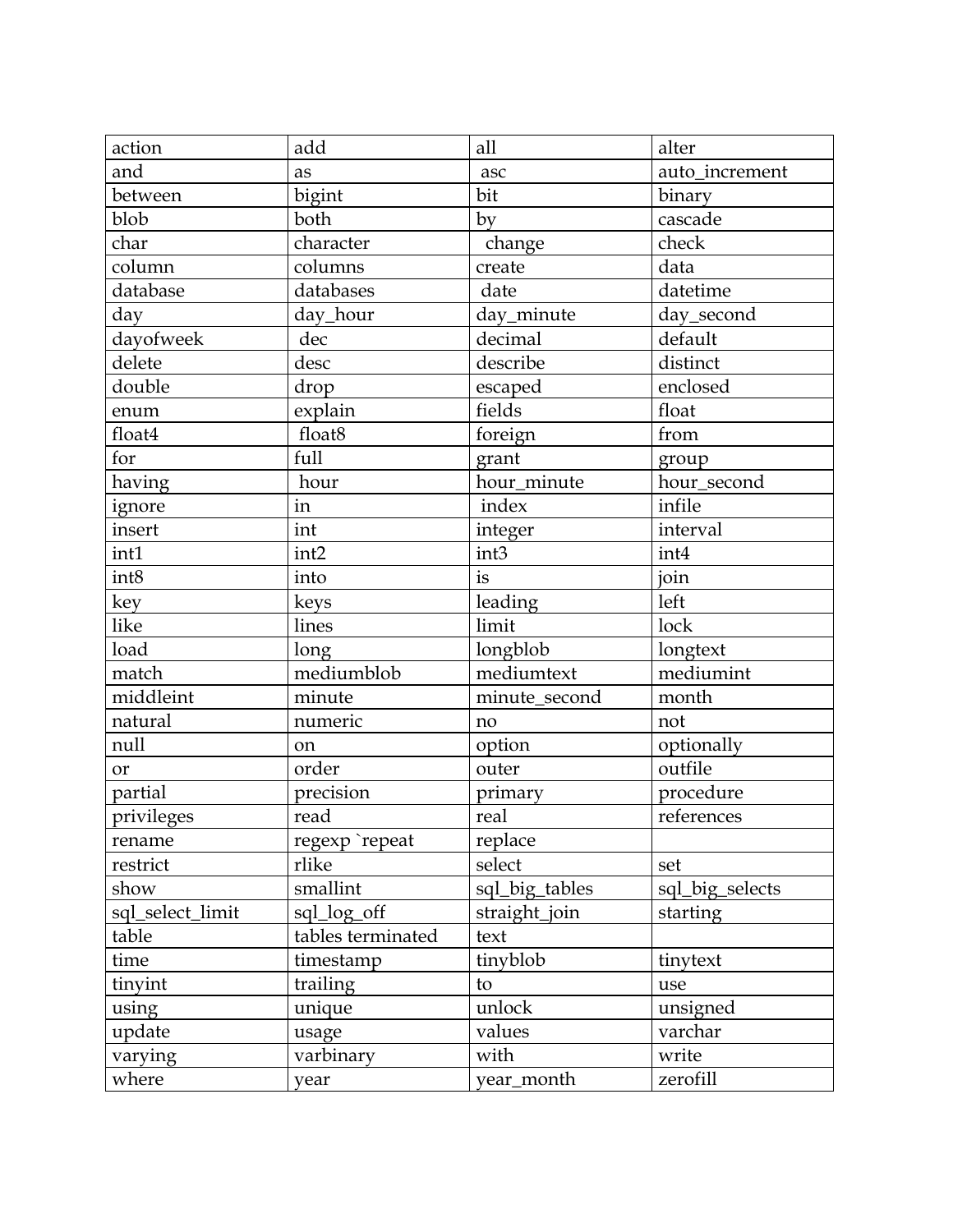The following symbols (from the table above) are disallowed by ANSI SQL but allowed by MySQL as column/table names. This is because some of these names are very natural names and a lot of people have already used them.

 ACTION BIT DATE ENUM NO TEXT TIME TIMESTAMP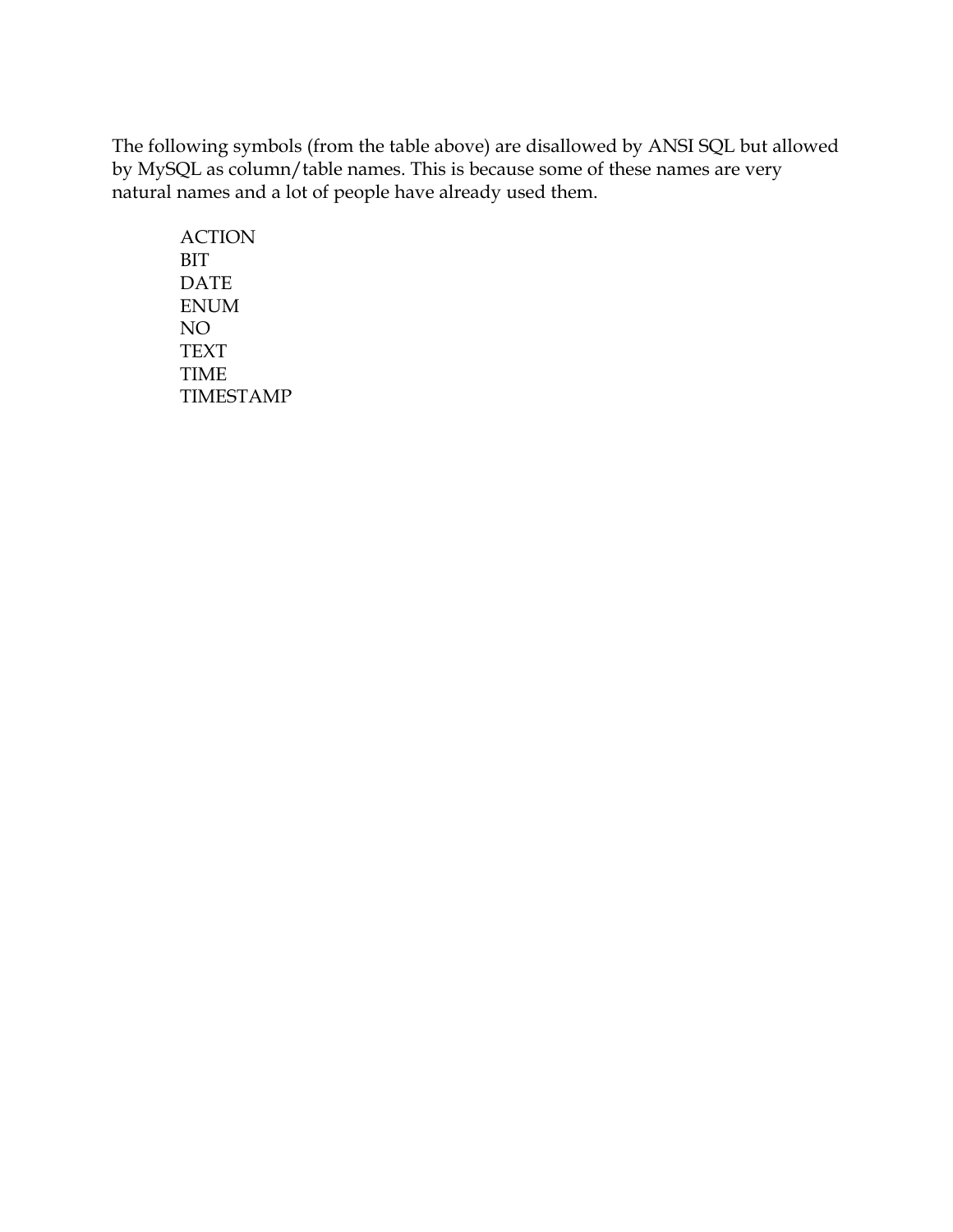## <span id="page-38-0"></span>**4.0 Functions for use in SELECT and WHERE clauses**

A select\_expression or where\_definition can consist of any expression using the following functions:

In the examples below the output of the mysql program has been shortened. So this:

```
mysql> select mod(29,9);
1 rows in set (0.00 sec)
```
+-----------+ | mod(29,9) | +-----------+ | 2 | +-----------+

Has been converted to:

mysql> select mod $(29,9)$ ;  $\longrightarrow$  2

#### **4.1 Grouping functions.**

( ) Parenthesis. Force order of evaluation in a expression.

| mysql> select $1+2*3$ ;  | $\rightarrow$   |  |
|--------------------------|-----------------|--|
| mysql> select $(1+2)*3;$ | $\rightarrow$ 9 |  |

#### **4.2 Normal arithmetic operations.**

+ Addition

- Subtraction.

\* Multiplication

/ Division. A division by zero results in a NULL.

mysql> select  $102/(1-1)$ ;  $\rightarrow$  NULL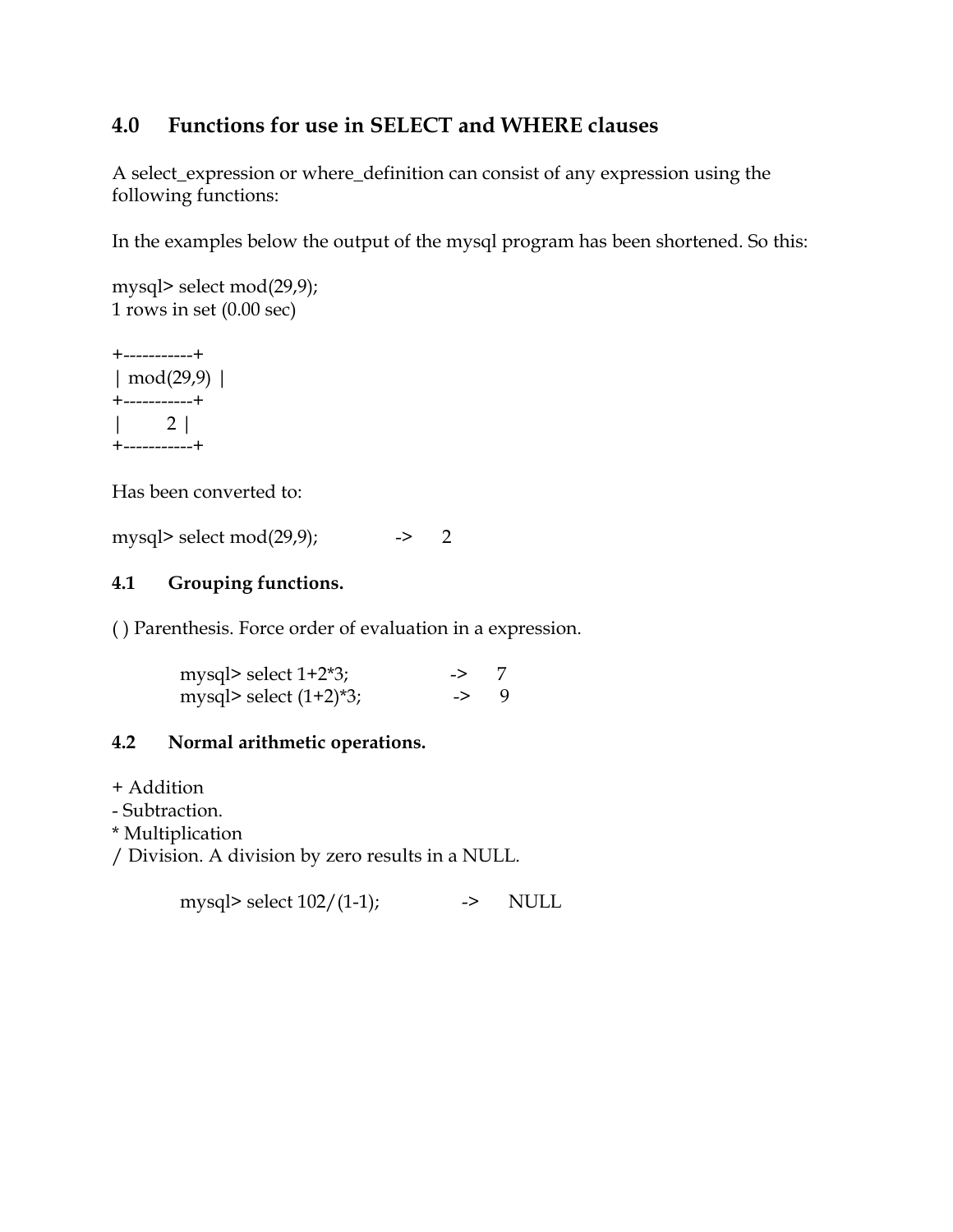#### <span id="page-39-0"></span>**4.3 Bit functions.**

These have a range of maximum 64 bits because MySQL uses bigint (64 bit) arithmetic.

| Bitwise OR.

mysql> select 29 | 15; -> 31

& Bitwise and.

mysql> select 29 & 15; -> 13

<< Shift a longlong number to the right

mysql > select  $1 \le 2$  -> 4

<< Shift a longlong number to the left

mysql > select  $4 \gg 2$  -> 1

#### BIT\_COUNT()

Number of set bits in an argument.

mysql> select bit\_count(29);  $\longrightarrow$  4

#### **4.4 Logical operations.**

All logical function return 1 (TRUE) or 0 (FALSE).

#### NOT

! Logical NOT. Return 1 if argument is 0 else return 0.

| mysql> select NOT 1;    | ->            | $\mathbf{U}$ |      |
|-------------------------|---------------|--------------|------|
| mysql> select NOT NULL; |               | ->           | NULL |
| mysql> select $(1+1)$ ; | $\rightarrow$ |              |      |
| mysql> select $!1+1;$   | ->            |              |      |

#### OR

| | Logical OR. Return 1 if any of the arguments are non 0 and not NULL.

| mysql> select $1 \mid \mid 0$ ;      | -> 1             |                 |  |
|--------------------------------------|------------------|-----------------|--|
| mysql> select $0 \mid \mid 0$ ;      | $\rightarrow$ () |                 |  |
| mysql> select $1 \mid \text{NULL}$ ; |                  | $\rightarrow$ 1 |  |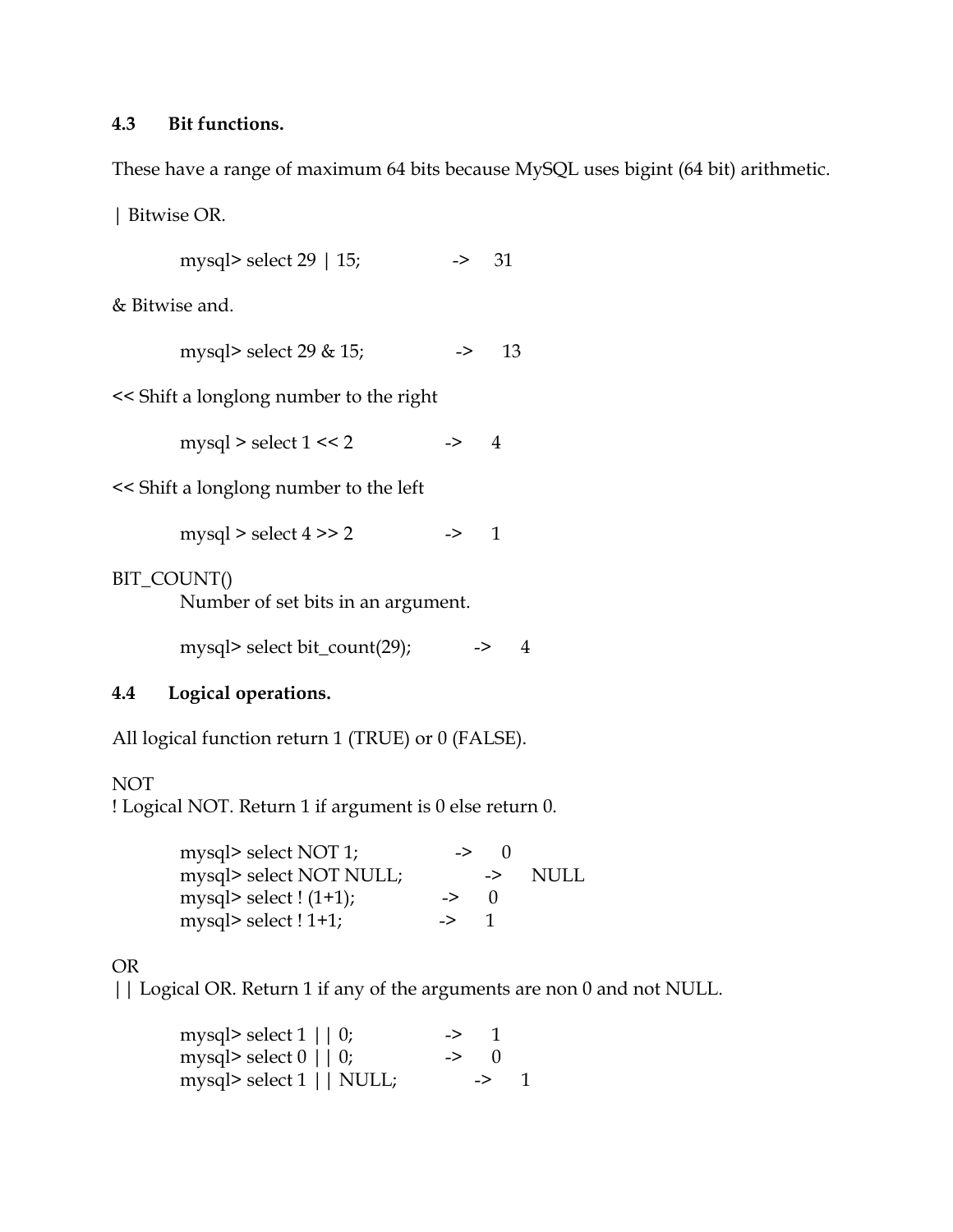<span id="page-40-0"></span>AND && Logical AND. Return 1 if all of the arguments are non 0 or NULL

> mysql> select  $1 & 1 & 1 \text{V}$ . -> 0 mysql> select 1 && 0; -> 0

#### **4.5 Comparison operators.**

Returns 1 (TRUE), 0 (FALSE) or NULL. These functions work for both numbers and strings. MySQL uses the following rules to decide how the compare is done:

If both arguments to a compare operation are strings, compare as strings. If both arguments are integers, compare as integers. If one of the arguments is a TIMESTAMP or DATETIME column and the other argument is a constant. In this case the constant is converted to a timestamp before the comparasion. This is to be more ODBC friendly. In all other cases compare as floating point numbers (real).

If one or both of the arguments are NULL the result of the comparison is NULL.

= Equal.

| mysql> select $1 = 0$ ;        | ->            |  |
|--------------------------------|---------------|--|
| mysql> select '0' = 0;         | $\Rightarrow$ |  |
| mysql> select $'0.0' = 0$ ;    | $\rightarrow$ |  |
| mysql> select $'0.01' = 0$ ;   | ->            |  |
| mysql> select '.01' = $0.01$ ; | $\rightarrow$ |  |

 $\leftrightarrow$ 

!= Not equal.

| mysql> select '.01' <> '0.01';   | -> |    |  |
|----------------------------------|----|----|--|
| mysql> select $.01$ <> '0.01';   | -> | -0 |  |
| mysql> select 'zapp' <> 'zappp'; |    | —> |  |

<= Smaller than or equal.

mysql> select  $0.1 \le 2$ ;  $\qquad \qquad - \ge 1$ 

< Smaller than.

mysql> select  $2 \le 2$ ;  $\qquad \qquad \rightarrow \qquad 1$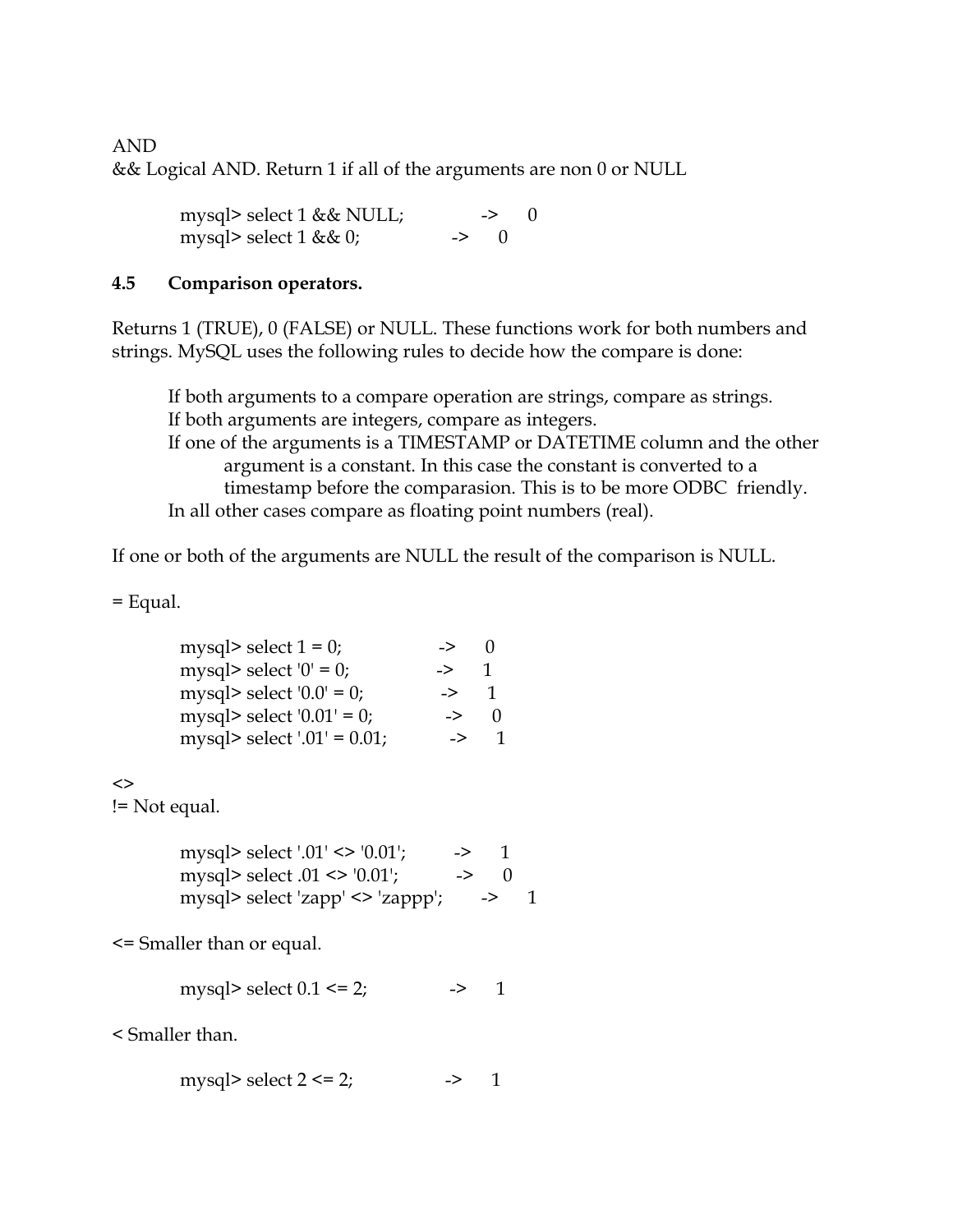<span id="page-41-0"></span>>= Bigger than or equal.

mysql> select  $2 \ge 2$ ;  $\implies 1$ 

> Bigger than.

mysql> select  $2 > 2$ ;  $\rightarrow$  0

ISNULL(A)

Returns 1 if A is NULL else 0.

| mysql> select isnull $(1+1)$ ; | $\rightarrow$ (1) |  |
|--------------------------------|-------------------|--|
| mysql> select isnull $(1/0)$ ; | $\rightarrow$     |  |

#### A BETWEEN B AND C

A is bigger or equal as B and A is smaller or equal to C. Does the same thing as  $(A \ge B)$ AND  $A \le C$ ) if all arguments are of the same type. It's the first argument (A) that decides how the comparison should be done! If A is a string expression, compare as case insensitive strings. If A is a binary string, compare as binary strings. If A is an integer expression compare as integers, else compare as reals.

mysql> select 1 between 2 and 3;  $\rightarrow$ mysql> select 'b' between 'a' and 'c';  $\rightarrow$ mysql> select 2 between 2 and '3';  $\rightarrow$ mysql> select 2 between 2 and  $x-3$ ; -> 0

#### **4.6 String comparison functions.**

Normally if one expression that is compared is not case sensitive than the compare is done case insensitively.

expr IN (value,...)

Returns 1 if expr is any of the values in the IN list, else it returns 0. If all values are constants, then all values are evaluated according to the type of expr and sorted. The search for the item is then done by using a binary search. This means IN is very quick when used with constants in the IN part. If expr is a string expression then string compare is done case sensitively if expr is case sensitive.

mysql> select 2 in  $(0,3,5,$ 'wefwf'); -> 0 mysql> select 'wefwf' in  $(0,3,5,$ 'wefwf');  $\longrightarrow$  1

expr NOT IN (value,...)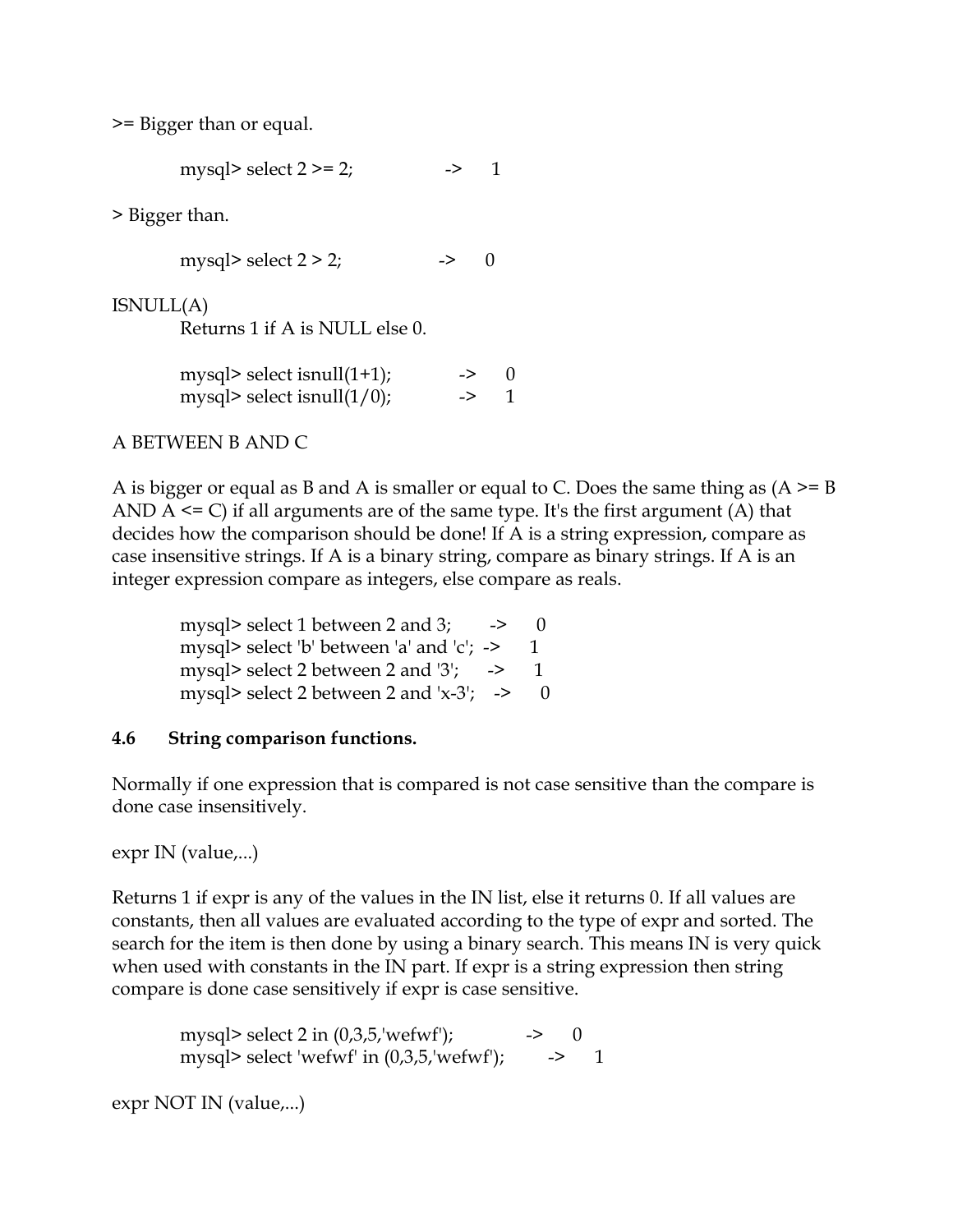Same as NOT (expr IN (value,...))

expr LIKE expr

SQL simple regular expression comparison. Returns 1 (TRUE) or 0 (FALSE). With LIKE you have two wild characters.

- % Matches any number of characters, even zero characters.
	- Matches exactly one character.

\% Matches one %.

 $\setminus$  Matches one \_.

| mysql> select 'David!' like 'David_';  |    | ->              |  |
|----------------------------------------|----|-----------------|--|
| mysql> select 'David!' like 'David\_'; |    | $\rightarrow$   |  |
| mysql> select 'David_' like 'David\_'; |    | $\rightarrow$ 1 |  |
| mysql> select 'David!' like '%D%v%';   |    | $\rightarrow$   |  |
| mysql> select 10 like '1%';            | -> |                 |  |

LIKE is allowed on numerical expressions! (Extension)

expr NOT LIKE expr Same as NOT (expr LIKE expr).

expr REGEXP expr

expr RLIKE expr Checks string against extended regular expr. RLIKE is for mSQL compatibility. NOTE: Because MySQL uses the C escape syntax in strings  $(\n)$  You must double any  $\lvert \cdot \rvert$  that you uses in your REGEXP strings.

mysql> select 'Monty!' regexp 'm%y%%';  $\longrightarrow$  0 mysql> select 'Monty!'  $regexp'$ :\*'; --> 1 mysql> select 'new\*\n\*line' regexp 'new\\\*.\\\*line'

expr NOT REGEXP expr Same as NOT (expr REGEXP expr). STRCMP() Returns 0 if the strings are the same. Otherwise return -1 if the first argument is smaller according to the current sort-order, otherwise return 1.

| mysql> select strcmp('text', 'text2'); | $\rightarrow -1$ |
|----------------------------------------|------------------|
| mysql> select strcmp('text2', 'text'); | $\rightarrow$ 1  |
| mysql> select strcmp('text', 'text');  | $\Rightarrow$ () |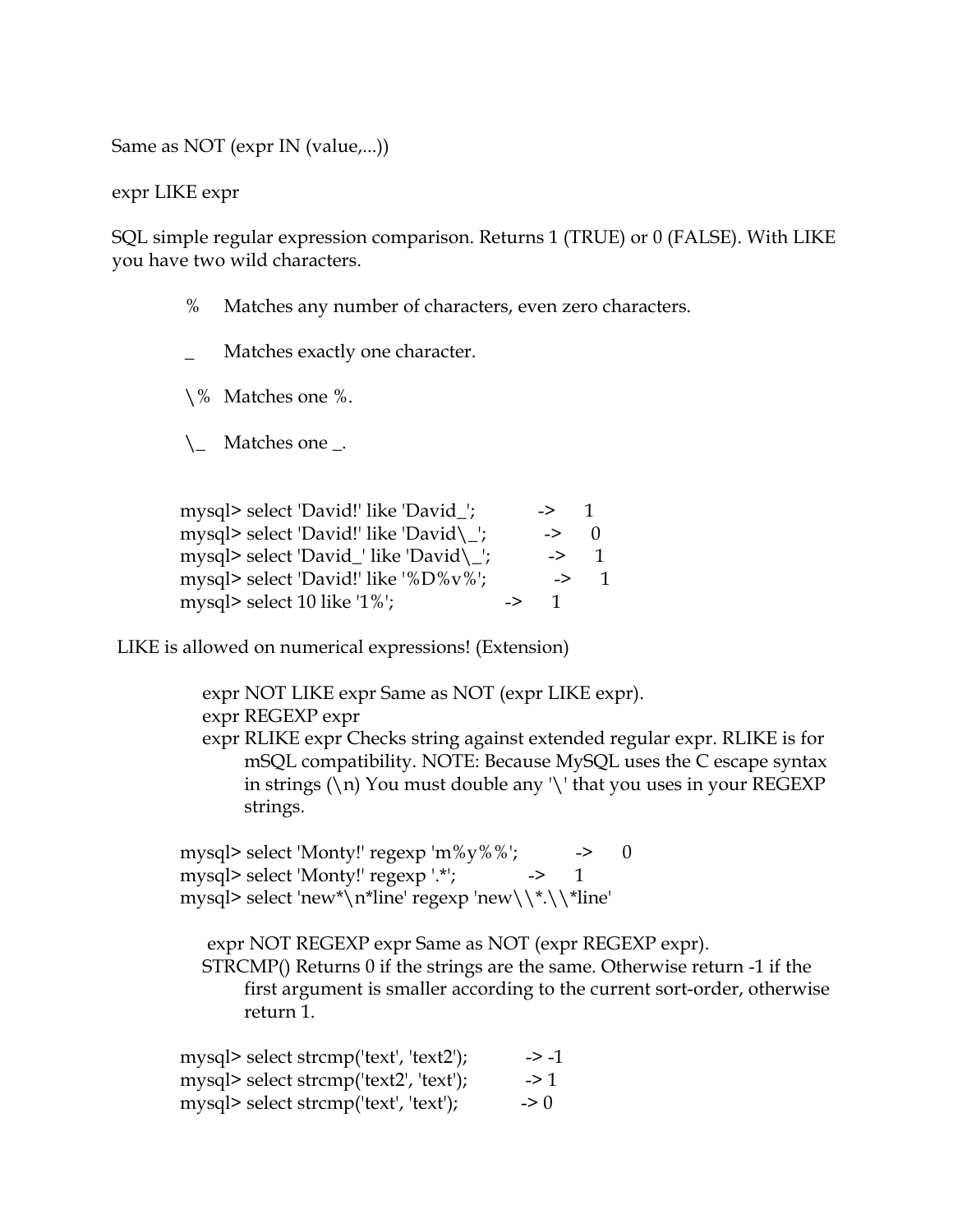#### <span id="page-43-0"></span>**4.7 Control flow functions.**

IFNULL(A,B)

If A is not NULL it returns A, else B.

mysql> select if  $null(1,0)$ ; -> 1 mysql> select if  $null(0,10)$ ; -> 0 mysql> select if  $null(1/0,10)$ ; -> 10

 $IF(A,B,C)$ 

If A is true ( $A \leq 0$  and  $A \leq NULL$ ) then return B, else return C. A is evaluated as an INTEGER, which means that if you are using floats you should also use a comparison operation.

mysql> select if(1>2,2,3);  $\longrightarrow$  3

#### **4.8 Mathematical functions.**

All mathematical functions returns NULL in the case of a error.

- Sign. Changes sign of argument.

mysql> select - 2;  $\rightarrow$  -> -2

ABS() Absolute value.

mysql> select abs(2);  $\rightarrow$  2 mysql> select abs(-32);  $\rightarrow$  32

SIGN() Sign of argument. Returns -1, 0 or 1.

mysql> select sign(-32);  $\longrightarrow -1$ mysql> select sign(0);  $\rightarrow 0$ mysql> select sign(234);  $\longrightarrow$  1

MOD() % Modulo (like % in C).

mysql> select mod(234, 10);  $\rightarrow$  4 mysql> select  $253 \%$  7; -> 1 mysql> select mod $(29,9)$ ; -> 2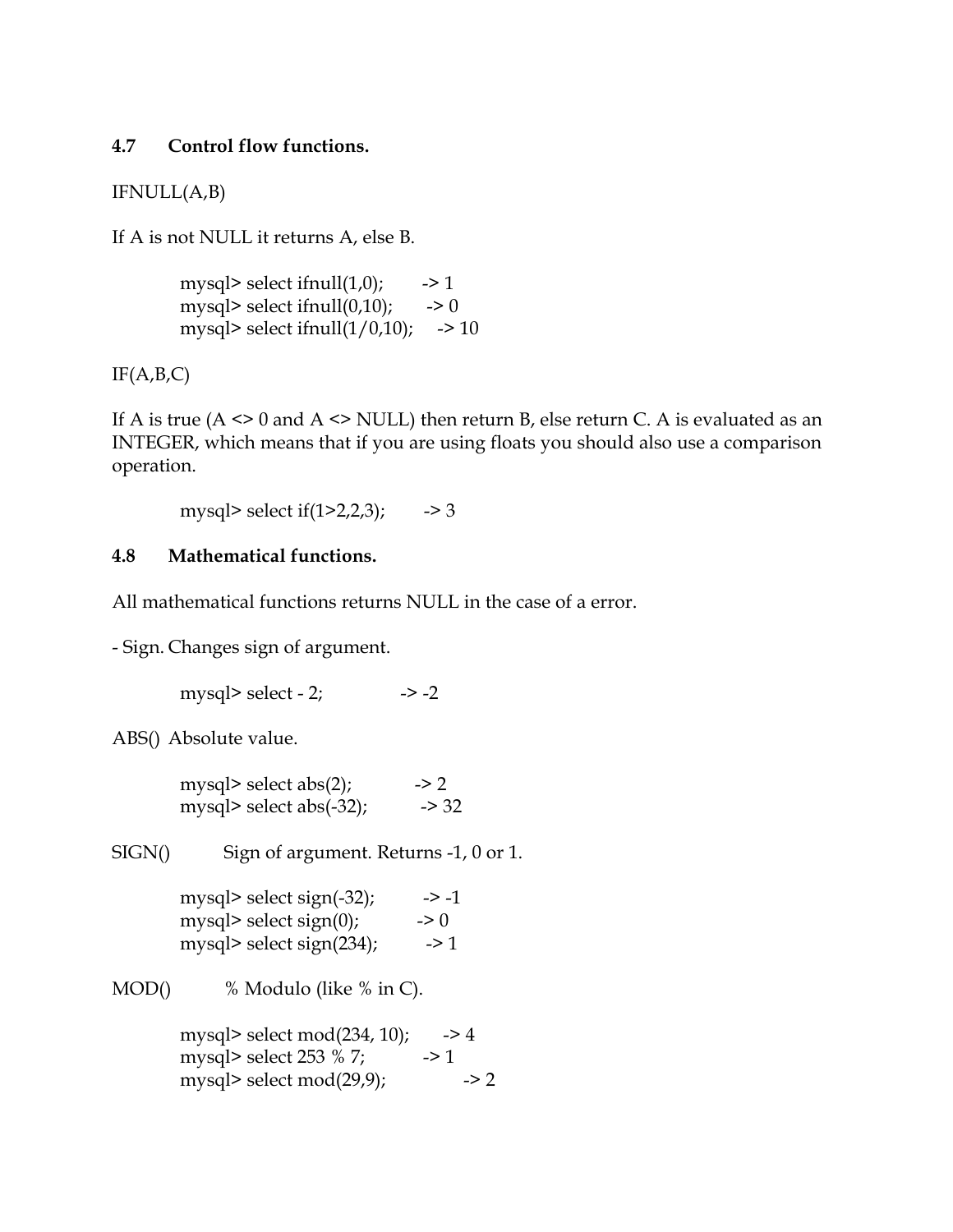FLOOR() Largest integer value not greater than x.

| mysql> select floor $(1.23)$ ; | $\geq$ 1         |
|--------------------------------|------------------|
| mysql> select floor(-1.23);    | $\rightarrow$ -2 |

CEILING() Smallest integer value not less than x.

| mysql> select ceiling $(1.23)$ ;  | $\rightarrow$ 2 |
|-----------------------------------|-----------------|
| mysql> select ceiling $(-1.23)$ ; | -> -1           |

ROUND(N) Round argument N to an integer.

| mysql> select round $(-1.23)$ ; | $\rightarrow$ -1 |
|---------------------------------|------------------|
| mysql> select round $(-1.58)$ ; | $\rightarrow -2$ |
| mysql> select round $(1.58)$ ;  | $\geq$ 2         |

ROUND(Number,Decimals) Round argument Number to a number with Decimals decimals.

mysql> select ROUND(1.298, 1); -> 1.3

EXP(N) Returns the value of e (the base of natural logarithms) raised to the power of N.

| mysql> select $exp(2)$ ;  | $-27.389056$ |
|---------------------------|--------------|
| mysql> select $exp(-2)$ ; | $-$ 0.135335 |

 $LOG(X)$  Return the natural logarithm of X.

| mysql> select $log(2)$ ;  | $-$ 0.693147 |
|---------------------------|--------------|
| mysql> select $log(-2)$ ; | -> NULL      |

LOG10 $(X)$  return the base-10 logarithm of X.

| mysql> select $log10(2)$ ;    | $-$ 0.301030       |
|-------------------------------|--------------------|
| mysql> select $log10(100)$ ;  | $\approx 2.000000$ |
| mysql> select $log10(-100)$ ; | -> NULL            |

 $POW(X,Y)$ 

POWER $(X,Y)$  Return the value of X raised to the power of Y.

| mysql> select $pow(2,2);$ | $-24.000000$ |
|---------------------------|--------------|
| mysql> select pow(2,-2);  | $-$ 0.250000 |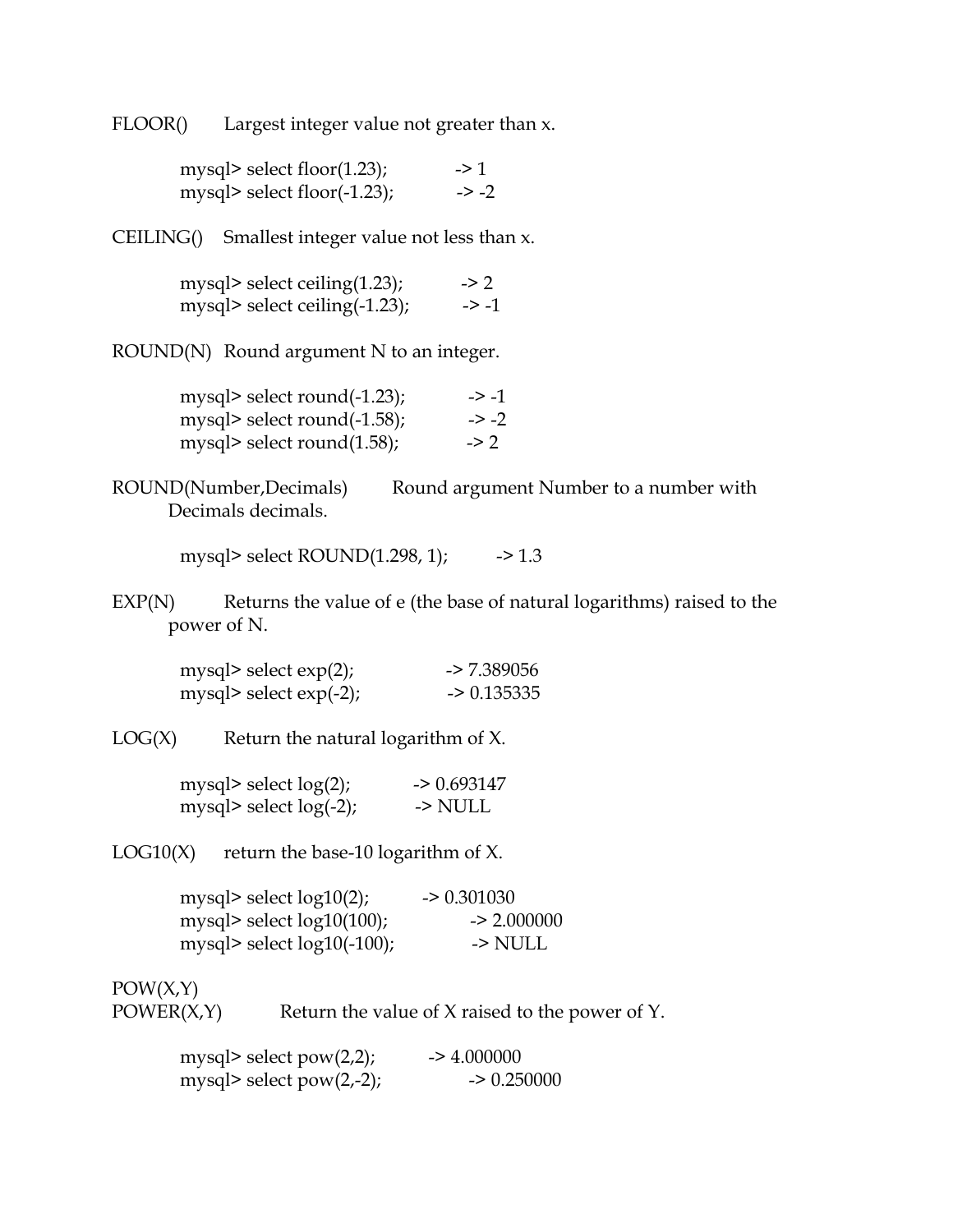sqrt $(X)$  Returns the non-negative square root of X.

| mysql> select sqrt $(4)$ ;  | $-2.000000$  |
|-----------------------------|--------------|
| mysql> select sqrt $(20)$ ; | $-24.472136$ |

PI() Return the value of PI.

mysql> select  $PI()$ ;  $\rightarrow$  3.141593

 $COS(X)$  Return the cosine of X, where X is given in radians.

mysql> select  $cos(PI());$  -> -1.000000

 $SIN(X)$  Return the sine of X, where X is given in radians.

mysql> select  $sin(PI());$  -> 0.000000

TAN $(X)$  Returns the tangent of  $X$ , where  $X$  is given in radians.

mysql> select  $tan(PI() + 1)$ ; -> 1.557408

 $ACOS(X)$  Return the arc cosine of X; that is the value whose cosine is X. If X is not in the range -1 to 1 NULL is returned.

mysql> select  $ACOS(1)$ ; -> 0.000000 mysql> select  $ACOS(1.0001)$ ;  $\longrightarrow$  NULL mysql> select ACOS(0); -> 1.570796

ASIN(X) Return the arc sine of  $X$ ; that is the value whose sine is X. If X is not in the range -1 to 1 NULL is returned.

| mysql> select $ASIN(0.2)$ ; | $-$ 0.201358 |
|-----------------------------|--------------|
| mysql> select ASIN('foo');  | $-$ 0.000000 |

 $ATAN(X)$  Return the arc tangent of X; that is the value whose tangent is X.

mysql> select ATAN(2); -> 1.107149 mysql> select ATAN(-2); -> -1.107149

 $ATAN2(X,Y)$  Return the arc tangent of the two variables X and Y. It is similar to calculating the arc tangent of  $Y / X$ , except that the signs of both arguments are used to determine the quadrant of the result.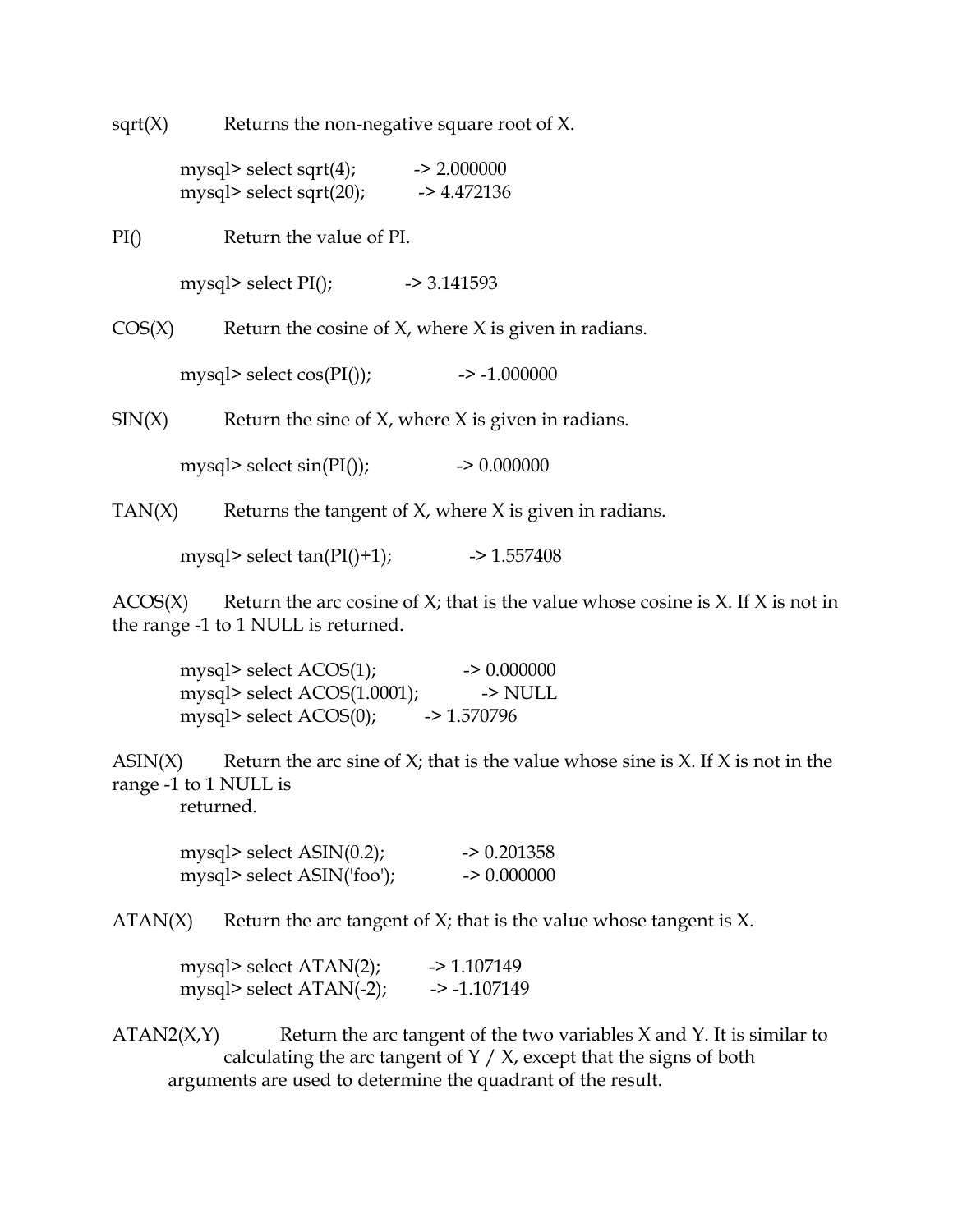| mysql> select $ATAN(-2,2)$ ;  | $\sim$ -0.785398 |
|-------------------------------|------------------|
| mysql> select $ATAN(PI(),0);$ | $-2$ 1.570796    |

 $\text{COT(N)}$  Return the cotangens of N.

| mysql> select $COT(12)$ ; | $-2 - 1.57267341$ |
|---------------------------|-------------------|
| mysql> select $COT(0)$ ;  | -> NULL           |

RAND([X]) Returns a random float,  $0 \le x \le 1.0$ , using the integer expression X as the optional seed value.

| mysql> SELECT RAND();   | $-$ 0.5925 |
|-------------------------|------------|
| mysql> SELECT RAND(20); | $-$ 0.1811 |
| mysql> SELECT RAND(20); | $-$ 0.1811 |
| mysql> SELECT RAND();   | $-$ 0.2079 |
| mysql> SELECT RAND();   | $-$ 0.7888 |
|                         |            |

One can't do an ORDER BY on a column with RAND() values because ORDER BY would evaluate the column multiple times.  $MIN(X, Y...)$ 

Min value of arguments. Must have 2 or more arguments, else these are GROUP BY functions. The arguments are compared as numbers. If no records are found NULL is returned.

| mysql> SELECT MIN $(2,0)$ ;                           | $\Rightarrow$ () |  |
|-------------------------------------------------------|------------------|--|
| mysql> SELECT MIN(34,3,5,767);                        | $\Rightarrow$ 3  |  |
| mysql> SELECT MIN(a) from table where $1=0$ ; -> NULL |                  |  |

MAX(X,Y...) Max value of arguments. Must have 2 or more arguments, else these are GROUP BY functions. The arguments are compared as numbers. If no records are found NULL is returned.

mysql> SELECT MAX(34,3,5,767); -> 767 mysql> SELECT MAX(2,0,4,5,34); -> 34 mysql> SELECT MAX(a) from table where  $1=0$ ; -> NULL

DEGREES(N) Return N converted from radians to degrees.

mysql> select DEGREES(PI()); -> 180.000000

RADIANS(N) Return N converted from degrees to radians.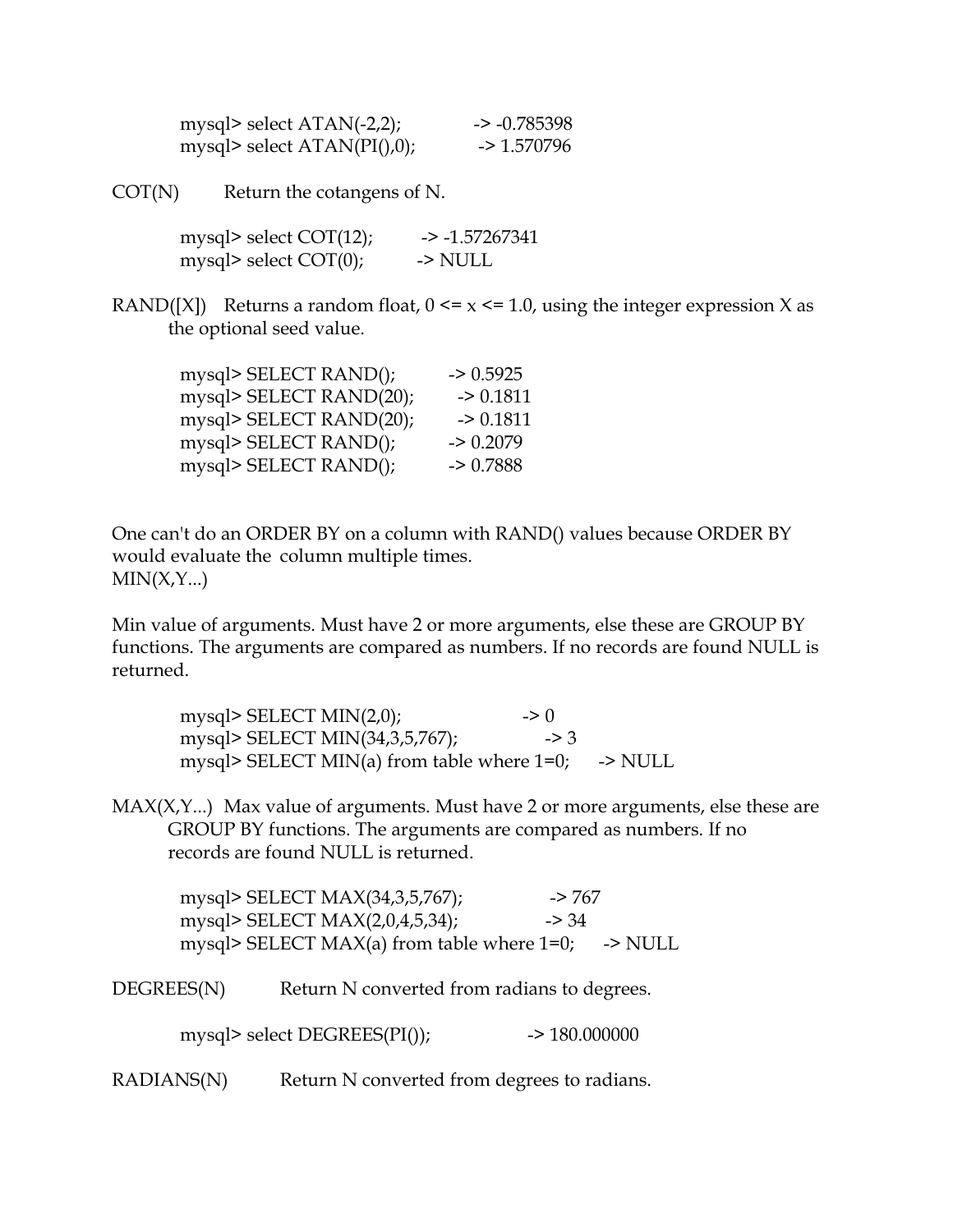mysql> select RADIANS(90); -> 1.570796

<span id="page-47-0"></span>TRUNCATE(Number, Decimals) Truncate number Number to Decimals decimals.

| mysql> select TRUNCATE(1.223,1); | $\geq 1.2$ |
|----------------------------------|------------|
| mysql> select TRUNCATE(1.999,1); | $-21.9$    |
| mysql> select TRUNCATE(1.999,0); | $\geq$ 1   |

#### **4.9 String functions.**

ASCII(S) Returns the ASCII code value of the leftmost character of S. If S is NULL return NULL.

| mysql> SELECT ascii(2);    | $\approx$ 50 |
|----------------------------|--------------|
| mysql> SELECT ascii('dx'); | $\geq 100$   |

 $CHAR(X,...)$  Returns a string that consists of the characters given by the ASCII code values of the arguments. NULLs are skipped.

mysql> SELECT char(77,121,83,81,'76'); -> 'MySQL'

CONCAT(X,Y...) Concatenates strings. May have more than 2 arguments.

mysql> SELECT CONCAT('My', 'S', 'QL'); -> 'MySQL'

LENGTH(S) Length of string. OCTET\_LENGTH(S) CHAR\_LENGTH(S) CHARACTER\_LENGTH(S)

> mysql> SELECT length('text'); -> 4<br>mysql> SELECT octet length('text'); -> 4 mysql> SELECT octet\_length('text');

LOCATE(A,B) Returns position of A substring in B. The first position is 1. POSITION( $B \text{ IN } A$ ) Returns 0 if  $A$  is not in  $B$ .

mysql> select locate('bar', 'foobarbar');  $\longrightarrow$  4 mysql> select locate('xbar', 'foobar');  $\longrightarrow 0$ 

INSTR(A,B) Returns position of first substring B in string A. This is the same as LOCATE with swapped parameters.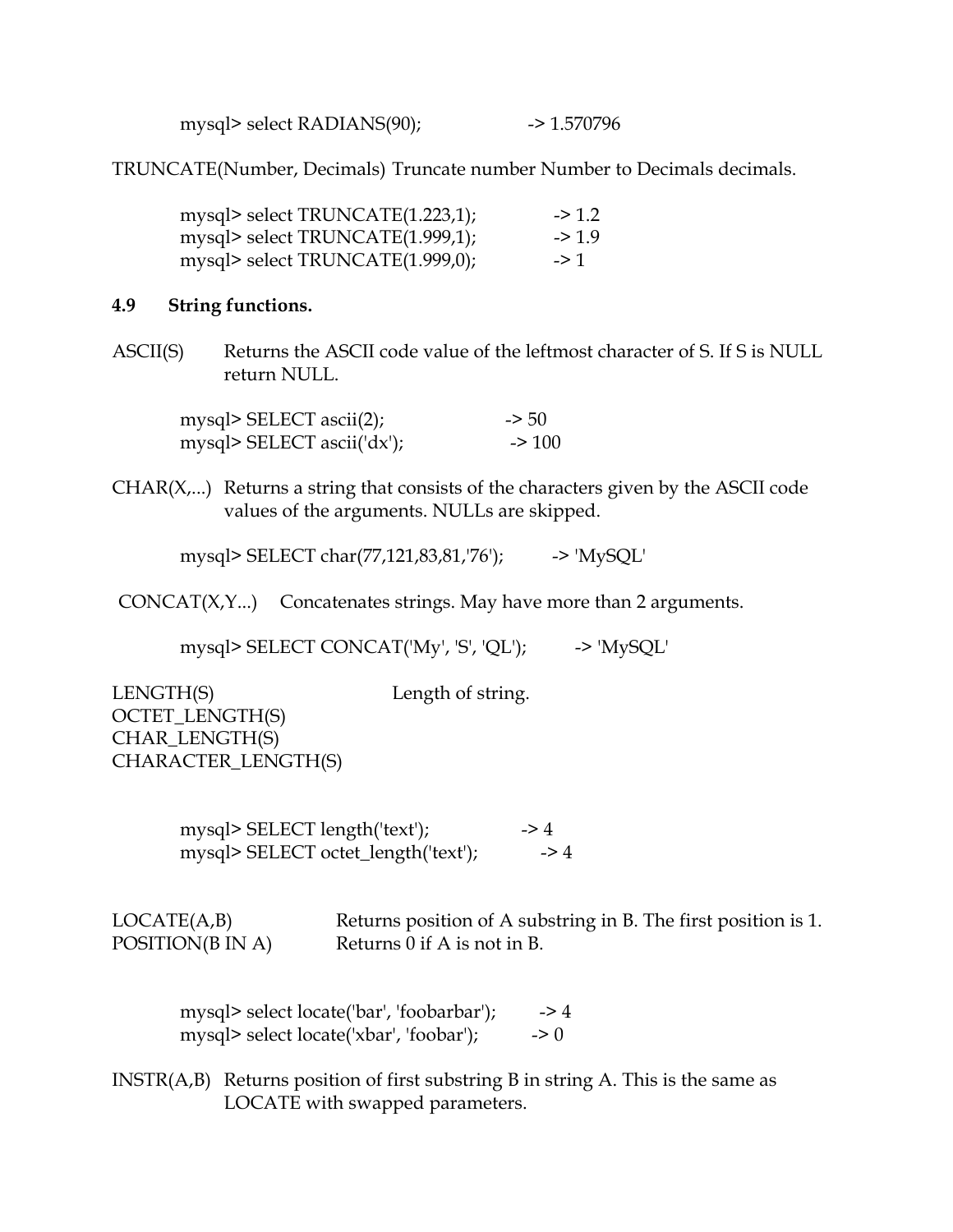mysql> select instr('foobarbar', 'bar');  $\longrightarrow$  4 mysql> select instr('xbar', 'foobar');  $\longrightarrow 0$ 

 $LPAD(A, B, C)$  Left pad (at the start) the string A with C until A's length is B.

mysql> select  $\text{lpad}(\text{hi}'A,\text{??'})$  -> '??hi'

 $RPAD(A,B,C)$  Right pad (at the end) the string A with C until A's length is B. mysql> select lpad('hi',5,'?')  $\rightarrow$  'hi???'

LOCATE(A,B,C) Returns position of first substring A in string B starting at C.

mysql> select locate('bar', 'foobarbar',5);  $\rightarrow$  7

LEFT(str, length) Gets length in characters from beginning of string.

mysql> select left('foobarbar', 5); -> 'fooba'

 $RIGHT(A,B)$ 

SUBSTRING(A FROM B) Gets B characters from end of string A.

mysql> select right('foobarbar', 5); -> 'arbar' mysql> select substring('foobarbar' from 5); -> 'arbar'

LTRIM(str) Removes space characters from the beginning of string.

mysql> select ltrim(' barbar'); -> 'barbar'

RTRIM(str) Removes space characters from the end of string.

mysql> select rtrim('barbar '); -> 'barbar'

TRIM([[ BOTH | LEADING | TRAILING] [ A ] FROM ] B)

Returns a character string with all A prefixes and/or suffixes removed from B. If BOTH, LEADING and TRAILING isn't used BOTH are assumed. If A is not given, then spaces are removed.

mysql> select trim(' bar ');  $\longrightarrow$  'bar' mysql> select trim(leading 'x' from 'xxxbarxxx'); -> 'barxxx' mysql> select trim(both 'x' from 'xxxbarxxx');  $\rightarrow$  'bar' mysql> select trim(trailing 'xyz' from 'barxxyz'); -> 'barx'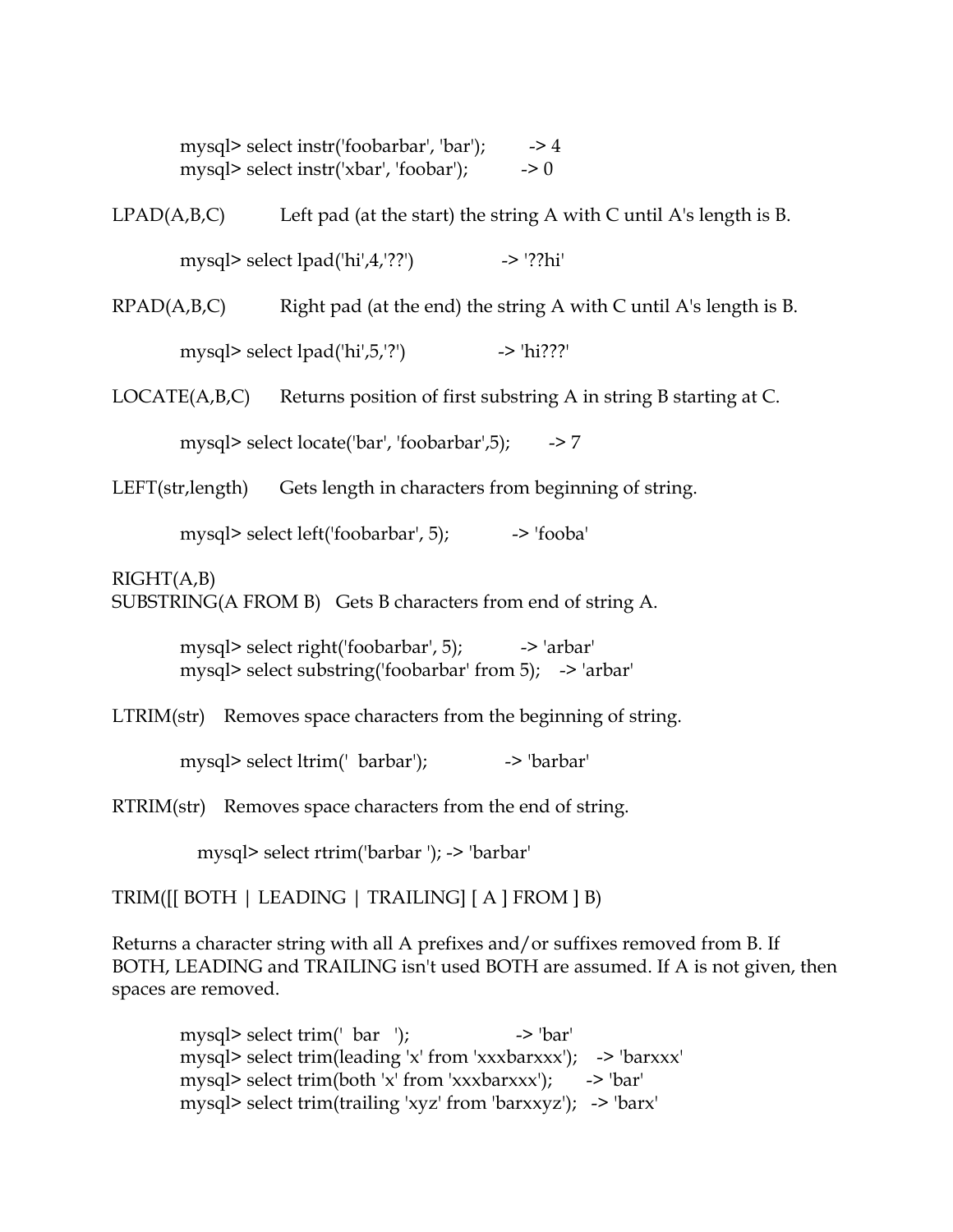SOUNDEX(S)

Gets a soundex string from S. Two strings that sound 'about the same' should have identical soundex strings. A 'standard' soundex string is 4 characters long, but this function returns an arbitrary long string. One can use SUBSTRING on the result to get a 'standard' soundex string. All non alpha characters are ignored in the given string. All characters outside the A-Z range are treated as vocals.

mysql> select soundex('Hello'); -> 'H400' mysql> select soundex('Bättre'); -> 'B360' mysql> select soundex('Quadratically'); -> 'Q36324'

SUBSTRING(A, B, C) SUBSTRING(A FROM B FOR C)  $MID(A, B, C)$ 

Returns substring from A starting at B with C chars. The variant with FROM is ANSI SQL 92 syntax.

mysql> select substring('Quadratically', $5,6$ );  $\longrightarrow$  ratica

SUBSTRING\_INDEX(String, Delimiter, Count)

Returns the substring from String after Count Delimiters. If Count is positive the strings are searched from left else if count is negative the substrings are searched and returned from right.

 mysql> select substring\_index('www.tcx.se', '.', 2); -> 'www.tcx' mysql> select substring\_index('www.tcx.se', '.', -2); -> 'tcx.se'

 $SPACE(N)$  Return a string of N spaces.

mysql> select SPACE(6); -> '

REPLACE(A, B, C) Replaces all occurrences of string B in string A with string C.

mysql> select replace('www.tcx.se', 'w', 'Ww'); -> 'WwWwWw.tcx.se'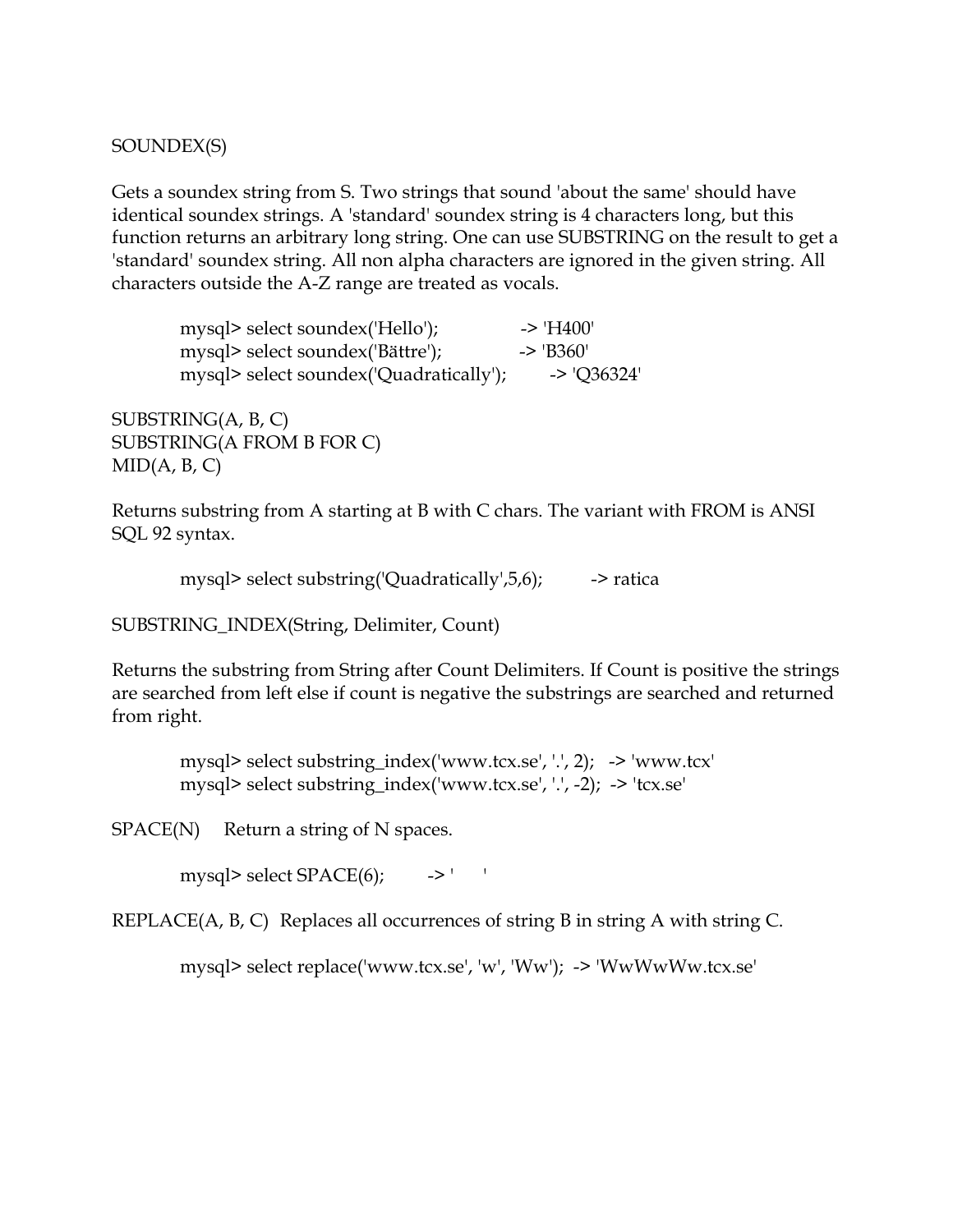REPEAT(String, Count)

Repeats String Count times. If Count <= 0 returns a empty string. If String or Count is NULL or LENGTH(string)\*count > max\_allowed\_size returns NULL.

mysql> select repeat('MySQL', 3); --> 'MySQLMySQLMySQL'

REVERSE(String) Reverses all characters in string.

mysql> select reverse('abc'); -> 'cba'

INSERT(Org, Start, Length, New)

Replaces substring in Org starging at Start and Length long with New. First position in Org is numbered 1.

mysql> select insert('Quadratic', 3, 4, 'What'); -> 'QuWhattic'

INTERVAL(N, N1, N2, N3...)

It is required that Nn > N3 > N2 > N1 is this function shall work. This is because a binary search is used (Very fast). Returns 0 if  $N \le N1$ , 1 if  $N \le N2$  and so on. All arguments are treated as numbers.

 mysql> select INTERVAL(23, 1, 15, 17, 30, 44, 200); -> 3 mysql> select INTERVAL(10, 1, 10, 100, 1000); -> 2 mysql> select INTERVAL $(22, 23, 30, 44, 200)$ ;  $\longrightarrow 0$ 

ELT(N, A1, A2, A3...)

Returns A1 if  $N = 1$ , A2 if  $N = 2$  and so on. If N is less than 1 or bigger than the number of arguments NULL is returned.

 mysql> select elt(1, 'ej', 'Heja', 'hej', 'foo'); -> 'ej' mysql> select elt(4, 'ej', 'Heja', 'hej', 'foo'); -> 'foo'

FIELD(S, S1, S2, S3...)

Returns index of S in S1, S2, S3... list. The complement of ELT(). Return 0 when S is not found.

mysql> select FIELD('ej', 'Hej', 'ej', 'Heja', 'hej', 'foo');  $\rightarrow$  2 mysql> select FIELD('fo', 'Hej', 'ej', 'Heja', 'hej', 'foo');  $\rightarrow$  0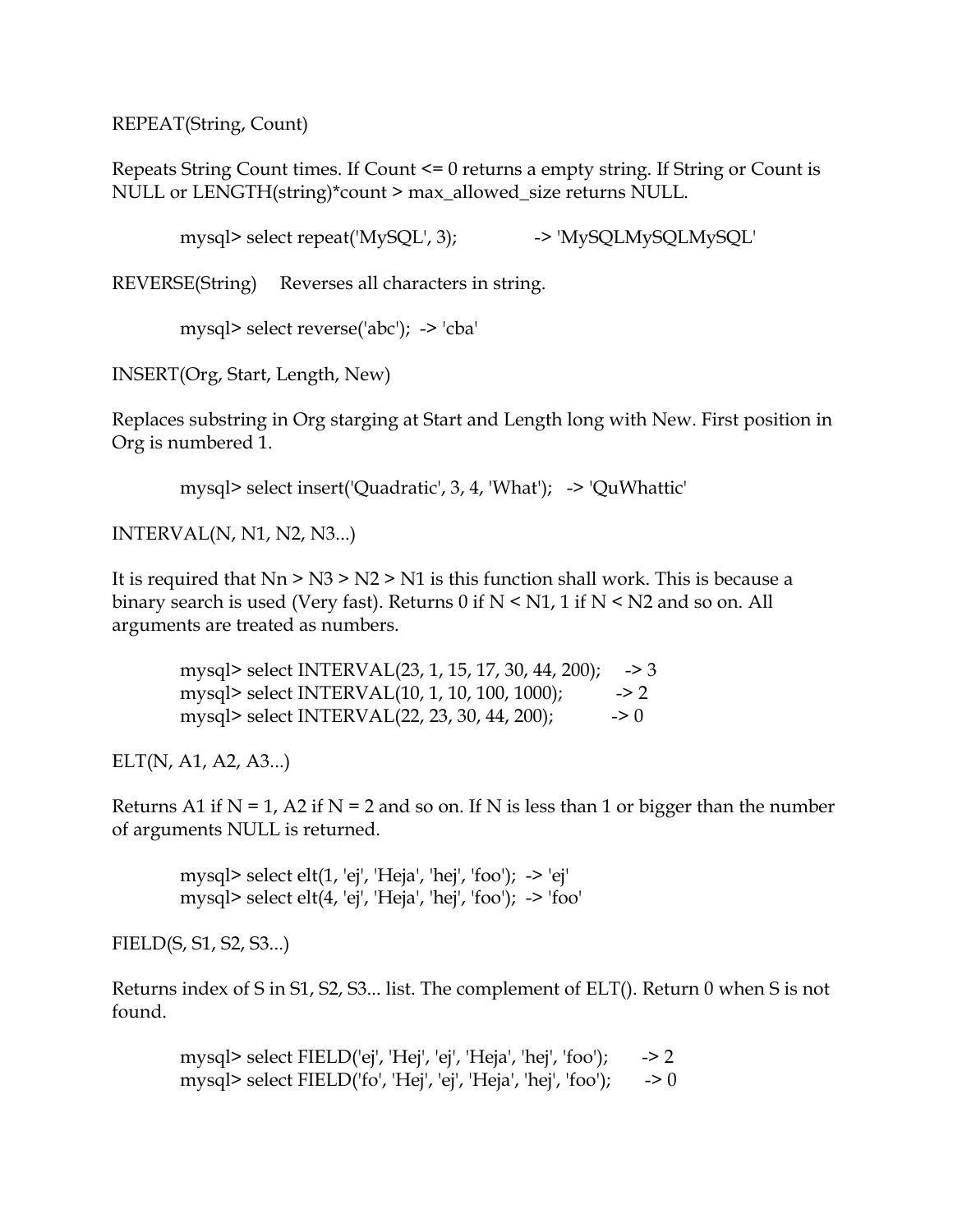<span id="page-51-0"></span>FIND\_IN\_SET(string, string of strings)

Returns a value 1 to N if the 'string' is in 'string of strings'. A 'string of strings' is a string where each different value is separated with a ','. If the first argument is a constant string and the second is a column of type SET, the FIND\_IN\_SET is optimized to use bit arithmetic!

mysql> SELECT FIND\_IN\_SET('b','a,b,c,d')  $\rightarrow$  2

This function will not work properly if the first argument contains a ','.

LCASE(A) LOWER(A)

Changes A to lower case according to current character set ,dmappings (Default Latin1).

```
mysql> select lcase('QUADRATICALLY'); - -> 'quadratically'
```
UCASE(A) Changes A to upper case. UPPER(A)

mysql> select ucase('Hej');  $\longrightarrow$  'HEJ'

#### **4.10 Date and time functions.**

Some examples using more than one date function:

Select all record with a date\_field from the last 30 days.

SELECT something FROM table WHERE TO\_DAYS(NOW()) - TO\_DAYS(date\_field) <= 30;

A Date expression may be a date string, a datetime string, a timestamp( $[6 \mid 8 \mid 14]$ ) or a number of format YYMMDD or YYYYMMDD.

In a date expression a year may be 2 or 4 digits. 2 digits is assumed to be in the range 1970-2069. Dates 100-199 00' can be stored and retrieved as 0000-00-00.

If you use a date function with a number, then if the length of the number is 4, 8 or  $\ge$ = 14 then the year is assumed to have 4 digits. In all other cases the year is assumed to be the 2 first digits in the given number. To be on the safe side when using dates as numbers (not strings) one should always use 4 digit dates! If not you will get in trouble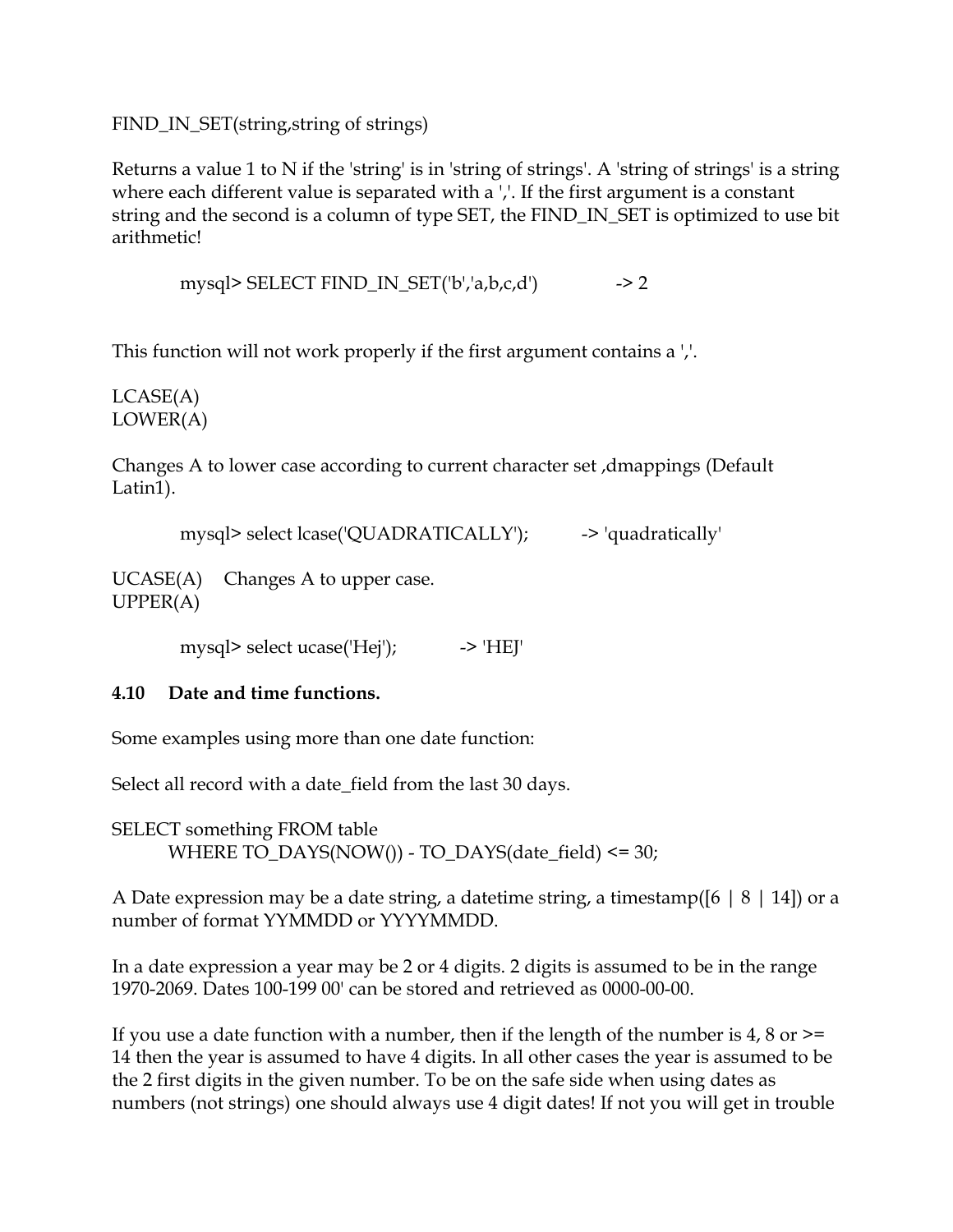with year 2000 when a number 002001 is sent to the date functions as '2001' instead of the date '20002001'. '002001' will of course work correctly!

A Time expression may be a date string, a datetime string, a timestamp( $[6 \mid 8 \mid 14]$ ) or a number of format HHMMSS or YYYYMMDDHHMMSS.

DAYOFWEEK(date expr)

Gets weekday for Date  $(1 =$  Sunday,  $2 =$  Monday,  $2 =$  Tuesday ...) This is according to the ODBC standard.

mysql> select dayofweek('1998-02-03'); - -> 3

WEEKDAY(date expr) Gets weekday for Date  $(0 = \text{Monday}, 1 = \text{Tuesday})$ .

 mysql> select WEEKDAY('1997-10-04 22:23:00'); -> 5 mysql> select WEEKDAY('1997-11-05'); -> 2

DAYOFMONTH(date expr) Returns day of month (1-31)

mysql> select DAYOFMONTH('1998-02-03'); -> 3

DAYOFYEAR(date expr) Returns day of year (1-366)

mysql> select DAYOFYEAR('1998-02-03'); - -> 34

MONTH(date expr) Returns month (1-12)

mysql> select MONTH('1998-02-03'); -> 02

DAYNAME(date expr) Returns the name of the day.

mysql> select dayname("1998-02-05");  $\longrightarrow$  Thursday

MONTHNAME(date expr) Returns the name of the month.

mysql> select monthname("1998-02-05"); -> February

QUARTER(date expr) Returns quarter (1-4).

mysql> select QUARTER('98-04-01'); -> 2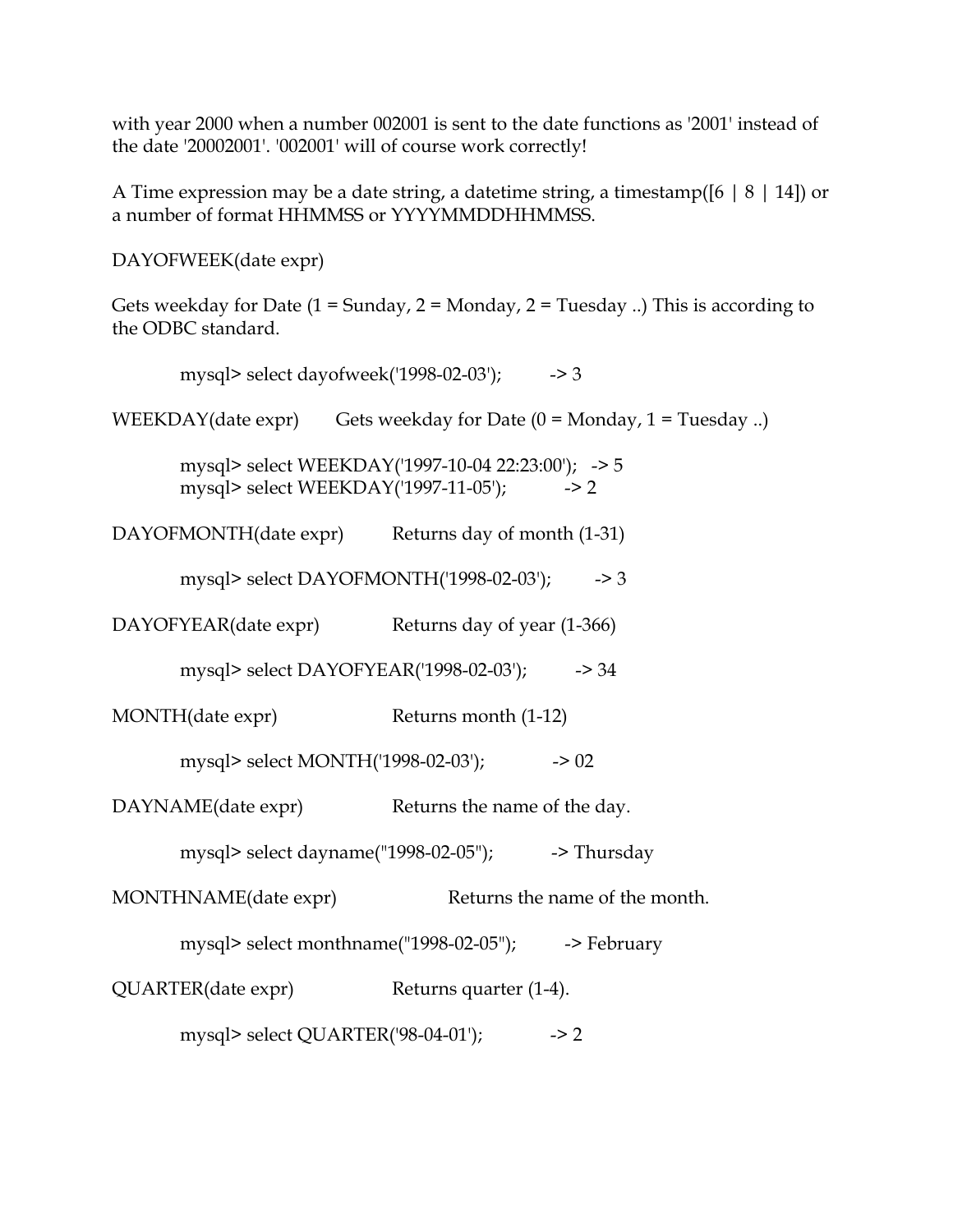WEEK(date expr)

Returns week (1-53) on locations where Sunday is the first day of the year

mysql> select WEEK('98-02-20'); -> 7

YEAR(date expr) Returns year (1000-9999).

mysql> select YEAR('98-02-03'); -> 1998

HOUR(time expr) Returns hour (0-23)

mysql> select HOUR('10:05:03'); -> 10

MINUTE(time expr) Returns minute (0-59).

mysql> select MINUTE('98-02-03 10:05:03'); -> 5

SECOND(time expr) Returns seconds (1000-9999).

mysql> select SECOND('10:05:03'); -> 3

PERIOD\_ADD(P, N)

Adds N months to period P (of type YYMM or YYYYMM). Returns YYYYMM.

mysql> select PERIOD\_ADD(9801,2); -> 199803

PERIOD\_DIFF(A, B)

Returns months between periods A and B. A and B should be of format YYMM or YYYYMM.

mysql> select PERIOD\_DIFF(9802,199703); -> 11

TO\_DAYS(Date)

Changes a Date to a daynumber (Number of days since year 0). Date may be a DATE string, a DATETIME string, a TIMESTAMP( $[6 \mid 8 \mid 14]$ ) or a number of format YYMMDD or YYYYMMDD.

mysql> select TO\_DAYS(9505); -> 733364 mysql> select TO\_DAYS('1997-10-07); --> 729669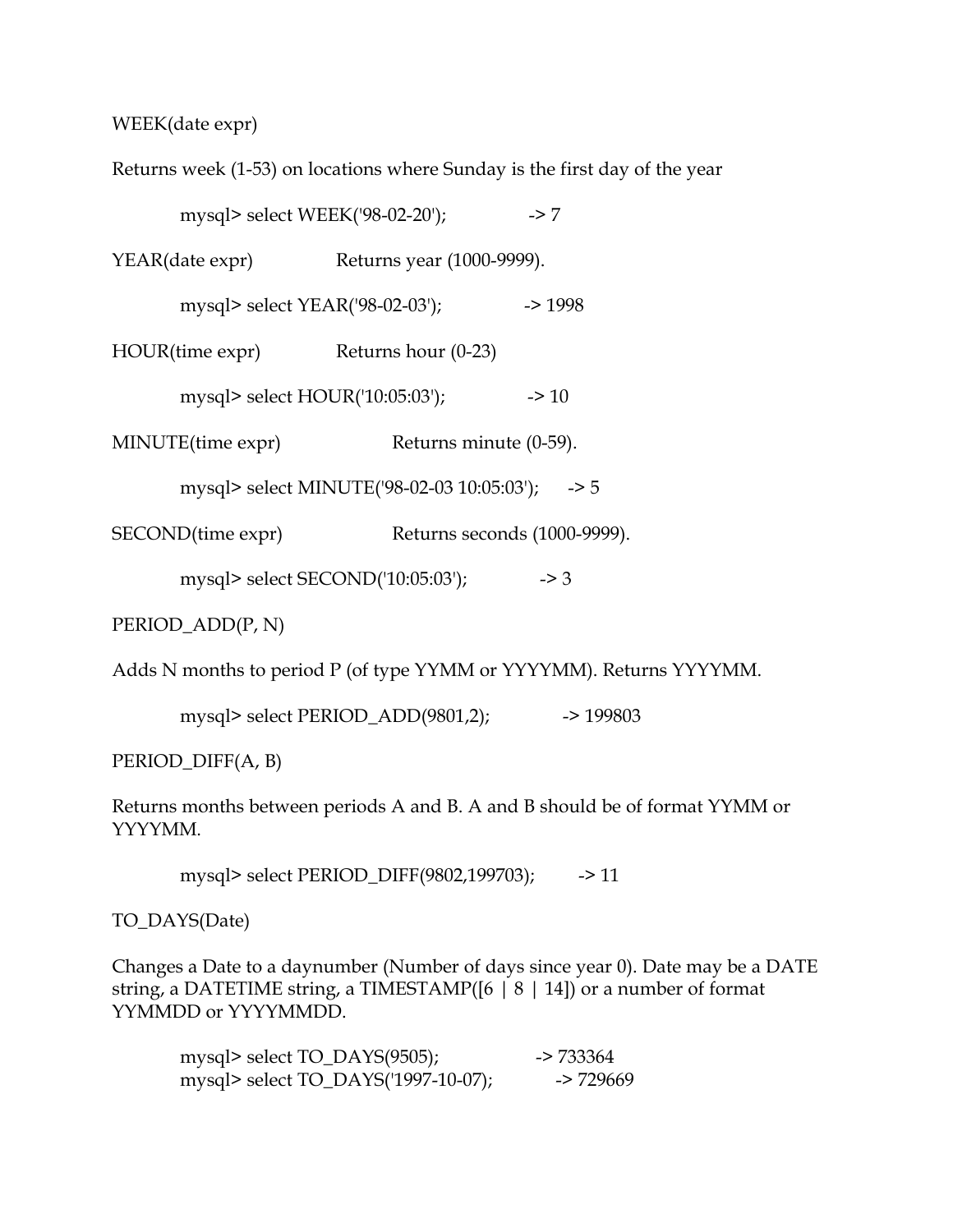FROM\_DAYS() Changes a daynumber to a DATE.

mysql> select from\_days(729669); - -> 1997-10-07

#### DATE\_FORMAT(Date, Format)

Formats the Date (a date or a timestamp) according to the Format string. The following format commands are known:

- M Month name
- W Weekday name
- D Day of the month with english suffix
- Y Year with 4 digits
- y Year with 2 digits
- a Abbreviated weekday name (Sun..Sat)
- d Day of the month, numeric
- m Month, numeric
- b Abbreviated month name (Jan.Dec)
- j Day of year (001..366)
- H Hour (00..23)
- k Hour ( 0..23)
- h Hour (01..12)
- I Hour (01..12)
- l Hour ( 1..12)
- i Minutes, numeric
- r Time, 12-hour (hh:mm:ss [AP]M)
- T Time, 24-hour (hh:mm:ss)
- S Seconds (00..59)
- s Seconds (00..59)
- p AM or PM
- w Day of the week (0=Sunday..)
- % single % are ignored. Use %% for a % (for future extensions).

All other characters are copied to the result.

 mysql> select date\_format('1997-10-04 22:23:00', '%W %M %Y %h:%i:%s'); -> 'Saturday October 1997 22:23:00'

 mysql> select date\_format('1997-10-04 22:23:00', '%D %y %a %d %m %b %j %H %k %I %r %T %S %w'); -> '4th 97 Sat 04 10 Oct 277 22 22 10 10:23:00 PM 22:23:00 00 6'

For the moment % is optional. In future versions of MySQL % will be required.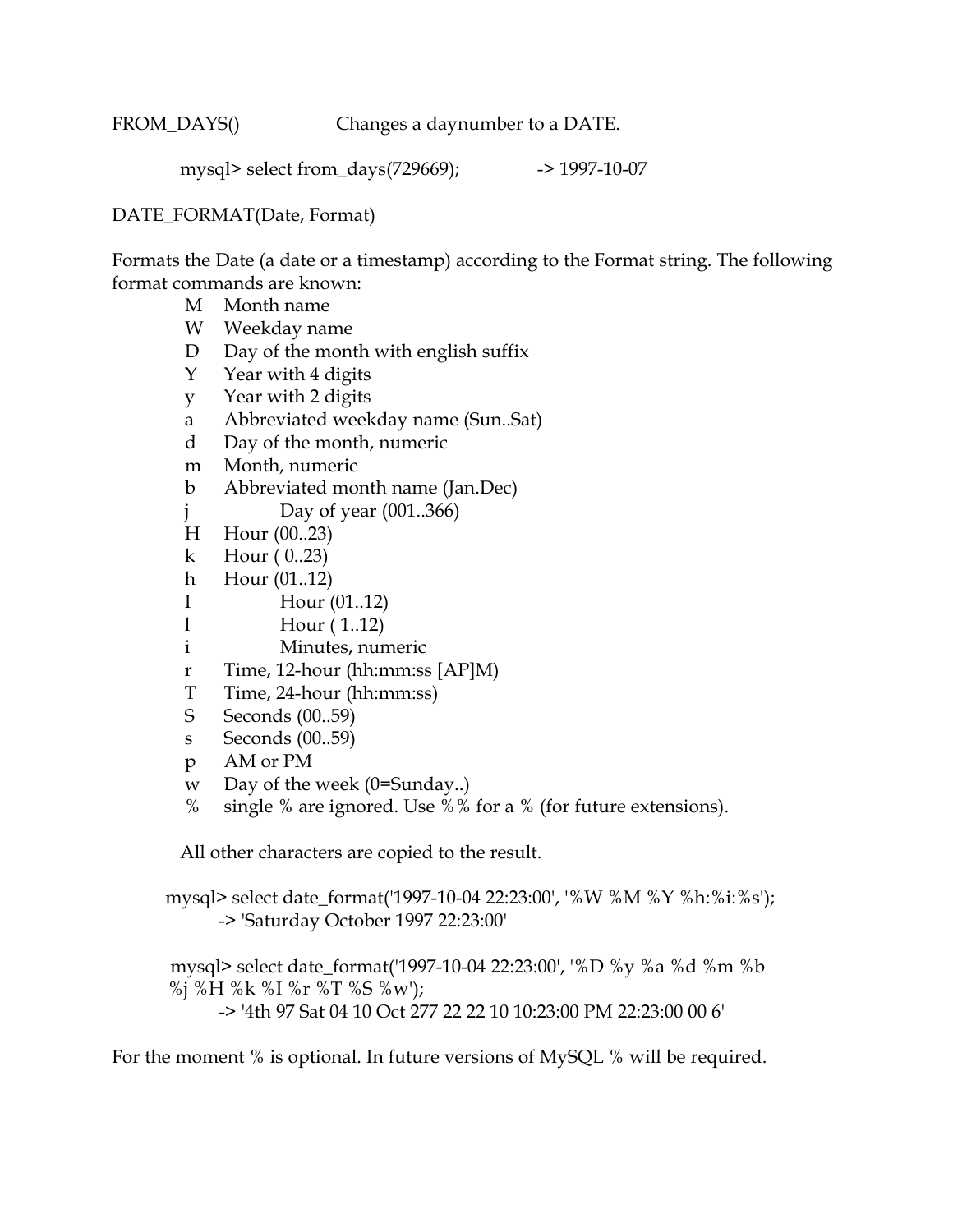TIME\_FORMAT(time expr, format) This can be used like the DATE\_FORMAT above, but only with the format options which handle hours, minutes and seconds. Other options give NULL value or 0.

CURDATE() CURRENT\_DATE

Returns today's date. In form YYYYMMDD or 'YYYY-MM-DD' depending on whether CURDATE() is used in a number or string context.

| mysql> select CURDATE();   | $-$ > '1997-12-15' |
|----------------------------|--------------------|
| mysql> select CURDATE()+0; | $-$ 19971215       |

CURTIME() CURRENT\_TIME

Returns the current time in the form HHMMSS or 'HH:MM:SS', depending on whether CURTIME() is used in a number or string context.

| mysql> select CURTIME();   | $-$ 23:50:20' |
|----------------------------|---------------|
| mysql> select CURTIME()+0; | $-235026$     |

NOW() SYSDATE() CURRENT\_TIMESTAMP

Returns the current time. In format YYYYMMDDHHMMSS or 'YYYY-MM-DD HH:MM:SS' depending on whether NOW() is used in a number or string context.

| mysql> select NOW();   | -> '1997-12-15 23:51:26' |
|------------------------|--------------------------|
| mysql> select NOW()+0; | $-$ 19971215235131       |

UNIX\_TIMESTAMP([date expression])

If called without any arguments, a unix timestamp (seconds in GMT since 1970.01.01 00:00:00). Normally it is called with a TIMESTAMP column as an argument in which case it returns the columns value in seconds. Date may also be a date string, a datetime string, or a number of format YYMMDD or YYYMMDD in local time.

mysql> select UNIX\_TIMESTAMP();  $\rightarrow$  882226357 mysql> select UNIX\_TIMESTAMP('1997-10-04 22:23:00'); -> 875996580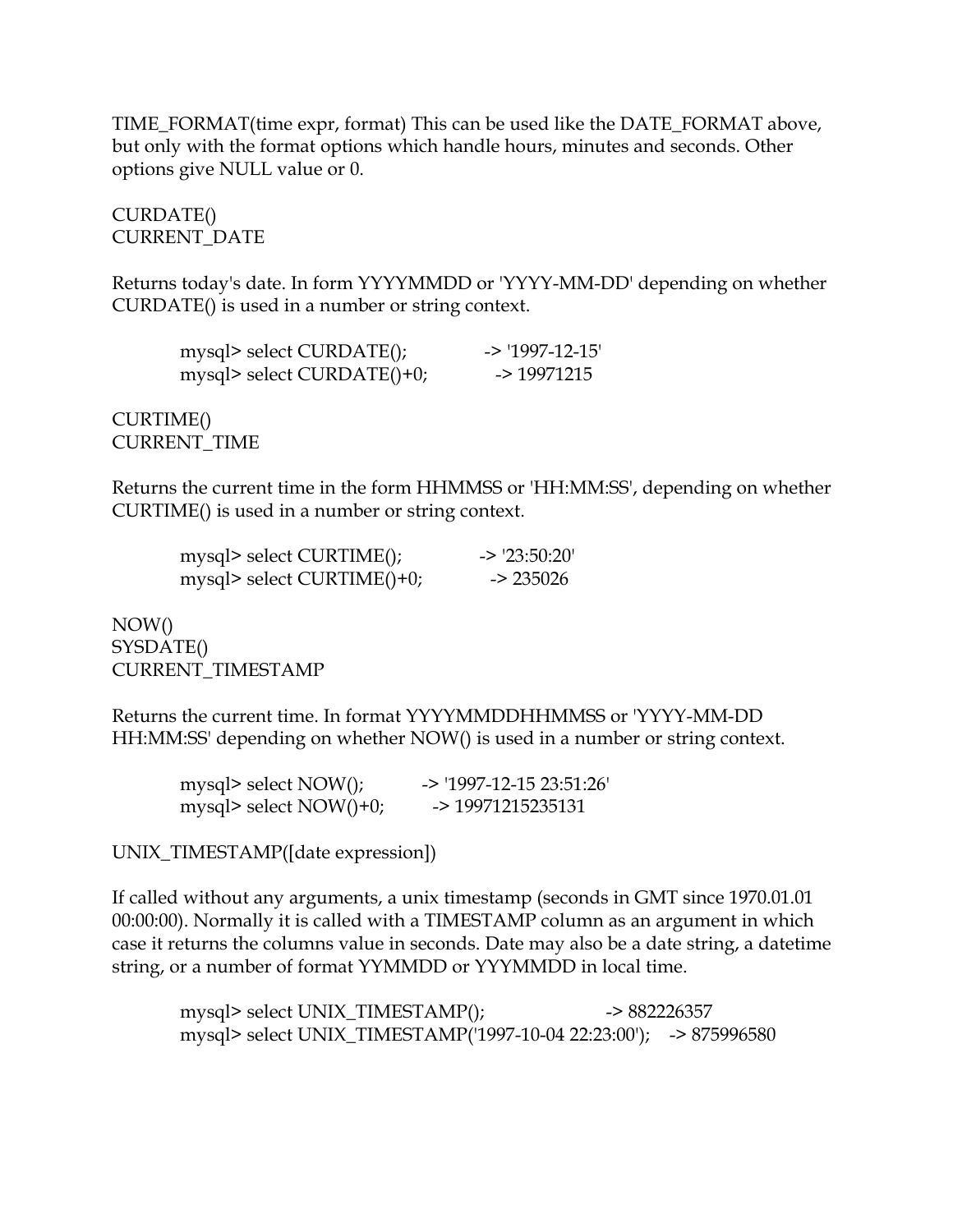#### FROM\_UNIXTIME(Unix\_timestamp)

#### Returns a string of the timestamp in YYYY-MM-DD HH:MM:SS or YYYYMMDDHHMMSS format depending on context (numeric/string).

mysql> select FROM\_UNIXTIME(875996580); -> '1997-10-04 22:23:00'

FROM\_UNIXTIME(Unix\_timestamp, Format\_string) Returns a string of the timestamp formated according to the Format\_string. The format string may contain:

| M            | Month, textual                                  |
|--------------|-------------------------------------------------|
| W            | Day (of the week), textual                      |
| D            | Day (of the month), numeric plus english suffix |
| Y            | Year, numeric, 4 digits                         |
| y            | Year, numeric, 2 digits                         |
| m            | Month, numeric                                  |
| d            | Day (of the month), numeric                     |
| $\hbar$      | Hour, numeric                                   |
| $\mathbf{i}$ | Minutes, numeric                                |
| S            | Seconds, numeric                                |
| W            | Day (of the week), numeric                      |
|              | All other All other characters are just copied. |

 mysql> select FROM\_UNIXTIME(UNIX\_TIMESTAMP(), 'Y D M h:m:s x'); -> '1997 23rd December 03:12:30 x'

SEC\_TO\_TIME(Seconds)

Returns the hours, minutes and seconds of the argument in H:MM:SS or HMMSS format depending on context.

| mysql> select SEC_TO_TIME(2378);   | $\geq 00:39:38$ |
|------------------------------------|-----------------|
| mysql> select SEC_TO_TIME(2378)+0; | -> 3938         |

TIME\_TO\_SEC(Time)

Converts Time to seconds.

 mysql> select TIME\_TO\_SEC('22:23:00'); -> 80580 mysql> select TIME\_TO\_SEC('00:39:38'); -> 2378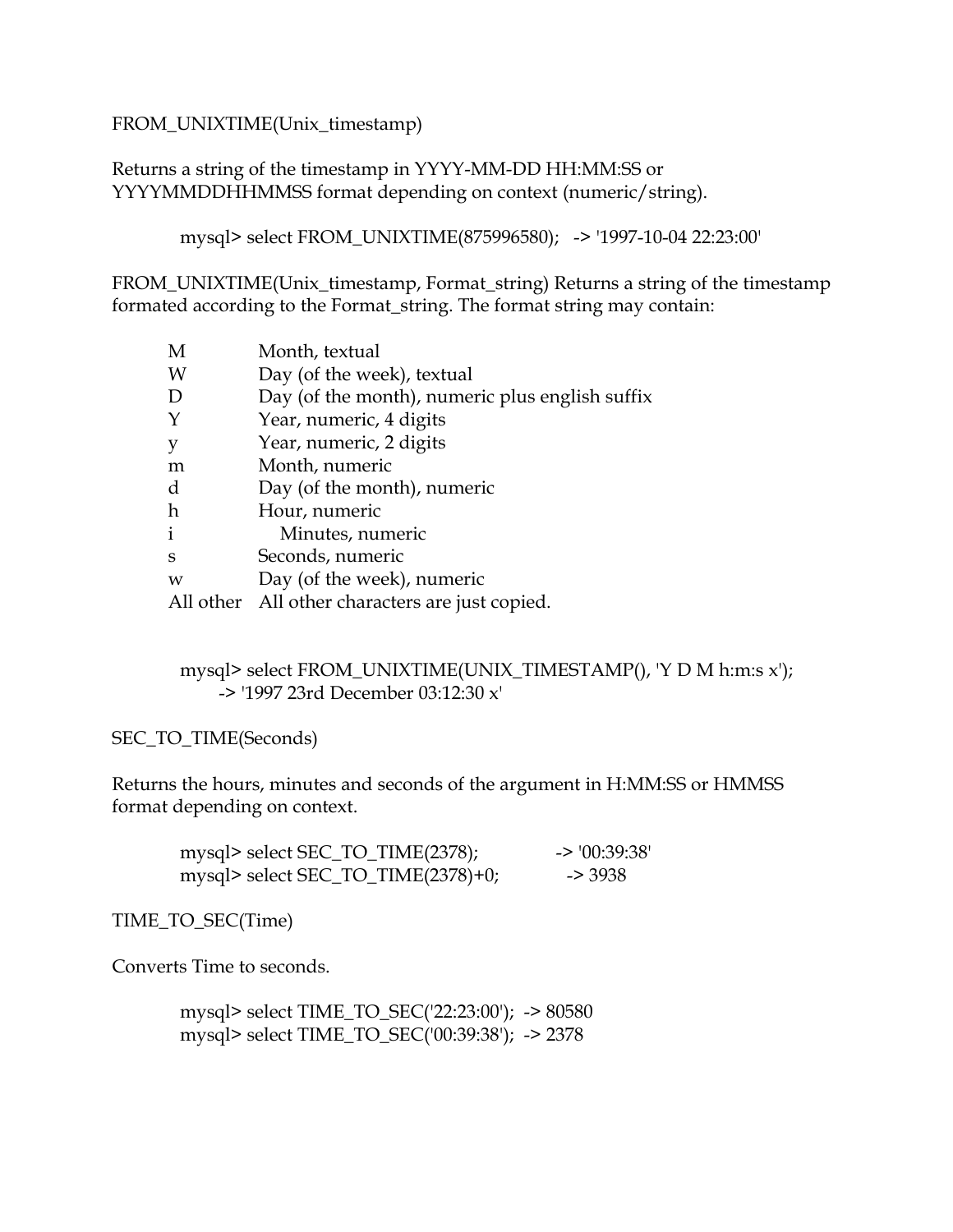#### <span id="page-57-0"></span>**4.11 Miscellaneous functions.**

DATABASE() Returns current database name.

mysql> select DATABASE(); --> 'test'

USER() SYSTEM\_USER() SESSION\_USER() Returns current user name.

mysql> select USER(); -> 'davida'

PASSWORD(String)

Calculates a password string from plaintext password String. This must be used to store a password in the 'user' grant table.

mysql> select PASSWORD('badpwd'); -> '7f84554057dd964b'

ENCRYPT(String[, Salt])

Crypt String with the unix crypt() command. The Salt should be a string with 2 characters. If crypt() was not found NULL will always be returned.

LAST\_INSERT\_ID()

Returns the last automatically generated value that was set in an auto\_increment column.

```
mysql> select LAST_INSERT_ID(); \rightarrow 1
```
FORMAT(Nr, Num)

Formats number Nr to a Format like '#,###,###.##' with Num decimals.

mysql> select FORMAT(12332.33, 2); -> '12,332.33'

VERSION Return the version of the MySQL server.

mysql> select version(); -> '3.21.16-beta-log'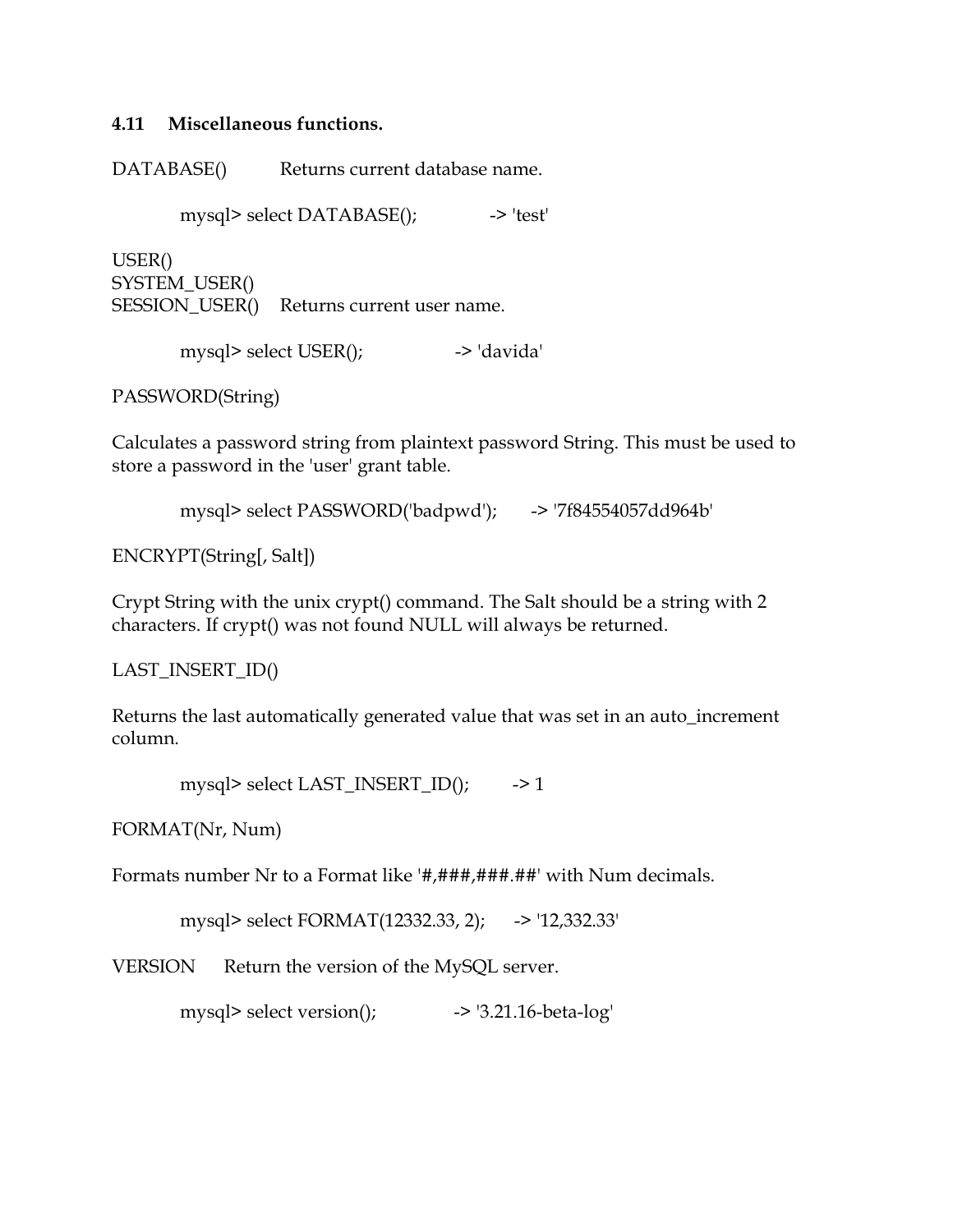<span id="page-58-0"></span>GET\_LOCK(String,timeout)

Tries to get a lock on named 'String' with a timeout of 'timeout' seconds. Returns 1 if one got the lock, 0 on timeout and NULL on error (like out of memory or if thread was killed with mysqladmin kill. A lock is released if one executes RELEASE\_LOCK, executes a new GET\_LOCK or if the thread ends. This function can be used to implement application locks or simulate record locks.

mysql> select get\_lock("automaticly released",10); -> 1 mysql> select get\_lock("test",10);  $\longrightarrow$  1 mysql> select release\_lock("test");  $\longrightarrow$  1 mysql> select release\_lock("automaticly released") -> NULL

## RELEASE\_LOCK(String)

Releases a lock this thread has got with GET\_LOCK. Returns 1 if the lock was released, 0 if lock wasn't locked by this thread and NULL if the lock 'String' didn't exist.

## **4.12 Functions for GROUP BY clause.**

## COUNT(Expr)

Count number of non NULL rows. count(\*) is optimised to return very quickly if no other column is used in the SELECT.

 select count(\*) from student; select count(if(length(name)>3,1,NULL)) from student;

AVG(expr) Average value of expr.

MIN(expr)

MAX(expr) Minimum/Maximum value of expr. min() and max() may take a string argument and will then return the minimum/maximum string value.

SUM(expr) Sum of expr.

## STD(expr)

STDDEV(expr) (Oracle format) Standard derivative of expression. This is a extension to ANSI SQL.

- BIT\_OR(expr) The bitwise OR of all bits in expr. Calculation done with 64 bit precision.
- BIT\_AND(expr) The bitwise AND of all bits in expr. Calculation done with 64 bit precision.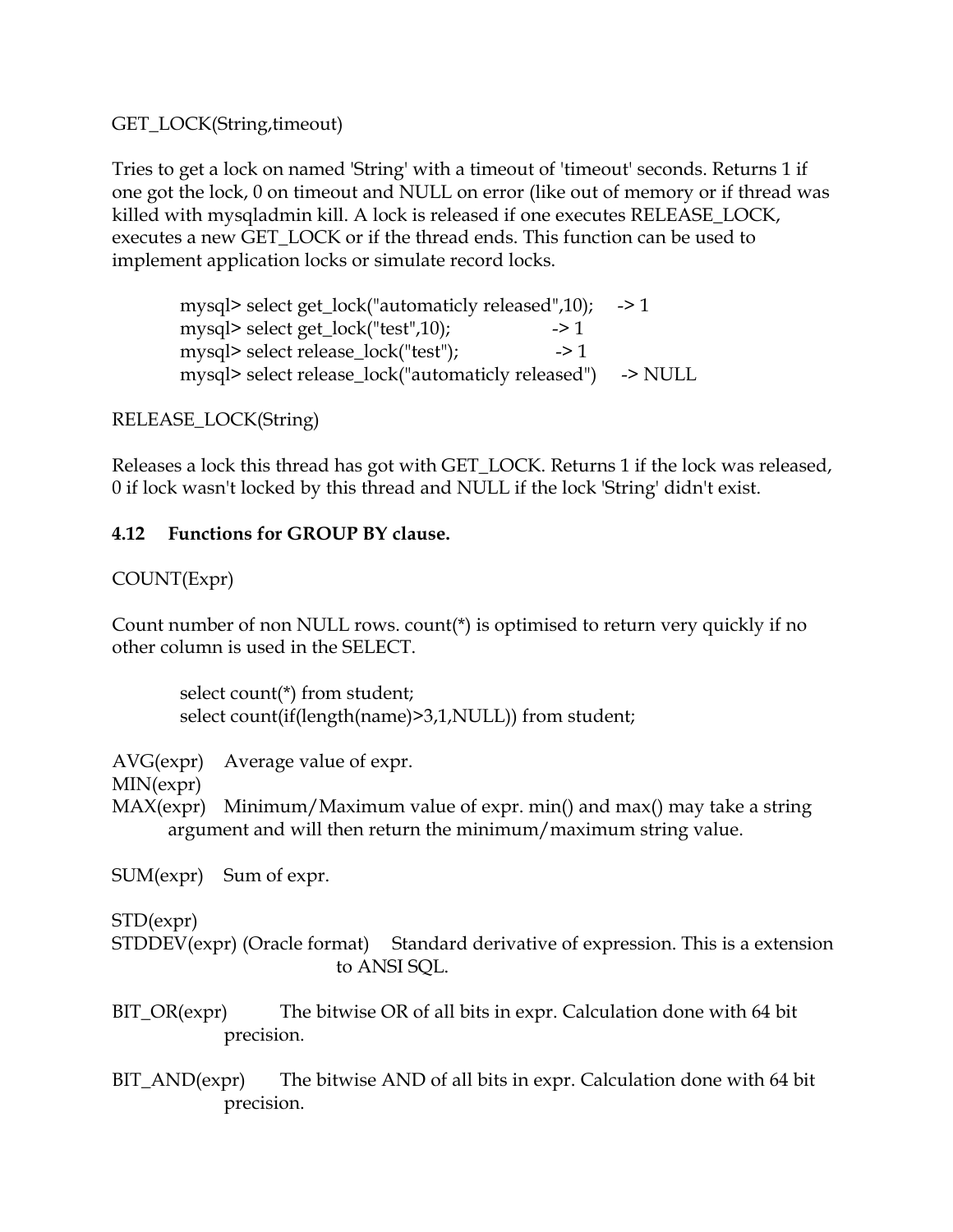MySQL has extended the use of GROUP BY. You can use columns or calculations in the SELECT expressions which don't appear in the GROUP BY part. This stands for 'any possible value for this group'. By using this, one can get a higher performance by avoiding sorting and grouping on unnecessary items. For example, in the following query one doesn't need to group on b.name:

SELECT a.id,b.name,COUNT(\*) from a,b WHERE a.id=b.id GROUP BY a.id

In ANSI SQL you would have to add the customer.name in the GROUP BY for the following query. In MySQL the name redundant.

SELECT order.custid,customer.name,max(payments) from order,customer WHERE order.custid = customer.custid GROUP BY order.custid;

Note that you can't use expressions in the GROUP BY or ORDER BY clause. You can on the other hand use an alias on a expression and use this to solve the problem:

SELECT id,FLOOR(value/100) AS val FROM table\_name GROUP BY id,val ORDER BY val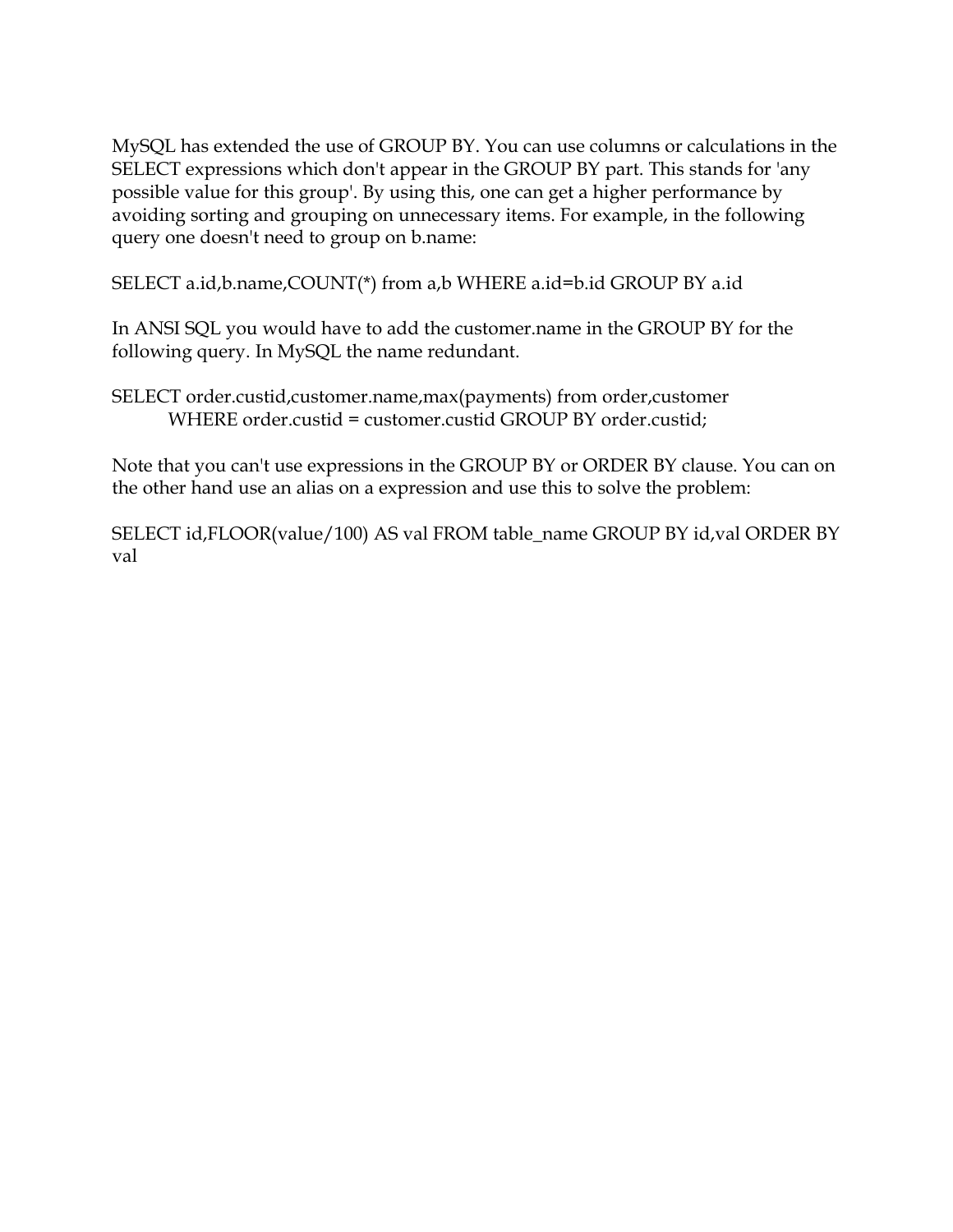# <span id="page-60-0"></span>**5.0 The DBI interface**

## **5.1 The DBI Interface for Perl**

Portable DBI methods.

| connect           | Establish a connection to a database server          |
|-------------------|------------------------------------------------------|
| prepare           | Get a SQL statement ready for execution              |
| do                | Prepares and executes a SQL statement                |
| disconnect        | Disconnect from the database server                  |
| quote             | Quote strings/blobs to be inserted                   |
| execute           | <b>Executes prepared statements</b>                  |
| fetchrow_array    | fetch the next row as an array of fields.            |
| fetchrow_arrayref | fetch next row as a reference array of fields        |
| fetchrow_hashref  | fetch next row as a reference to a hashtable         |
| fetchall_arrayref | Get all data as a array of arrays                    |
| finish            | finish a statement and let the system free resources |
| rows              | Returns the number of rows affected                  |
| data_sources      | Return an array of databases available on localhost  |
| ChopBlanks        | Shall fetchrow trim spaces                           |
| NUM_OF_PARAMS     | Number of placeholders in the prepared statement     |
| <b>NULLABLE</b>   | Which columns can be NULL                            |

MySQL specific methods.

| insertid    | The latest auto_increment value             |
|-------------|---------------------------------------------|
| is_blob     | Which column are BLOBs                      |
| is_key      | Which columns are keys                      |
| is_num      | Which columns are numeric                   |
| is_pri_key  | Which columns are primary keys              |
| is_not_null | Which columns can NOT be NULL. See NULLABLE |
| length      | Maximum theoretically possible column sizes |
| max_length  | Maximum physical present column sizes       |
| <b>NAME</b> | Column names                                |
|             | NUM_OF_FIELDS   Number of fields returned.  |
| table       | Table names in returned set                 |
| type        | All column types                            |
| CreateDB    | Create a database                           |
| DropDB      | Drop a database. THIS IS DANGEROUS          |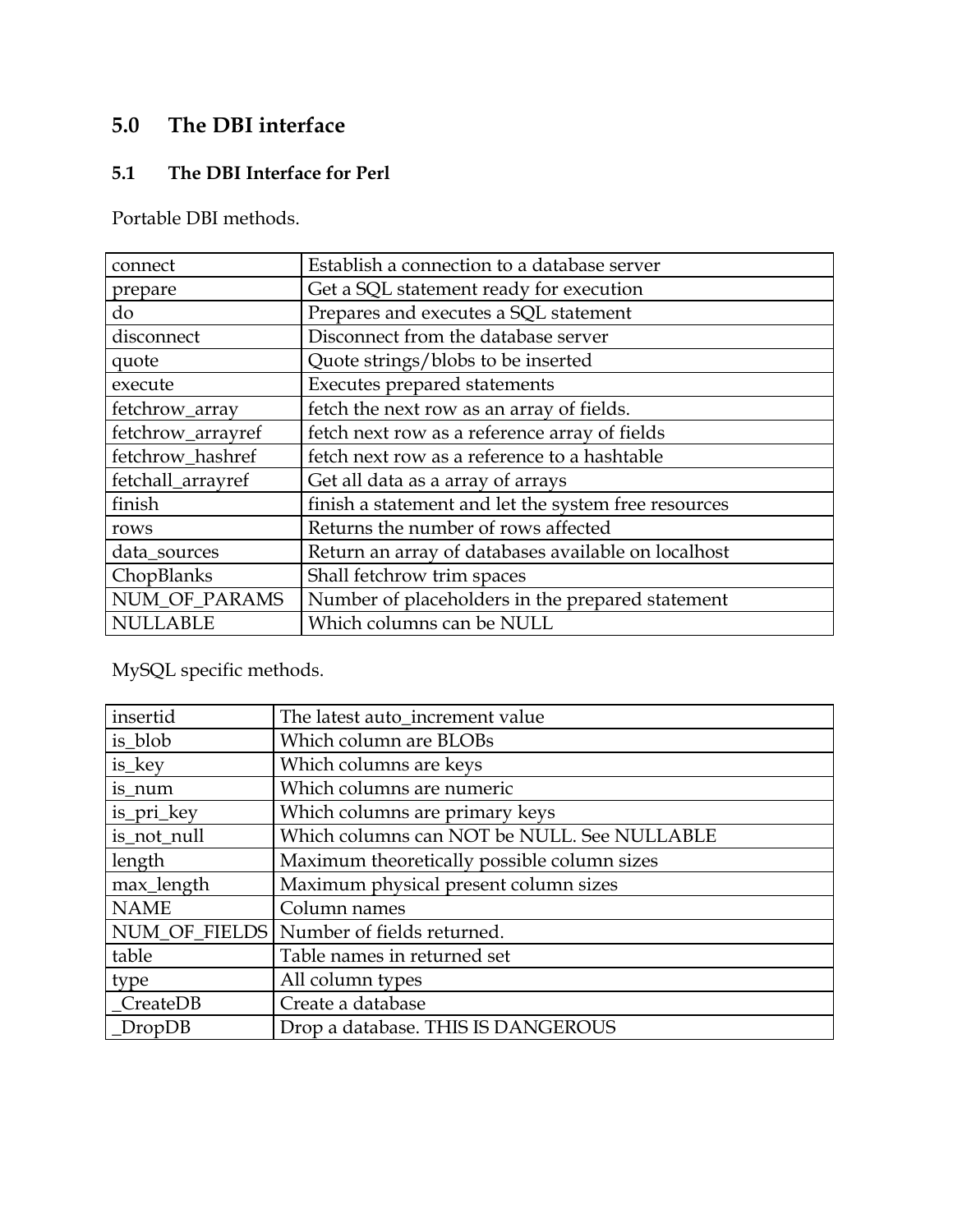| connect    | You use the connect method to make a database connection to the<br>data source. The \$data_source value should begin with<br>DBI:driver_name:. Example connect methods with the DBD::mysql<br>driver:                                                                                                           |
|------------|-----------------------------------------------------------------------------------------------------------------------------------------------------------------------------------------------------------------------------------------------------------------------------------------------------------------|
|            | \$dbh = DBI->connect("DBI:mysql:\$database", \$user, \$password);<br>\$dbh = DBI->connect("DBI:mysql:\$database:\$hostname",<br>\$user, \$password);<br>\$dbh = DBI->connect("DBI:mysql:\$database:\$hostname:\$port",                                                                                          |
|            | \$user, \$password);                                                                                                                                                                                                                                                                                            |
|            | If the username and/or password are undefined, then the DBI will<br>use the values of the DBI_USER, DBI_PASS environment variables<br>respectively. If you don't specify a hostname, then it will default to<br>"localhost". If you don't specify a port, then it defaults to the<br>default mysql port (3306). |
| prepare    | Prepare gets a SQL statement ready for execution by the database<br>engine and returns a statement handle (\$sth) which invokes the<br>execute method. Example:                                                                                                                                                 |
|            | \$sth = \$dbh->prepare(\$statement) or die "Can't prepare<br>\$statement:<br>$\delta$ dbh->errstr\n";                                                                                                                                                                                                           |
| do         | The "do" method prepares and executes a SQL statement and<br>returns the number of rows effected.                                                                                                                                                                                                               |
|            | This method is generally used for "non-select" statements which<br>can not be prepared in advance (driver limitation) or which do not<br>need to executed more than once (inserts, deletes, etc.).                                                                                                              |
|            | Examples:                                                                                                                                                                                                                                                                                                       |
|            | \$rc = \$dbh->do(\$statement) or die "Can't execute \$statement:<br>$$dbh$ - >errstr $\n\cdot$ n";                                                                                                                                                                                                              |
| disconnect | Disconnect will disconnect the database handle from the database.<br>This is typically called right before you exit from the program.                                                                                                                                                                           |
|            | Example:                                                                                                                                                                                                                                                                                                        |
|            | $\frac{1}{2}$ frc = \$dbh->disconnect;                                                                                                                                                                                                                                                                          |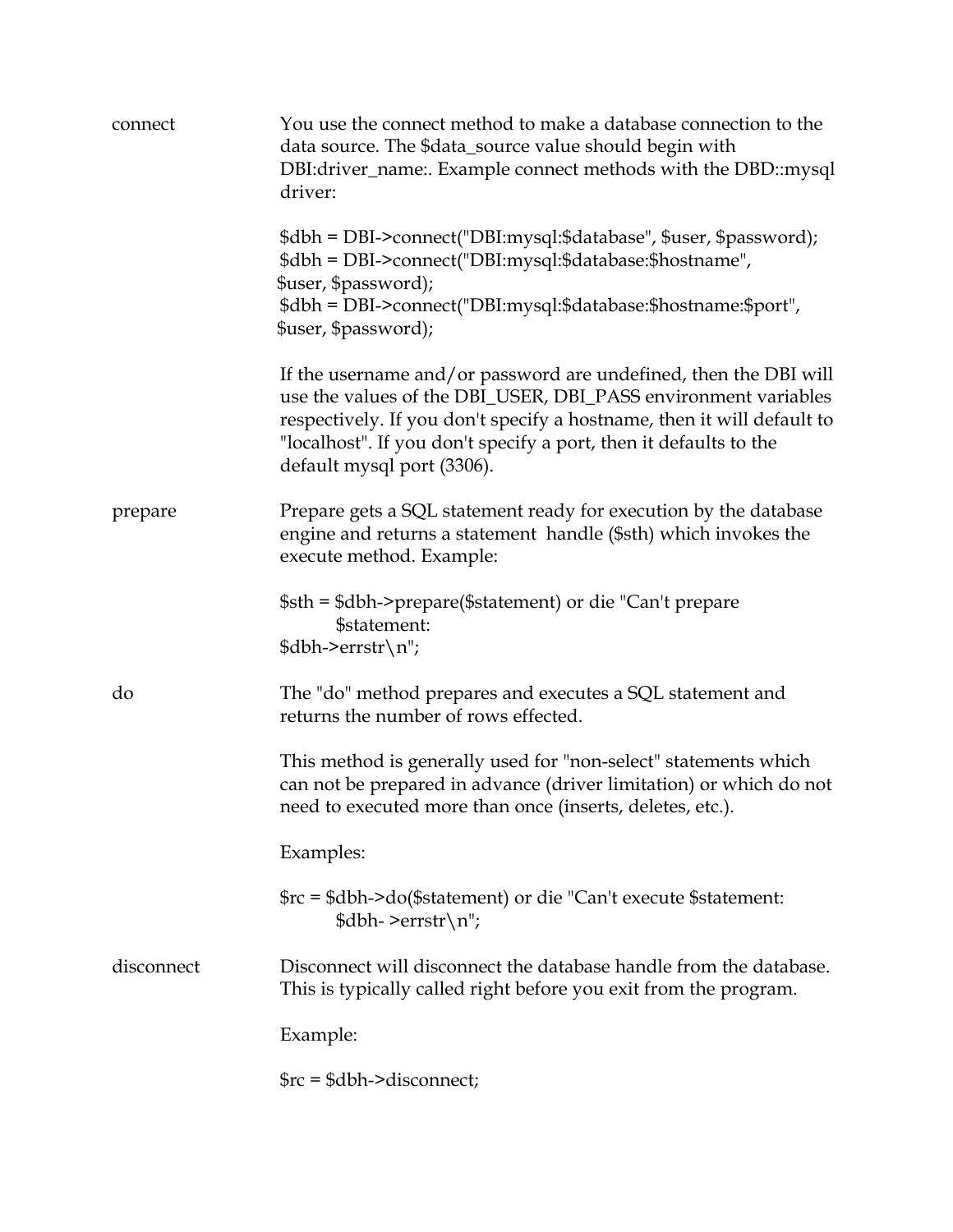| quote             | The quote method is used to "escape" any special characters<br>contained in the string and to add the required outer quotation<br>marks.                                                                                                                                                                            |
|-------------------|---------------------------------------------------------------------------------------------------------------------------------------------------------------------------------------------------------------------------------------------------------------------------------------------------------------------|
|                   | $\$$ sql = $\delta$ dbh->quote( $\$$ string)                                                                                                                                                                                                                                                                        |
| execute           | This method executes the prepared statement. For non-select<br>statements, it returns the number of rows affected. For select<br>statements, execute only starts the SQL query in the database. You<br>need to use one of the fetch_* methods below to retrieve the data.<br>Example:                               |
|                   | $\frac{1}{2}$ $\frac{1}{2}$ $\frac{1}{2}$ $\frac{1}{2}$ $\frac{1}{2}$ $\frac{1}{2}$ $\frac{1}{2}$ $\frac{1}{2}$ $\frac{1}{2}$ $\frac{1}{2}$ $\frac{1}{2}$ $\frac{1}{2}$ $\frac{1}{2}$ $\frac{1}{2}$ $\frac{1}{2}$ $\frac{1}{2}$ $\frac{1}{2}$ $\frac{1}{2}$ $\frac{1}{2}$ $\frac{1}{2}$ $\frac{1}{2}$ $\frac{1}{2}$ |
| fetchrow_array    | This method "fetches" the next row of data and returns it as an<br>array of field values. Example:                                                                                                                                                                                                                  |
|                   | while(@row = \$sth->fetchrow_array) {<br>print qw(\$row[0]\t\$row[1]\t\$row[2]\n);                                                                                                                                                                                                                                  |
| fetchrow_arrayref | This method "fetches" the next row of data and returns it as a<br>reference to an array of field values.                                                                                                                                                                                                            |
|                   | Example:                                                                                                                                                                                                                                                                                                            |
|                   | while(\$row_ref = \$sth->fetchrow_arrayref) {<br>print qw(\$row_ref->[0]\t\$row_ref->[1]\t\$row_ref->[2]\n);                                                                                                                                                                                                        |
| fetchrow_hashref  | This method fetches a row of data and returns a reference to a hash<br>table containing field name/value pairs. This method is not nearly<br>as efficient as using array references as demonstrated above.                                                                                                          |
|                   | Example:                                                                                                                                                                                                                                                                                                            |
|                   | while(\$hash_ref = \$sth->fetchrow_hashref) {<br>print qw(\$hash_ref->{firstname}\t\$hash_ref->{lastname}\t\<br>$\hbox{Shash_ref-}> title}{\n}$                                                                                                                                                                     |
|                   |                                                                                                                                                                                                                                                                                                                     |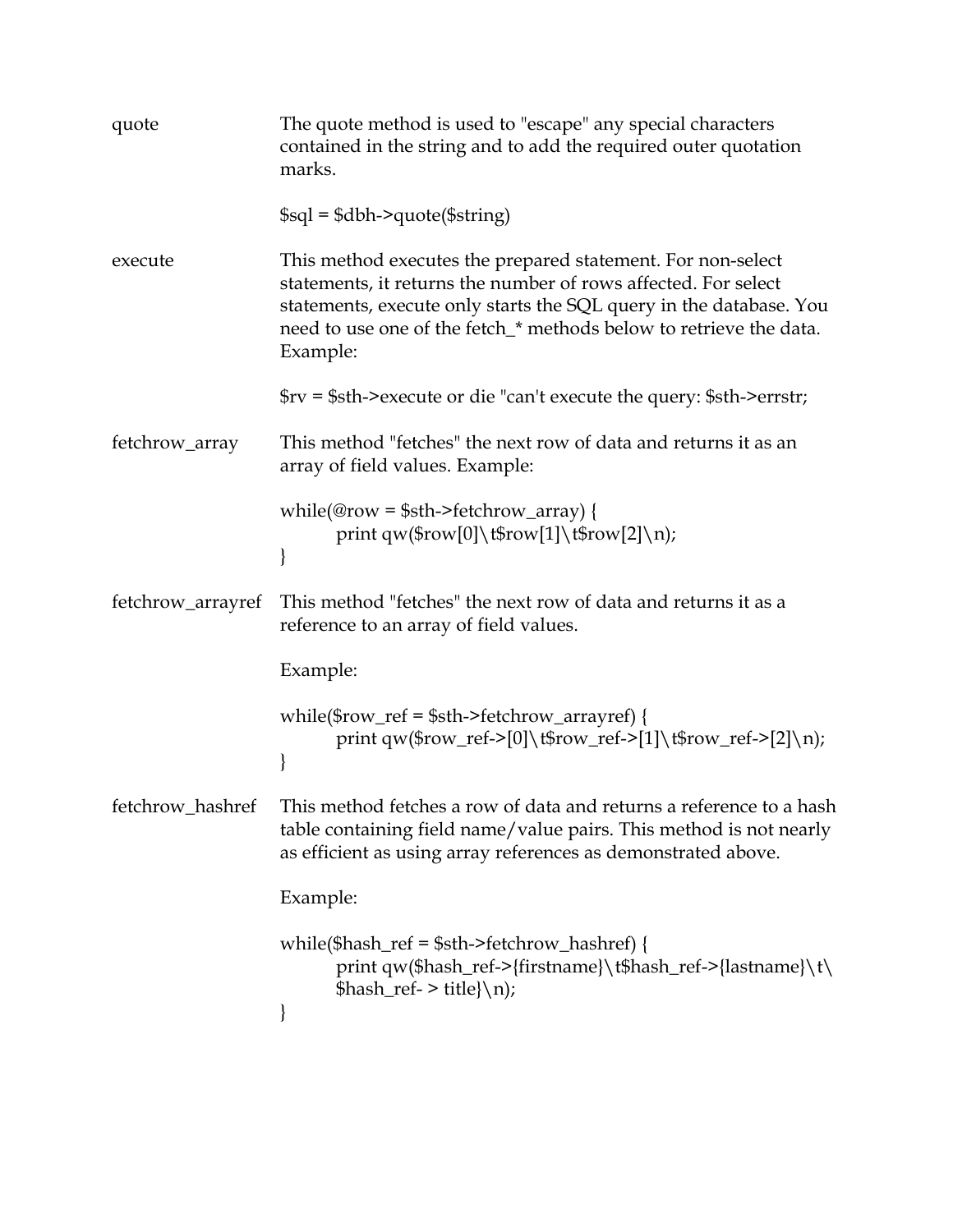| fetchall_arrayref | This method is used to get all the data (rows) to be returned from<br>the SQL statement. It returns a reference to an array of arrays of<br>references to each row. You access/print the data by using a nested<br>loop. Example:                                                                         |
|-------------------|-----------------------------------------------------------------------------------------------------------------------------------------------------------------------------------------------------------------------------------------------------------------------------------------------------------|
|                   | my \$table = \$sth->fetchall_arrayref or die "\$sth->errstr\n";<br>$my(Si, Si)$ ;<br>for $i(0 $#{Stable})$ {<br>for $\frac{1}{9}$ (0 $\frac{1}{9}$ {\distable->[\$i]} ) {<br>print "\$table->[\$i][\$j]\t";                                                                                               |
|                   | print " $\langle n'';$                                                                                                                                                                                                                                                                                    |
| finish            | Indicates that no more data will be fetched from this statement<br>handle. You call this method to free up the statement handle and<br>any system resources it may be holding. Example:                                                                                                                   |
|                   | $\frac{1}{2}$ rc = $\frac{1}{2}$ sth->finish;                                                                                                                                                                                                                                                             |
| rows              | Returns the number of rows affected (updated, deleted, etc.) from<br>the last command. This is usually used after a do() or non-select<br>execute() statement.                                                                                                                                            |
|                   | $\frac{6}{x}$ = $\frac{6}{x}$ = $\frac{1}{x}$ = $\frac{1}{x}$ = $\frac{1}{x}$ = $\frac{1}{x}$ = $\frac{1}{x}$ = $\frac{1}{x}$ = $\frac{1}{x}$ = $\frac{1}{x}$ = $\frac{1}{x}$ = $\frac{1}{x}$ = $\frac{1}{x}$ = $\frac{1}{x}$ = $\frac{1}{x}$ = $\frac{1}{x}$ = $\frac{1}{x}$ = $\frac{1}{x}$ = $\frac{1$ |
| <b>NULLABLE</b>   | A reference to an array of boolean values; TRUE indicates that this<br>column may contain NULLs.                                                                                                                                                                                                          |
|                   | $$null\_possible = $sth > \{NULLABLE\};$                                                                                                                                                                                                                                                                  |
|                   | NUM_OF_FIELDS Number of fields returned by a SELECT or LISTFIELDS statement.<br>You may use this for checking whether a statement returned a<br>result: A zero value indicates a non-SELECT statement like<br><b>INSERT,</b><br>DELETE or UPDATE.                                                         |
|                   | $\frac{\pi_o f_{\text{field}}}{\pi_o}$ fields = \$sth->{NUM_OF_FIELDS};                                                                                                                                                                                                                                   |
| data_sources      | This method returns an array of databases available to the mysql<br>daemon on localhost.                                                                                                                                                                                                                  |
|                   | @dbs = DBI->data_sources("mysql");                                                                                                                                                                                                                                                                        |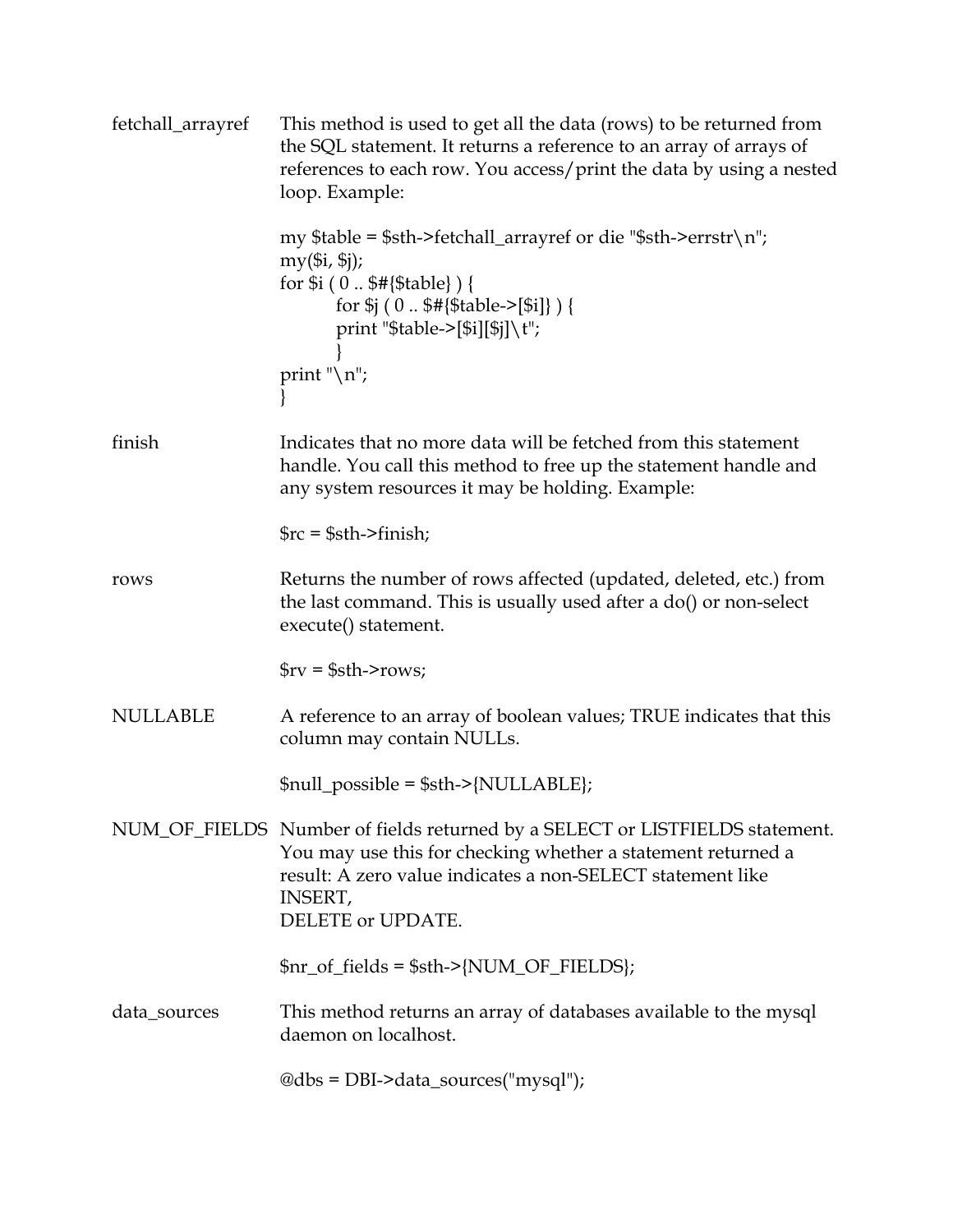| ChopBlanks | This determines whether a fetchrow will chop preceding and |
|------------|------------------------------------------------------------|
|            | trailing blanks off the returned values.                   |

\$sth->{'ChopBlanks') =1;

# **MySQL specific methods.**

| insertid    | If you use the auto-increment feature of mysql, the new auto-<br>incremented values will be stored here.        |
|-------------|-----------------------------------------------------------------------------------------------------------------|
|             | $$new_id = $sth > {insertid};$                                                                                  |
| is_blob     | Reference to an array of boolean values; TRUE indicates that the<br>respective column is a blob.                |
|             | $\text{Skevs} = \text{Ssth} > \{\text{is\_blob}\};$                                                             |
| is_key      | Reference to an array of boolean values; TRUE indicates, that the<br>respective column is a key.                |
|             | $\text{Skevs} = \text{Ssth} > \{\text{is\_key}\};$                                                              |
| is_num      | Reference to an array of boolean values; TRUE indicates, that the<br>respective column contains numeric values. |
|             | $\{\text{sums} = \text{Sth} > \{\text{is} \text{num}\};$                                                        |
| is_pri_key  | Reference to an array of boolean values; TRUE indicates, that the<br>respective column is a primary key.        |
|             | $\pri_{\text{keys}} = \frac{1}{5}$ sth->{is_pri_key};                                                           |
| is_not_null | A reference to an array of boolean values; FALSE indicates that this<br>column may contain NULLs.               |
|             | You should better use the NULLABLE attribute above which is a<br>DBI standard.                                  |
|             | $\text{foot\_nulls} = \text{Ssth} > \{\text{is\_not\_null}\};$                                                  |